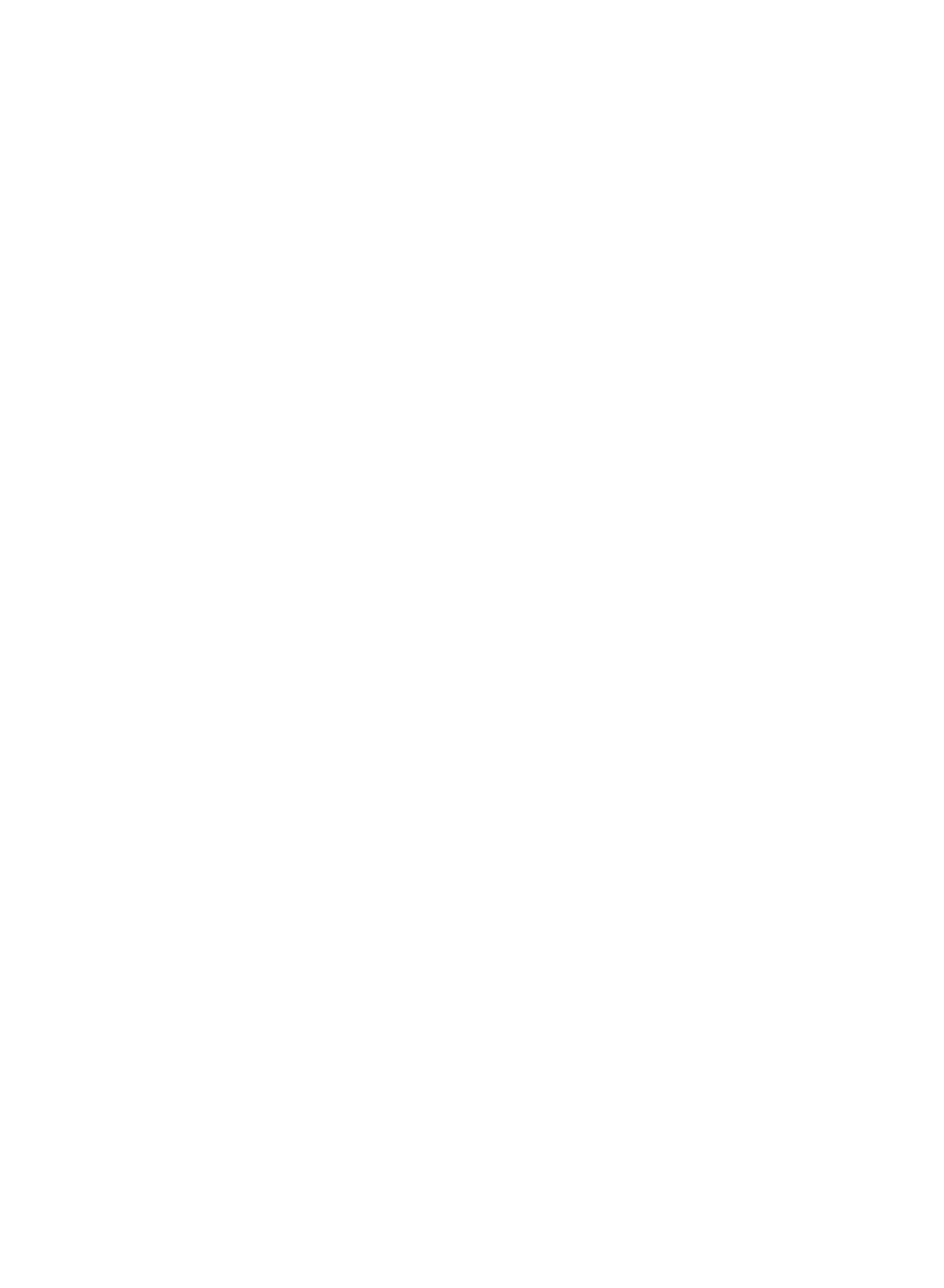



## **FACILITATING EMPOWERMENT**

FACTORS INFLUENCING WOMEN'S ECONOMIC DECISIONS IN KOSOVO



2018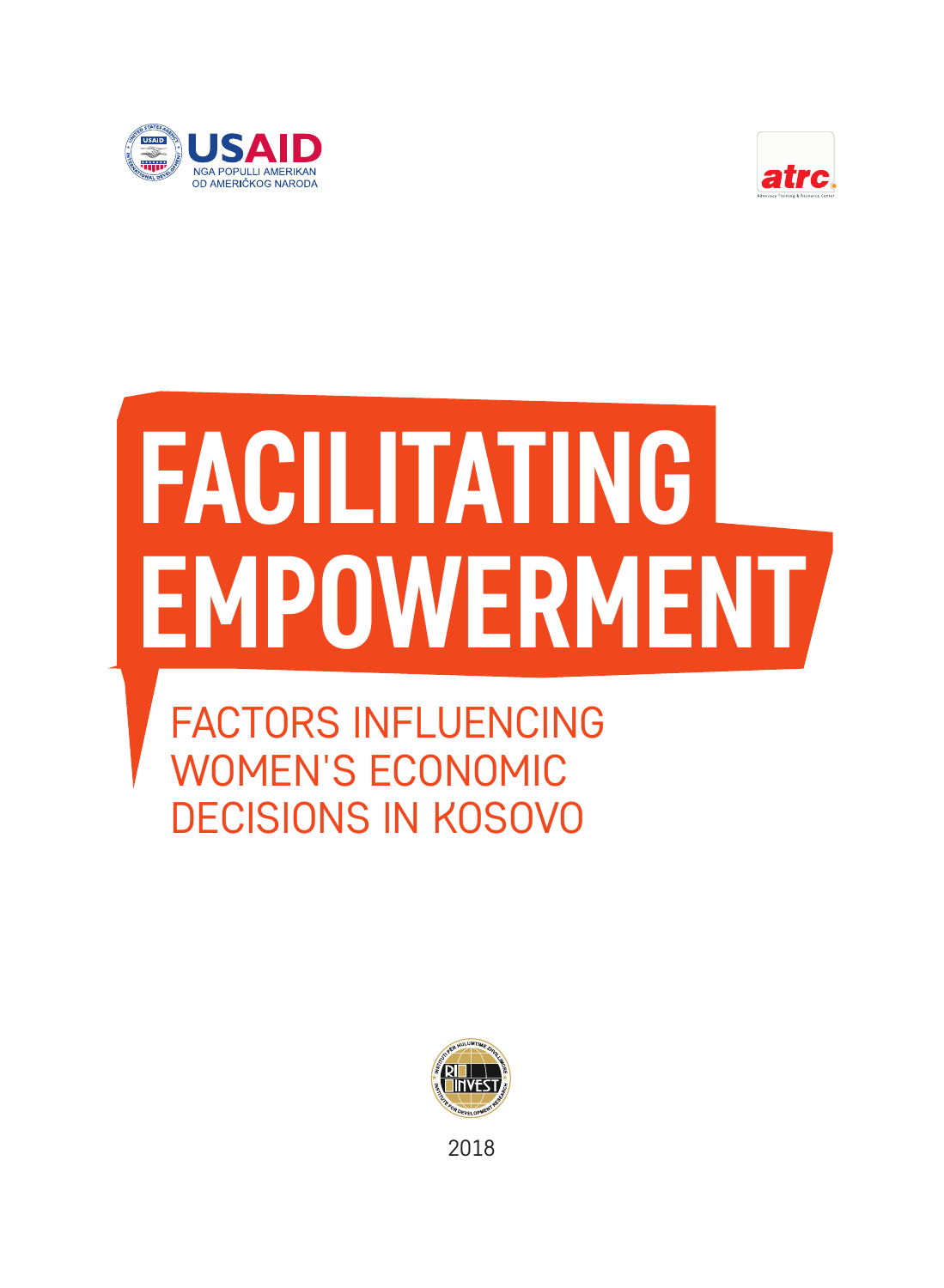



#### Disclaimer:

"This research was made possible by the Engagement for Equality (E4E) Program, funded by the United States Agency for International Development - USAID and implemented by Advocacy Training and Resource Center ATRC. The contents are the responsibility of Riinvest Institute and do not necessarily reflect the views of ATRC, USAID or the United States Government."

#### Contributors:

Dita Dobranja, Ilire Mehmeti, Gent Beqiri, Vlera Mati and Alban Hashani

#### **The original is written in English**



**Published by:** RIINVEST INSTITUTE Lidhja e Prizrenit no. 42 Prishtina 10000, Republic of Kosovo Tel: + 381 (0)38 244320; 223816 www.riinvestinstitute.org

Copyright © 2018 by RIINVEST INSTITUTE. All rights reserved. No part of this publication may be reproduced, stored in a retrieval system, or transmitted, in any form or by any means, mechanical, photocopying, recording or otherwise, without the prior written permission of the publisher.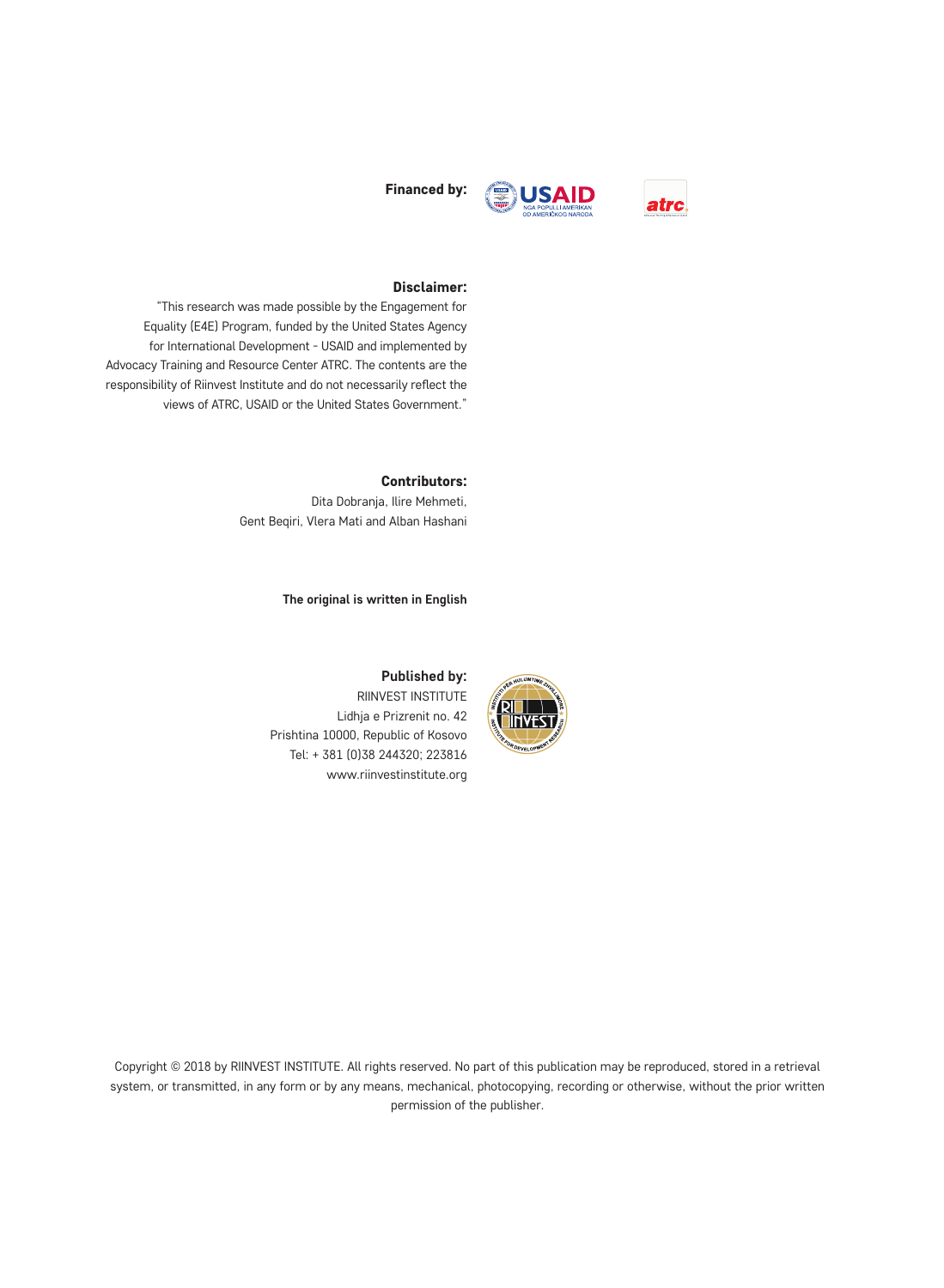## CONTENTS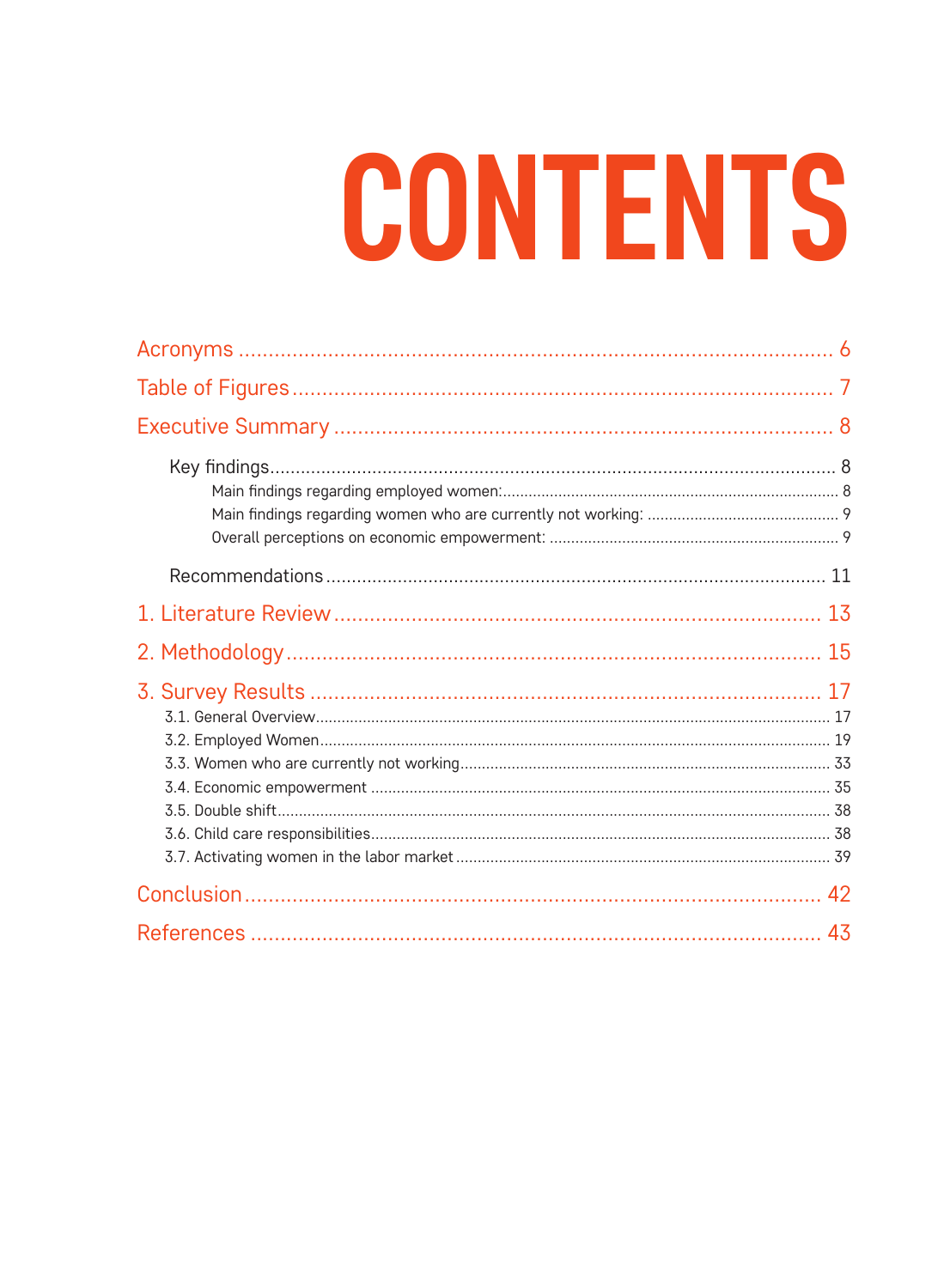### ACRONYMS

| <b>EEC</b>      | $\rightarrow$ | European Economic Community                                         |
|-----------------|---------------|---------------------------------------------------------------------|
| EU              | $\rightarrow$ | European Union                                                      |
| EUI             | $\rightarrow$ | Economist Intelligence Unit                                         |
| FDI             | $\rightarrow$ | Foreign Direct Investment                                           |
| <b>FLFP</b>     |               | Female Labor Force Participation                                    |
| <b>GDP</b>      | $\rightarrow$ | <b>Gross Domestic Product</b>                                       |
| <b>IFC</b>      | $\rightarrow$ | International Financial Corporation                                 |
| IL <sub>0</sub> | $\rightarrow$ | International Labour Organization                                   |
| <b>IMF</b>      | $\rightarrow$ | International Monetary Fund                                         |
| <b>KAS</b>      |               | <b>Kosovo Agency of Statistics</b>                                  |
| <b>KGSC</b>     | $\rightarrow$ | Kosovo Gender Studies Center                                        |
| <b>KWM</b>      | $\rightarrow$ | Kosovo Women's Network                                              |
| <b>MLFP</b>     | $\rightarrow$ | Male Labor Force Participation                                      |
| <b>MLSW</b>     | $\rightarrow$ | Ministry of Labor and Social Welfare                                |
| <b>MTI</b>      | $\rightarrow$ | Ministry of Trade and Industry                                      |
| <b>NGO</b>      | $\rightarrow$ | Non-governmental Organization                                       |
| <b>OECD</b>     | $\rightarrow$ | Organization for Economic Co-operation and Development              |
| <b>RROGRAEK</b> | $\rightarrow$ | Network of Roma, Ashkali and Egyptian Women Organizations of Kosovo |
| <b>UN</b>       | →             | <b>United Nations</b>                                               |
| <b>UNDP</b>     |               | United Nations Development Programme                                |
| <b>WEF</b>      | $\rightarrow$ | World Economic Forum                                                |
|                 |               |                                                                     |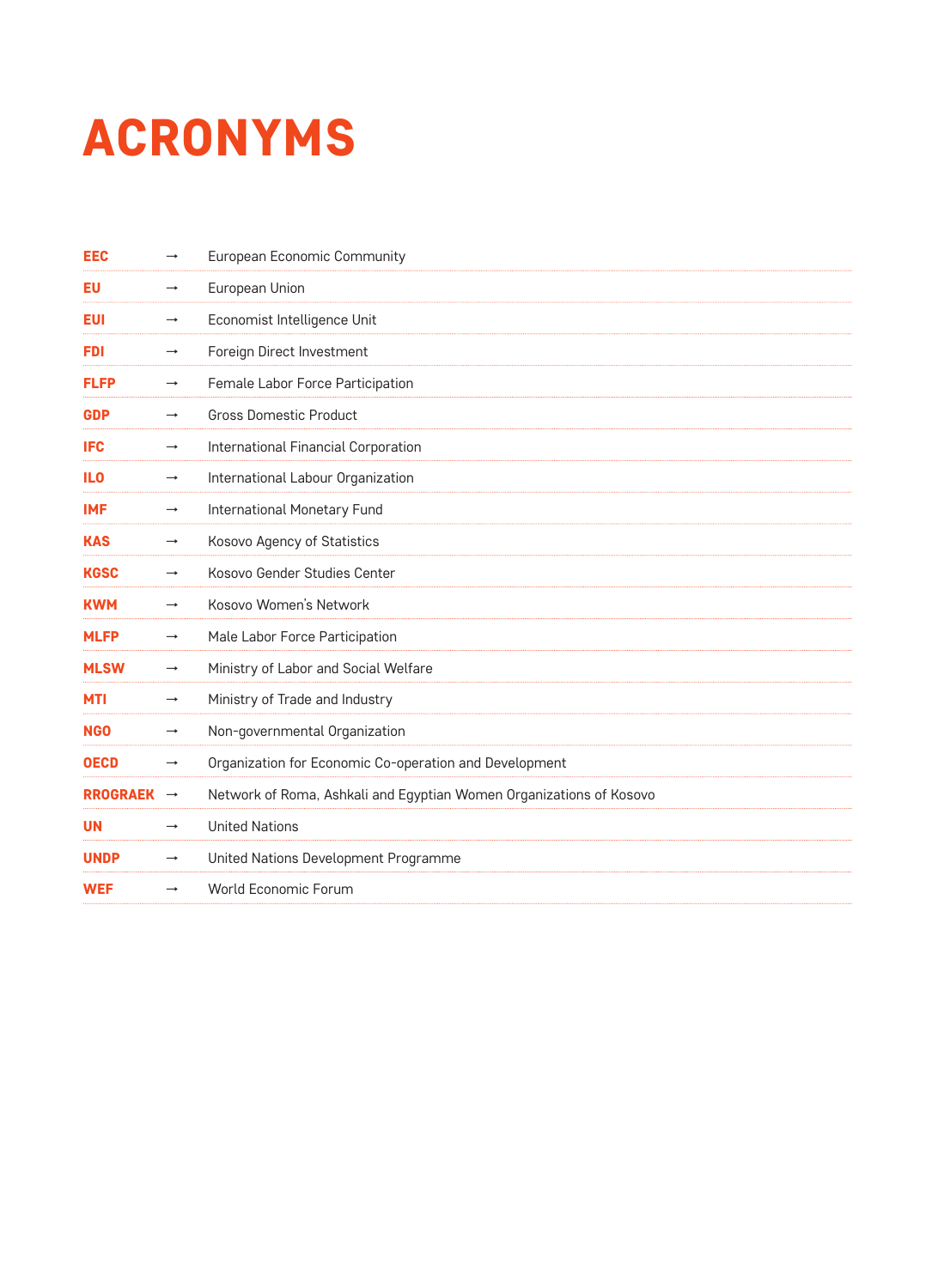#### TABLE OF FIGURES

| Figure 9: Better career advancement as the reason for changing jobs by educational attainment 28              |  |
|---------------------------------------------------------------------------------------------------------------|--|
|                                                                                                               |  |
|                                                                                                               |  |
|                                                                                                               |  |
|                                                                                                               |  |
|                                                                                                               |  |
| Figure 15: Having a job is the best way for a woman to be independent by salary level and reason of working37 |  |
|                                                                                                               |  |
|                                                                                                               |  |
| Figure 18: Top interventions to facilitate employment and working conditions for employed women 43            |  |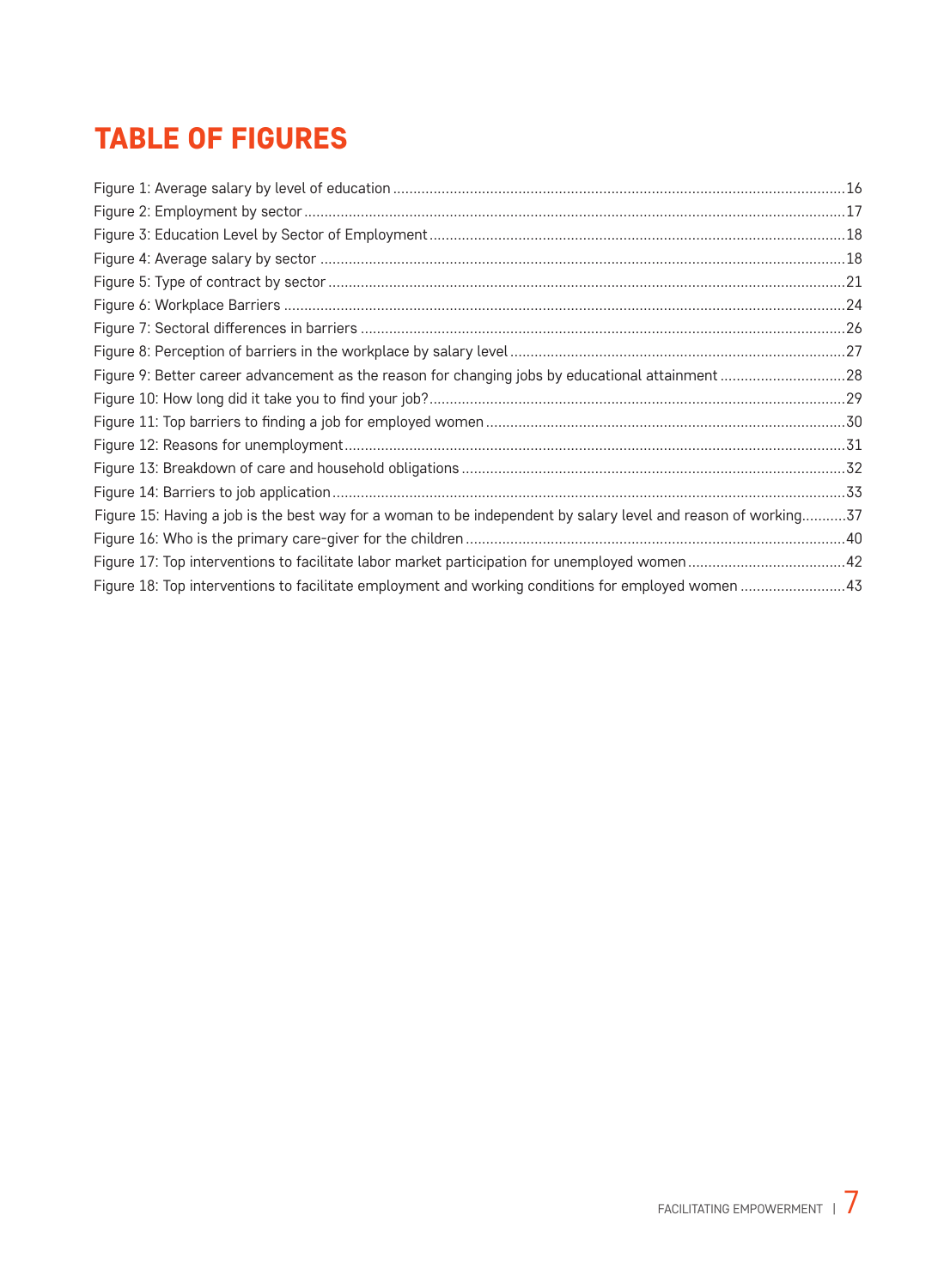### EXECUTIVE SUMMARY

Women in Kosovo's economy are still subjected to many challenges, in the labor force, more than 80 percent of the women are inactive, and for the remaining women who are active, the unemployment rate is around 40 percent.<sup>1</sup> While there have been steps taken to empower women in the workforce, such as vocational education and training, as well as specific professional trainings targeting women; grant-giving schemes for women-owned businesses and startups; as well as an increase in disposition from institutions to propose policies and improve infrastructure to incorporate the needs of women in the labor market, there are still essential policy interventions and actions that need to be put into place to foster improvements in the labor markets that will encourage women to seek jobs and find employment. Considering that the existing research on women's economic inactivity and labor force statistics focuses almost exclusively on the reasons for their inactivity and the barriers they face once in the workforce, this research aims to provide concrete results on the means for increasing the activity level of women in the economy and lowering their workplace barriers.

This report provides an analysis of the data collected through a survey with 500 women across Kosovo, a representative sample, which covers specifically ways to improve women's labor market experiences through potential policies and actions that lower the barriers to entering the labor market and barriers linked to the work environment. The survey has delivered data on impediments to work related to infrastructure, most importantly on child and elderly care facilities; sectors and types of jobs more likely to be in demand by women; and discriminatory and problematic issues in the workplace. The survey also contained questions on individual characteristics, sector disaggregated differences, differences in barriers as well as perceptions between employed and unemployed women, as well as other data, which are analyzed in this report.

#### 1 Kosovo Agency of Statistics, 2017.

#### KEY FINDINGS

#### **MAIN FINDINGS REGARDING EMPLOYED WOMEN:**

#### **Sectors:**

Of the employed women surveyed, 60 percent are employed in the private sector and roughly 28 percent in the public sector, whereas the remaining are either self-employed, work in a non-governmental organizations or international organizations.

#### **Income levels**

- O Overall, the average salary for women who are employed is 336 euros.
- **C** Almost two thirds (around 66 percent), of women have stated to have a monthly salary ranging from 200 to 500 euros.
- $\bullet$  Sectoral differences in earnings show that women working in the public sector earn on average 432 euros monthly compared to women working in the private sector who earn on average 327 euros monthly.

#### **Contractual arrangements**

- O One in three women working in the private sector do not have a working contract.
- **O** More specifically, the survey results show that the foremost vulnerable occupations women hold are: sales clerk (with 32 percent), hairdresser (with 19 percent), dressmaker (with 15 percent), cook (with 11 percent), cleaning lady (with 7 percent), and pharmacist (with 6 percent).

#### **Workplace Barriers**

- **O** More than half, around 60 percent, of women consider they face some barriers in their workplace.
- **O** The top three barriers women consider as hindering in their workplace are: (i) low salary level, (ii) lack of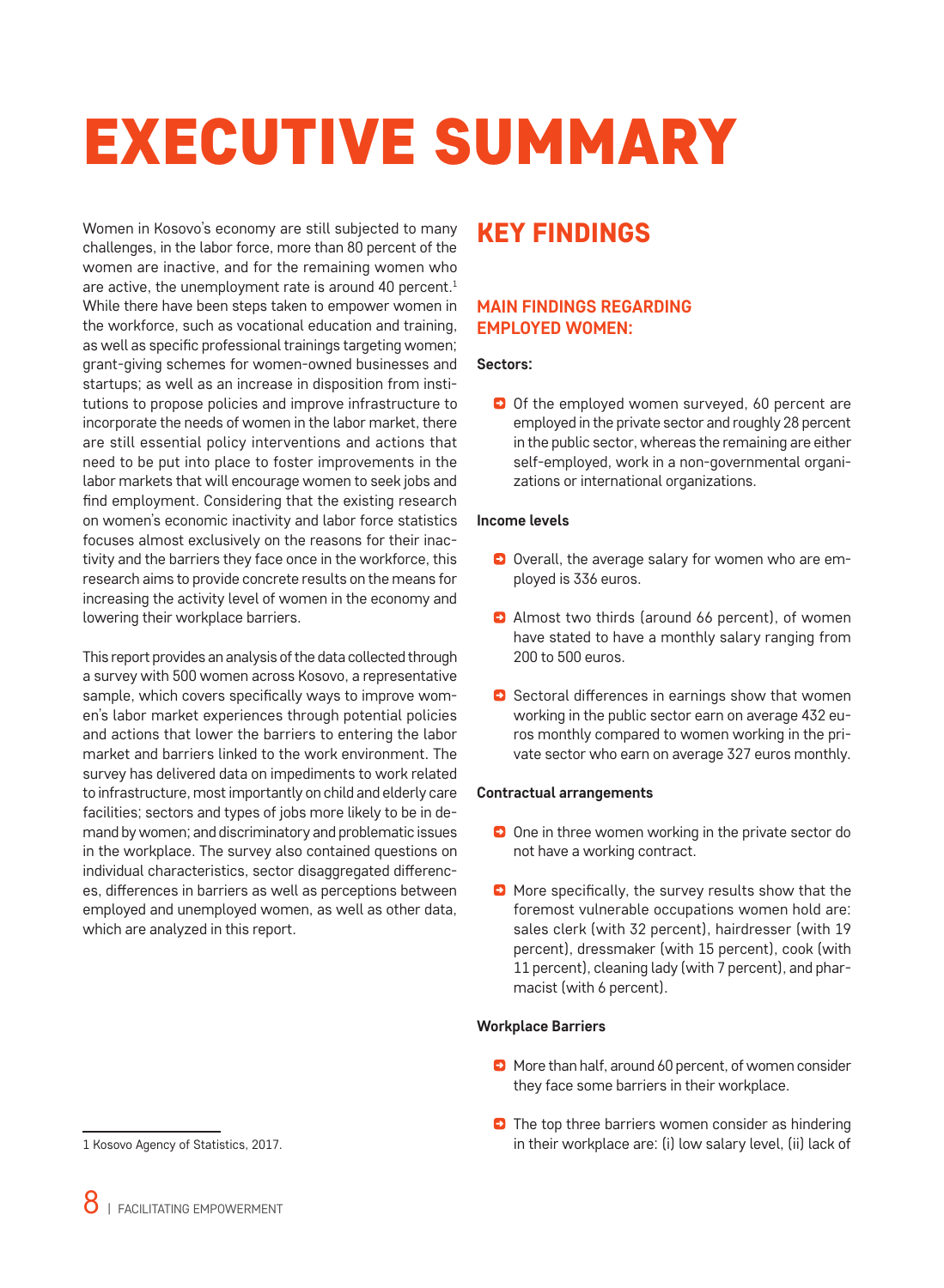enforcement of workers' rights, and (iii) lack of employment benefits.

#### **Working days**

D Data show that women in the private sector work, on average, one day longer weekly, that is 20 percent more than women employed in the public sector, while being paid on average 24 percent less.

#### **Barriers during job-search**

- **C** The primary reason (in 72 percent of the cases) that has driven the surveyed women to look for a job in the first place has been the need for additional family income.
- **B** Roughly 23 percent of women state to having experienced some kind of obstacle or issue, when applying for their current job.
- **D** The top three barriers identified are: (i) the lack of appropriate jobs available; (ii) lack of time to work due to child care obligations and lack of access to child care; as well as (iii) lack of part-time or flexible work opportunities.

#### **MAIN FINDINGS REGARDING WOMEN WHO ARE CURRENTLY NOT WORKING:**

#### **Reasons for unemployment**

- O Of the women who are not currently working, 51 percent cite job-market related reasons for their unemployment. More specifically, 45 percent claim they face supply side problems, that is  $-$  that is either (i) inability to find a suitable job (40 percent) or (ii) inadequate qualifications (5 percent). The remaining 6 percent claim their employment status is a result of demand side problems, that is lack of suitable jobs.
- O On the other hand, more than 24 percent of women, cite care obligations to be the main reason for not working, including (i) lack of time to work due to child care or (ii) elderly care obligations (10 percent and 5 percent respectively), followed by (iii) lack of time to work due to household work and (iv) lack of support to work from the partner.

#### **Barriers in job-search**

- **D** In 68 percent of the cases women stated that lack of adequate jobs is the main barrier they have faced; followed by lack of time to work due to child care obligations, for 47 percent of women.
- **Q** Lack of flexible or part time jobs, inadequate qualifications, and lack of transportation to workplace, are also considered among top five barriers to women.

#### **OVERALL PERCEPTIONS ON ECONOMIC EMPOWERMENT:**

#### **Economic empowerment**

- $\Box$  In terms of economic empowerment and perceptions of gender roles, 70 percent of women completely disagree with the statement that "a woman must give up paid work if it interferes with the fulfilment of domestic duties."
- **O** Moreover, 83 percent fully disagree with the statement that "a man should have the final say in decision-making at home."
- **a** Around 81 percent of women fully agreed with the statement that "having a job is the best way for a woman to be independent," a further 17 percent partially agree.

#### **Time use**

- **O** Women, regardless of their employment status, spend on average 3 hours and 30 minutes engaged exclusively in household work (that is, not including care work).
- **D** Employed women, spend a little less than 3 hours in household work, on top of their paid work, whereas, unemployed women, spend, on average, 4 hours doing household chores.

#### **Childcare**

**O** More than 60 percent of women stated that they, themselves, shoulder the main responsibility for childcare. For the remaining, around 4 percent of women stated that their partner is the main caretaker of children and about 10 percent rely on their or their partner's parents.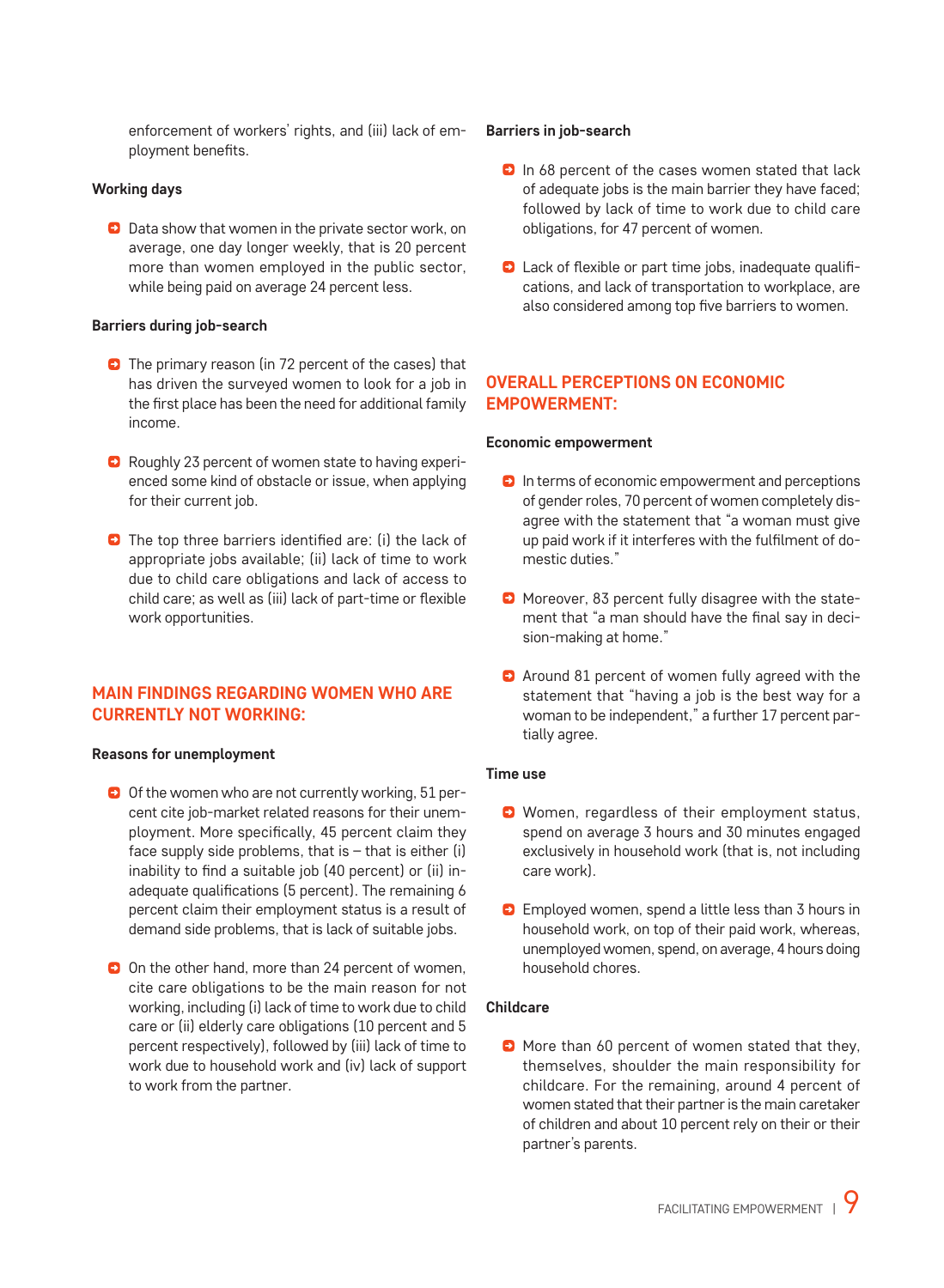- **D** For the employed, there are a lower number of women who claim sole responsibility in taking care of children, to 38 percent.
- On the other hand, unemployed women, in 76 percent of the cases are the solely responsible for childcare.

#### **Facilitative interventions**

- O Of women who are not working, 75 percent have stated that having access to adequate jobs, would improve their labor force participation.
- **D** In terms of trainings, 56 percent of not-working women state that having access to professional trainings that improve their chances of being employed, would be helpful to them, and 55% consider that if there were more part-time jobs or jobs that allowed for more flexibility, they would be more likely to join the labor force or be employed.
- Similarly to women who are not working, 74 percent employed women consider access to adequate jobs as the main improvement to their employment and working conditions. Moreover, 63 percent of already employed women stated that they would prefer access to professional trainings that would improve their opportunities for finding better jobs in the future.
- O On the other hand, 58 percent of employed women consider that having opportunities to work part-time or have flexible working schedules, would be advantageous to their working situation.
- **D** More importantly, from a policy perspective, 52 percent women who are currently working, consider that interventions in child care, both in terms of more access to child care facilities, and on a more personal note a higher level of involvement from their partners, are important to their employment.
- **D** Furthermore, while unemployed women do not place this a as a priority, almost half of women who work, believe that more balanced parental leave provisions, which would involve fathers in childcare from the beginning, is beneficial.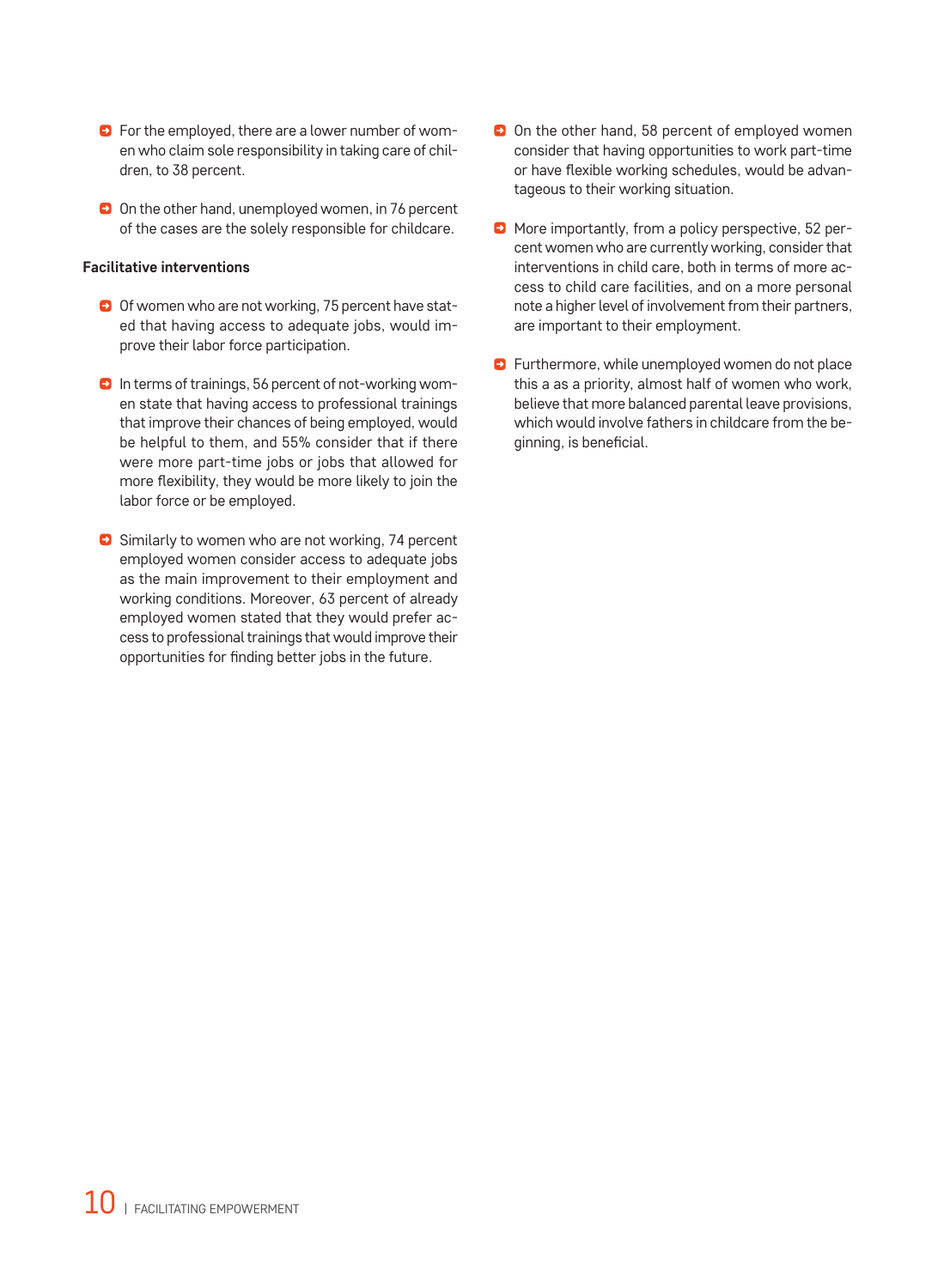#### RECOMMENDATIONS

- **D** The Ministry of Labor and Social Welfare (MLSW), along with other responsible government agencies, need to ensure a higher level of effectiveness of the labor inspectorate. More specifically, the number of labor inspectors needs to increase in line with the needs of the current labor market.
	- As the main sector in women's employment, the private sector needs to be under more scrutiny in terms of labor law enforcement, especially when it comes to labor informality.
	- **Moreover, women working in the private sector** are subject to working in schedules that are in violation of the labor law, which can be rectified with more frequent labor inspectorate visits, ensuring that scheduling in the private sector is in line with the legal provision in the law on labor.
- **D** Labor Law provisions regulating work from home and part time work, need to ensure that workers who are employed full time under regular contracts, are allowed to work from home or work part time under certain circumstances.
	- These provisions are especially important for women and men who return from maternity, paternal, or parental leave - to use part time work to transition back.
- **D** The Law on Labor needs to foresee that all workers are provided with a minimum number of guaranteed hours, and give them a say in their work schedules, including limiting the variability of their working hours.
- **D** Finally, the Ministry of Labor and Social Welfare, needs to foresee legal provisions that encourage employers to offer flexible and part time working hours – in the professions where this is possible, either in the Law on Labor or through other legal documents.
	- While this decisions remains in the discretion of individual employers, promoting this through legislation, is one step further to ensuring such work arrangements become possible. These changes would provide more work opportunities for all, especially for women and youth.
- **D** The Ministry of Education, Science and Technology (MEST) needs to develop curricula and provide 5th level qualification trainings and certifications for skills identified as needed by the labor market.
	- The focus of these trainings should be in the sectors with growth potential, such as ICT, services, and other specific specializations, and aim at greater recruitment of women, so that they are offered the opportunity for specializing in these areas, and thus improving their career opportunities.
- **B** Specifically, the Ministry of Education, Science and Technology, in cooperation with the Ministry of Labor and Social Welfare, should ensure that VETs and VTCs providing trainings in these sectors, especially in those where women are under-represented, offer scholarship opportunities to attract a higher number of women.
- **D** The Ministry of Labor and Social Welfare needs to ensure that the proposed Law on Maternity and Parental Leave provides leave for mothers, fathers, and both parents combined, to minimize the discrimination women in the labor market face.
	- The proposed provisions need to ensure that the leave guaranteed by law serves to balance parental obligations of mothers and fathers.
	- This proposed law will have a long-term impact on the socio-economic development of the country, particularly in the economic empowerment of women and their participation in the labor market, as a result, it needs to make sure that women are not continuously discriminated in this regard.
- **C** The proposed Law on Maternity and Parental Leave should foresee a model of balanced family leave, in line with the EU Directive 2010/18/EU where mothers are guaranteed 8 months of paid leave (that is – combined maternity and parental leave) and fathers are guaranteed 5 months of paid leave (combined paternity and parental leave).
- **C** At the central level, the Ministry of Education, Science and Technology and the Ministry of Labor and Social Welfare need to create a joint task force that will draft a common strategy on child-care and preschool education.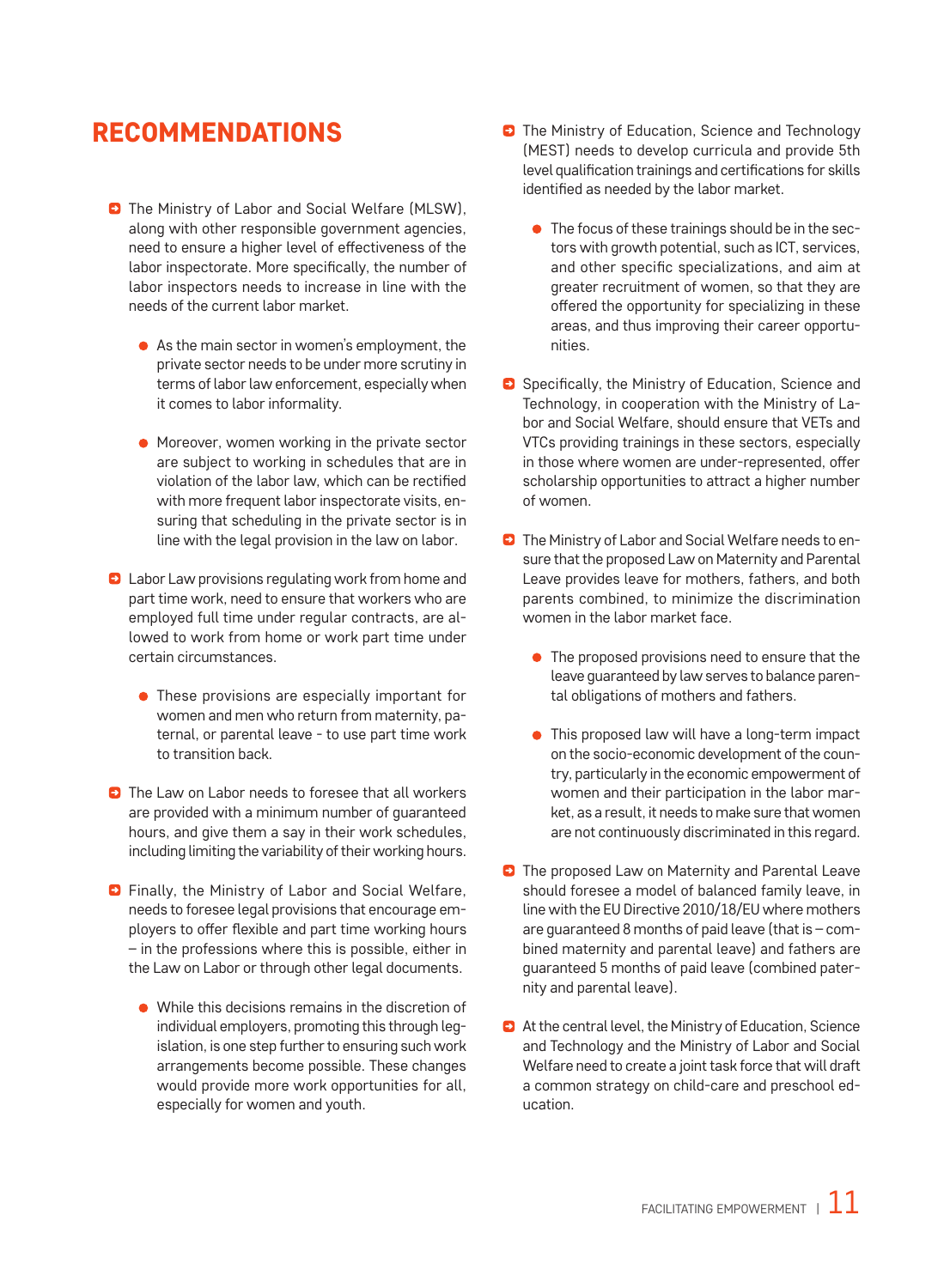- MEST needs to support higher enrollment of children in child care, day care, and preschool institutions and to improve the quality of preschool education.
- MLSW needs to employ child care support schemes for low-income families; single parents; unemployed people while attending job interviews; unemployed people attending vocational training; as well as survivors of gender-based violence.
- At the local level, municipalities should explore possible models for investment in increasing childcare opportunities.
	- Specifically, municipalities need to consider cooperation with central level institutions, private businesses, and donors, or a combination of models that would best work with the target group, based on local needs, resources and resources available.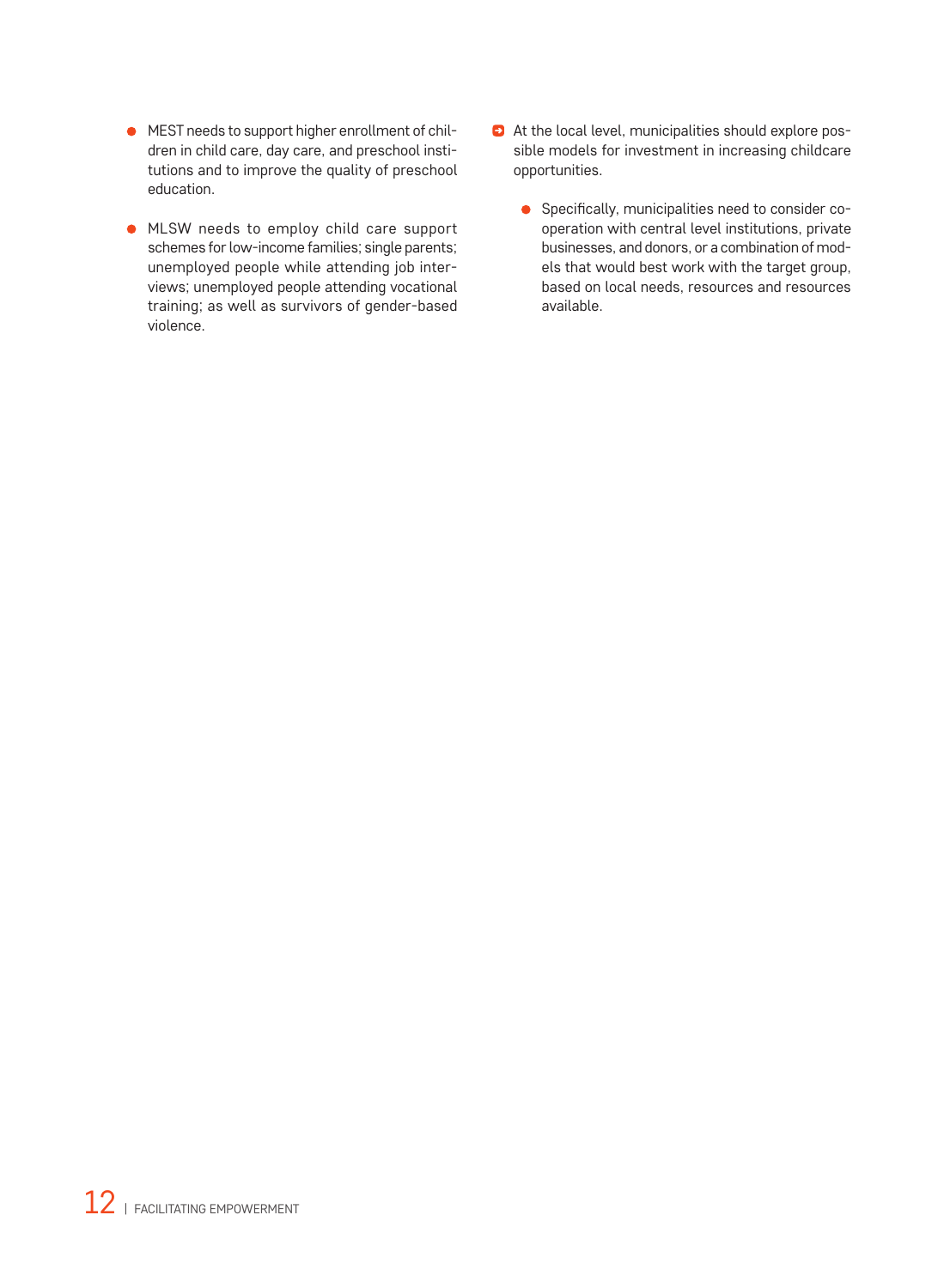### 1.LITERATURE REVIEW

Studies centered on women's economic empowerment in developing countries are focused on increasing women's participation in paid work and their time constraints to do so. The body of literature and empirical work on women's economic opportunities has increased in the past three decades. Studies often focus on specific areas that impact women's economic empowerment, ranging from socio-cultural norms, to education, to the business environment in an economy, but less so in ways to facilitate women's labor force participation.

In developing countries, policies are not always aligned to promote women's economic activities, especially their labor force participation. Paired with socio-cultural expectations of women's role and time being reserved largely for the private domain, these policies enable a further increase in the gap in women's participation in the paid economy and the public domain. When they are engaged in the labor force, however, due to the unfavorable position they hold in the society, women often are subject to more vulnerable work and lack of respect for their labor rights.

Women, youth, and migrants are particularly susceptible to weak labor standards, lack of collective bargaining rights, and low employability for skilled labor (International Labour Organization, 2013). A cause of pay differentials between men and women is gender segregation that forces women into lower paying jobs, particularly women in the Global South who are often restricted by cultural and social norms (UN Women, 2015). This frequently leads women to the informal sector and jobs that are not subject to legislation on fair wages, resulting in poor pay and working conditions, skills mismatch, and a lack of social protection and job security for workers (Chen and Carr, 2004; UN Women, 2015; International Labour Organization, 2013). Looking into certain developing countries, Jayachandran (2014) finds that a combination of the cultural and societal constrains, with the set-up of the economy contribute to lower labor force participation rates. As a result, it finds that because of the societal expectations for women to work in unpaid care work, as well as a considerable lack of jobs considered fit for women, leads to lack of women in the labor force, resulting in a high economic gender gap.

Women's disproportionate representation in service jobs, especially in care work has led to continuous scholarly support for the positive impact of changes in the economy to contribute positively to women's segregation (See Folbre, 2012). Earlier studies worked on empirically proving that occupational and industry segregation explains much of the gender wage gap as well as the gap in employment and activity (see Blinder, 1971; Fuchs, 1971; Oaxaca, 1973; Sorensen, 1990; Levanon et al., 2009). Due to this, literature largely agrees that shifts in the economy, from agriculture to services, are likely to produce better economic opportunities for women (see Jayachandran, 2014; Blau and Kahn, 2016).

However, it is clear that changes in policies are just as important as shifts in the economy. Regardless of the policies, the positive impact of the institutions in offering a more suitable environment for women to work in is undeniable. Gender sensitive policy action is needed to rectify the socio-economic obstacles of women, gender segregation in the workforce, and the gender wage gap (UN Women, 2015). Several studies have assessed the impact of fiscal policies that are drafted with country-specific norms and economic indicators in mind showing that these policies have a positive impact in both raising the female labor force participation rate and providing a better environment for women to actively participate in the economy. Fiscal policies both from the revenue and expenditure side can prove successful in improving the environment for women's economic empowerment. Policies such as tax benefit to stimulate labor force participation of women, or changes in income taxation, around the world, have empirically been proven successful in stimulating women's economic participation (see International Monetary Fund, 2012; Aguirre et al., 2012; Duflo, 2012; Thevenon, 2013). On the expenditure side of fiscal policy, social welfare policies, especially those that provide affordable and accessible child care, have proven successful in increasing women's economic participation as a result of freeing women from child care obligations (see Gong et al., 2010). Moreover, overall institutional investment in improving infrastructure, ranging from better access to public transportation, to improved access to child-care, have had a positive impact on women's economic activities around the world (see Norando, 2010). In Kosovo, an assessment of the fiscal expenditures on infrastructure, most particularly on child and elderly care infrastructure, has been published by the Kosovo Women's Network, and has provided specific recommendations that a better care infrastructure has a direct positive impact on women's labor force participation – something that needs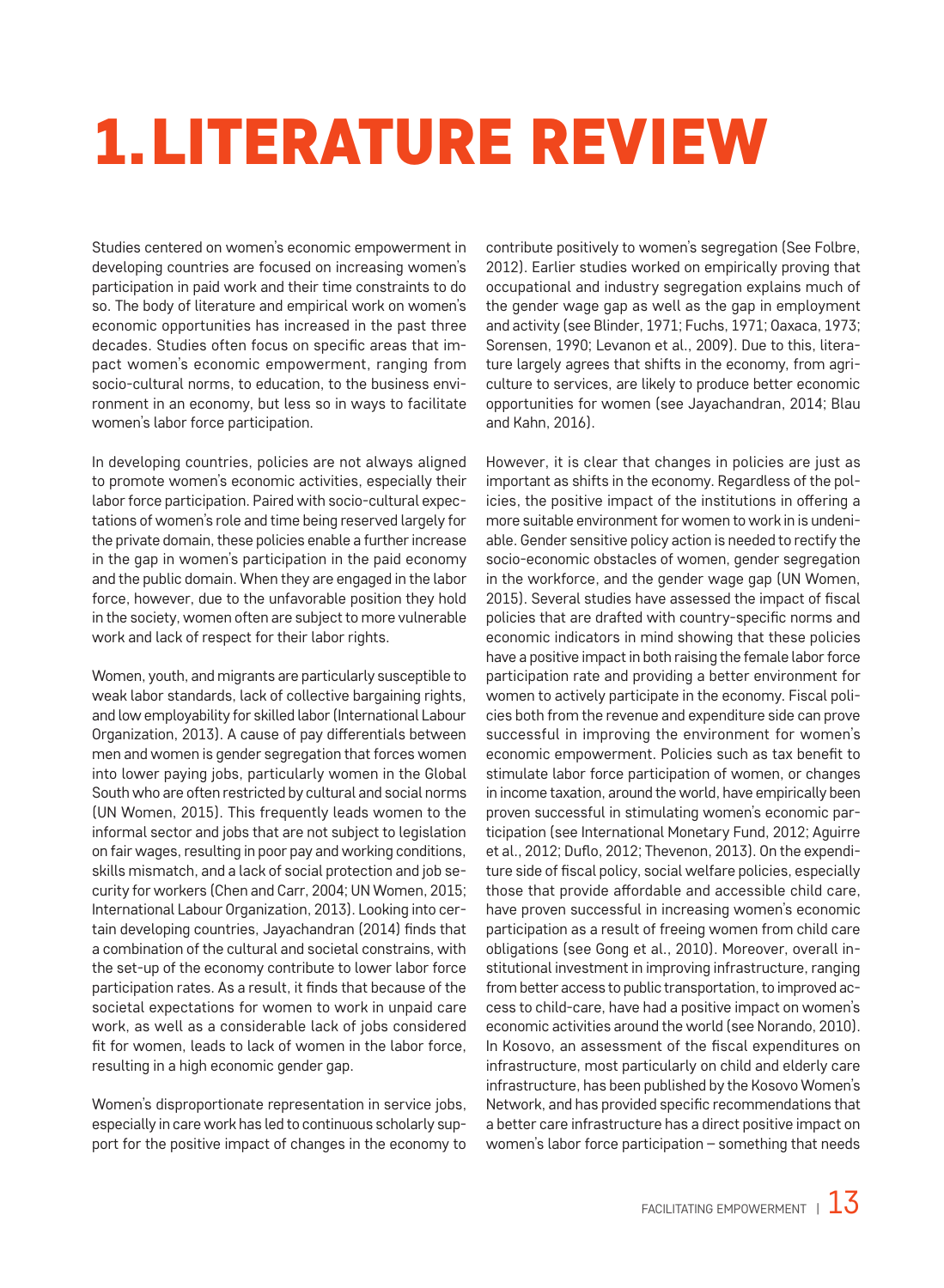to be addressed by the Kosovo institutions (Farnsworth et al., 2016).

Apart from fiscal policies, legal provisions ensuring no discrimination and gender equality are the cornerstone of women's empowerment in general. Restrictive and discriminatory legislation has a negative impact on women's participation in public life, including here their economic activities. Legislation that does not provide equal access to the labor force, or that does not address gender based violence or family related law impedes women's economic participation as well (see Klugman and Twigg, 2012; World Bank and International Financial Corporation 2013).

Moreover, literature shows that poor social policies on maternity leave, elderly care, health care, minimum wage, and education have led to weak outcomes (see ILO, 2013; UN Women, 2015). However, the results of the impact of maternity leave on women's labor force participation shows ambiguous results. While well designed maternity and family legislation can support women's labor force participation, if legislation allows long period for women to be out of the labor force, it can lead to deskilling of these women and reduce their competitiveness in the labor force (see Jaumotte, 2013; Ruhm, 1998; Edin and Gustavsson, 2008).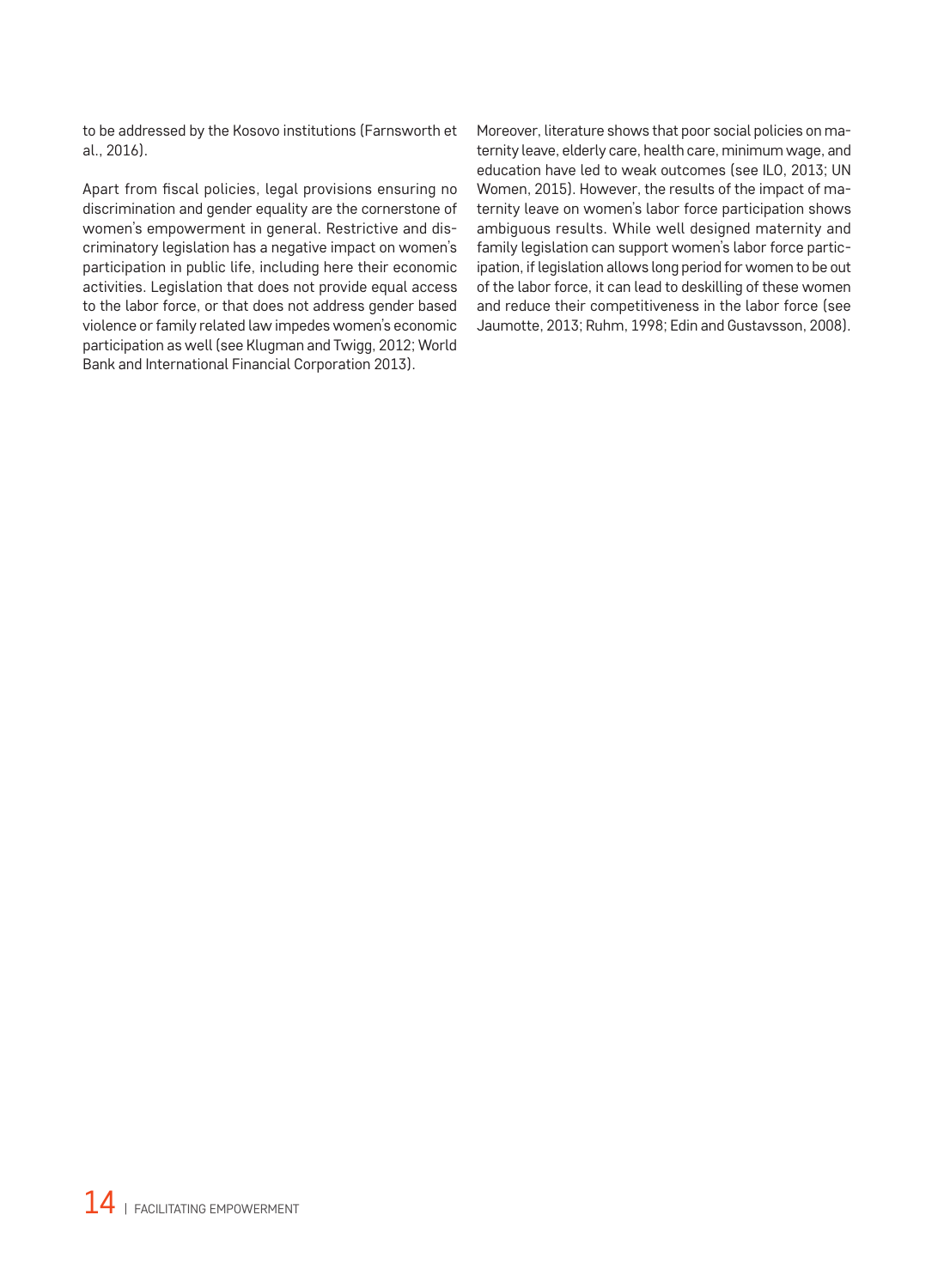### 2. METHODOLOGY

This section provides a general description of the methodological approach used in this study. In order to analyze the labor market, women's participation and lack thereof, as well as perceptions towards gender roles and barriers women face, Riinvest research team used primary data gathered through a survey with women across Kosovo. Moreover, the team has also used literature review and comparative analysis of qualitative data as a combination of research techniques to provide the most comprehensive research results.

The core data were collected through a survey including women who work and those who do not throughout Kosovo. Riinvest team used a stratified random sample, where both population groups (women who are working and women who are not working) were grouped within homogeneous groups and simple random samples were selected within each group. This method was used to allow for a level of precision in estimation for both the strata and population.

To ensure that this research study produces representative data, the overall sample has included 500 respondents throughout Kosovo, who were selected randomly. Calculations have shown that a sample of 500 respondents is sufficient to generate representative results with an 85 percent confidence level and a 4 percent margin of error.

#### TAB. 01 SAMPLING DISTRIBUTION ACROSS KOSOVO REGIONS

|              | Total number of women in<br>population | <b>Employment level</b> | <b>Number of</b><br>questionnaires |
|--------------|----------------------------------------|-------------------------|------------------------------------|
| Prishtina    | 179,069                                | 40.30%                  | 134                                |
| Prizren      | 140.519                                | 13.20%                  | 101                                |
| Gjilan       | 65.445                                 | 9.80%                   | 56                                 |
| Peja         | 78.981                                 | 9.70%                   | 73                                 |
| Ferizaj      | 56.041                                 | $8.00\%$                | 42                                 |
| Mitrovica    | 68.026                                 | 7.60%                   | 59                                 |
| Gjakova      | 37,470                                 | 7.30%                   | 35                                 |
| <b>TOTAL</b> | 625,551                                |                         | 500                                |

SOURCE: AUTHORS' CALCULATIONS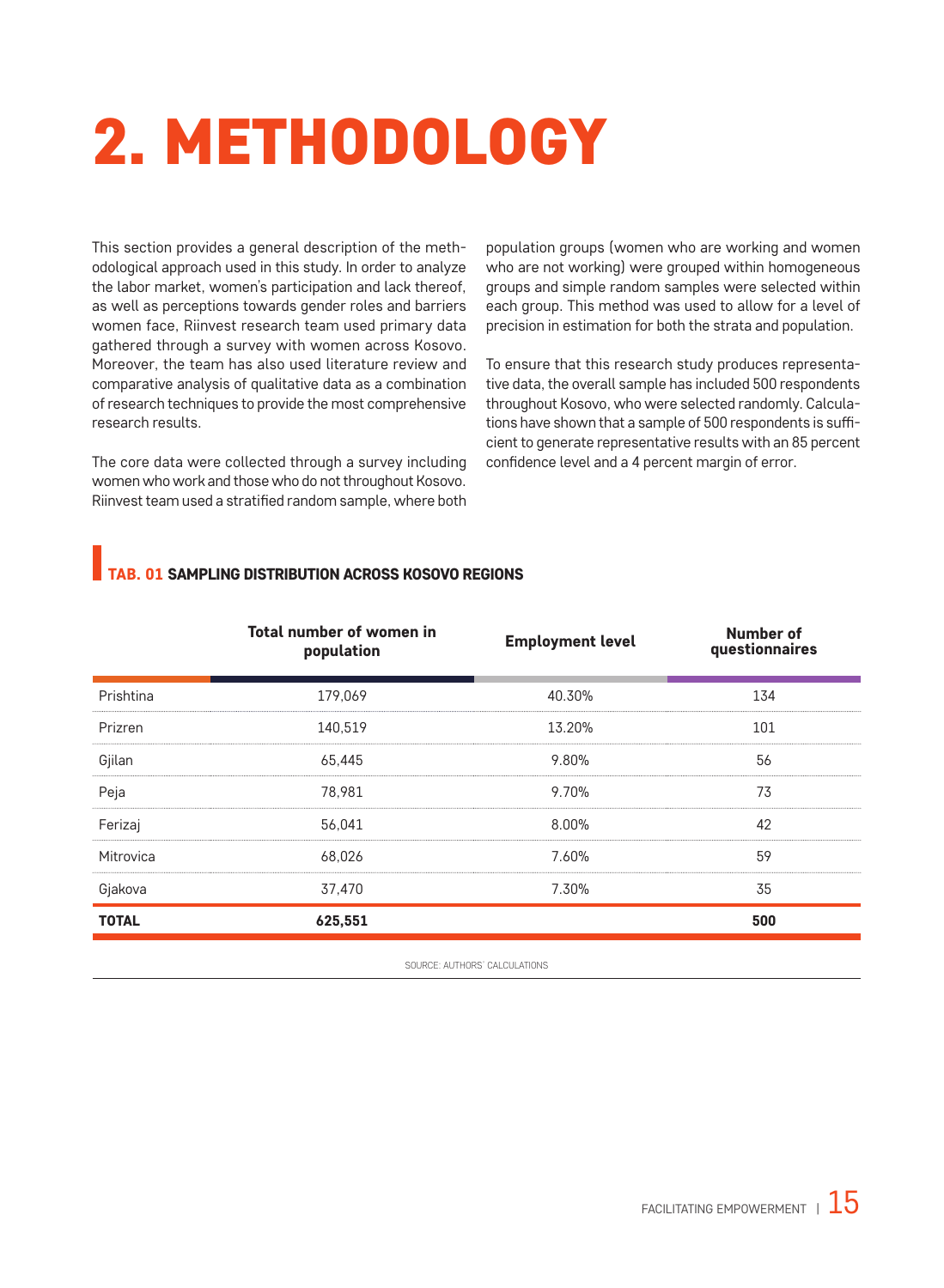After constructing the sample, the next step was drafting of the questionnaire according to the sections which were pre-determined based on both academic and policy research conducted by Riinvest staff. The questionnaire included generic questions regarding the profile of the employed and non-working women, more specifically socio-economic and demographic related questions. The second part of the questionnaire was divided to capture data from women who are employed and those not working separately. The third part of the questionnaire was focused on questions regarding economic empowerment and perceptions of gender roles.

The survey was conducted by engaging our experienced enumerators who were trained on the specifics of the survey. All enumerators underwent a three-day training, where they were informed about the content and importance of the survey; were trained on the survey methodology (contact with the respondent, ways of gathering information, ways of completing the questionnaire); and were tested on their ability to conduct surveys by simulating a sample survey.

Before the start of the survey, the questionnaire was tested by the Riinvest research team to ensure the efficiency of time and a logical sequence of questions. Small groups of 2 to 5 enumerators have worked under the supervision of one team leader. Besides monitoring the enumerators in the field and conducting logical control, verification of the surveys was also done through phone calls made by the research team and the project leader. Around 40 percent of the survey questionnaires, selected randomly, were re-verified by the research team, who contacted the respondents to make sure that the answers correspond to those that were filled in by enumerators. In addition, each questionnaire has been verified by the researchers to en-

sure correctness of questionnaire completion and to see if it contains any non-logical response. This methodology improves the quality of data and helps avoid potential defects within the survey.

The sample unit in this survey were women across Kosovo, whether working or not. Households were selected randomly and women within a household was surveyed. If there were 2 or more adult women in the household, only one of the women was surveyed, the one whose birth date was closest to the date of the survey.

Once collected, the data was encoded by experienced researchers using the operating software especially designed for the purposes of the project. Next, the data were analyzed and pre-interpreted using SPSS to identify responses outside of expected ranges, including potential inconsistencies across vari¬ables. Changes were made as appropriate. Additionally, periodic checks were made by the project leader, primarily through com¬paring variable means and distributions across files, to ensure that the data have not been altered, intentionally or otherwise. The research analyses in this report are predominantly based on descriptive statistics using cross tabulation techniques. Once the data was tabulated and cross-tabulated, the experienced research team has been engaged in interpreting and analyzing the findings.

Beside the survey, relevant studies and research reports have been utilized to complement on the primary research. Moreover, secondary research has been conducted in order to verify and consolidate the information received from the questionnaires. Following the data collection, from both primary and secondary research, a detailed report has been prepared, entailing analysis and providing recommendations on the findings.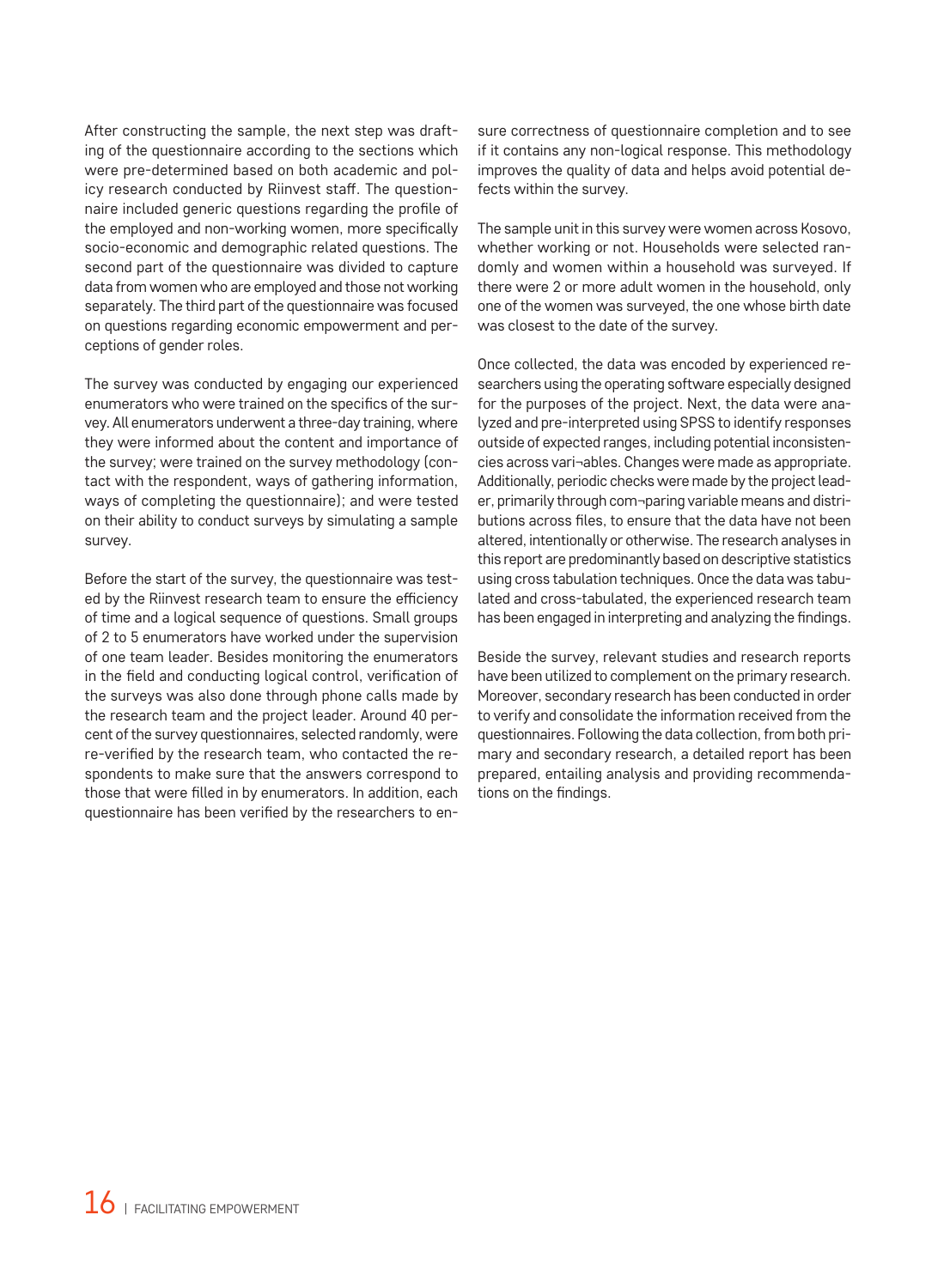### 3.SURVEY RESULTS

This section describes and analyses the output of the quantitative part of the study, the survey conducted with 500 employed and unemployed women in Kosovo. Subsection 3.1 portrays general overview of the socio-economic nature of the surveyed sample. This subsection provides information on age, education, income, civil status and family dynamics on those interviewed. In addition, several cross tabulations are performed to analyze the findings in more detail and to see if specific factors such as education impact certain aspects. Subsection 3.2 provides detailed picture on work-related issued pertaining to employed women. Here working conditions; contractual agreements; workplace barriers; as well as barriers to seeking employment are analyzed. Moreover, details of the sectoral differences are portrayed.

Subsection 3.3 is focused on women who do not work, specifically on reasons for their unemployment as well as barriers to entering the labor market or finding jobs. Specific issues women face, especially in terms of their previous experience, are analyzed more in detail. In subsection 3.4 the report provides an analysis of the impact of economic independence on women's empowerment in the household and the improvement of their decision making power, followed by an analysis of the double shift and the child care responsibilities within the household. Finally, subsection 3.5, looks into policy interventions and actions that are essential to improving women's labor market experience and even more so their participation in the job market. These interventions are explored in detail to provide specific recommendations for changes, stemming directly from research and from women's perspective on the issue.

#### 3.1. General Overview

The age of the employed women surveyed, ranges from 18 to 75 and is on average 38, same as the age group with the highest labor force participation rate in Kosovo. With regards to marital or civil status, roughly 62 percent of the surveyed women are legally married, around 27 percent are single, roughly 6 percent have declared to live with their life partner, about 4 percent are widowed and 1 percent divorced. The average number of family members in the sample is 5.

Around 31 percent of them have completed a bachelor's degree, around 6 percent have an associate degree, nearly 44 percent have completed high school and around 13 percent have completed only primary education. Around 5 percent have declared to have completed a master's degree or more, whereas the remaining 1 percent have no education.

Those married or living with their partner, in turn, gave details on their partner's education as well. That is, around 49 percent of the partners have completed some kind of higher education degree (6 percent a master's degree, 30 percent a bachelor's degree, 13 percent an associate degree) and around 51 percent have a high school degree or less. More than 80 percent of the partners are employed and in the majority of cases.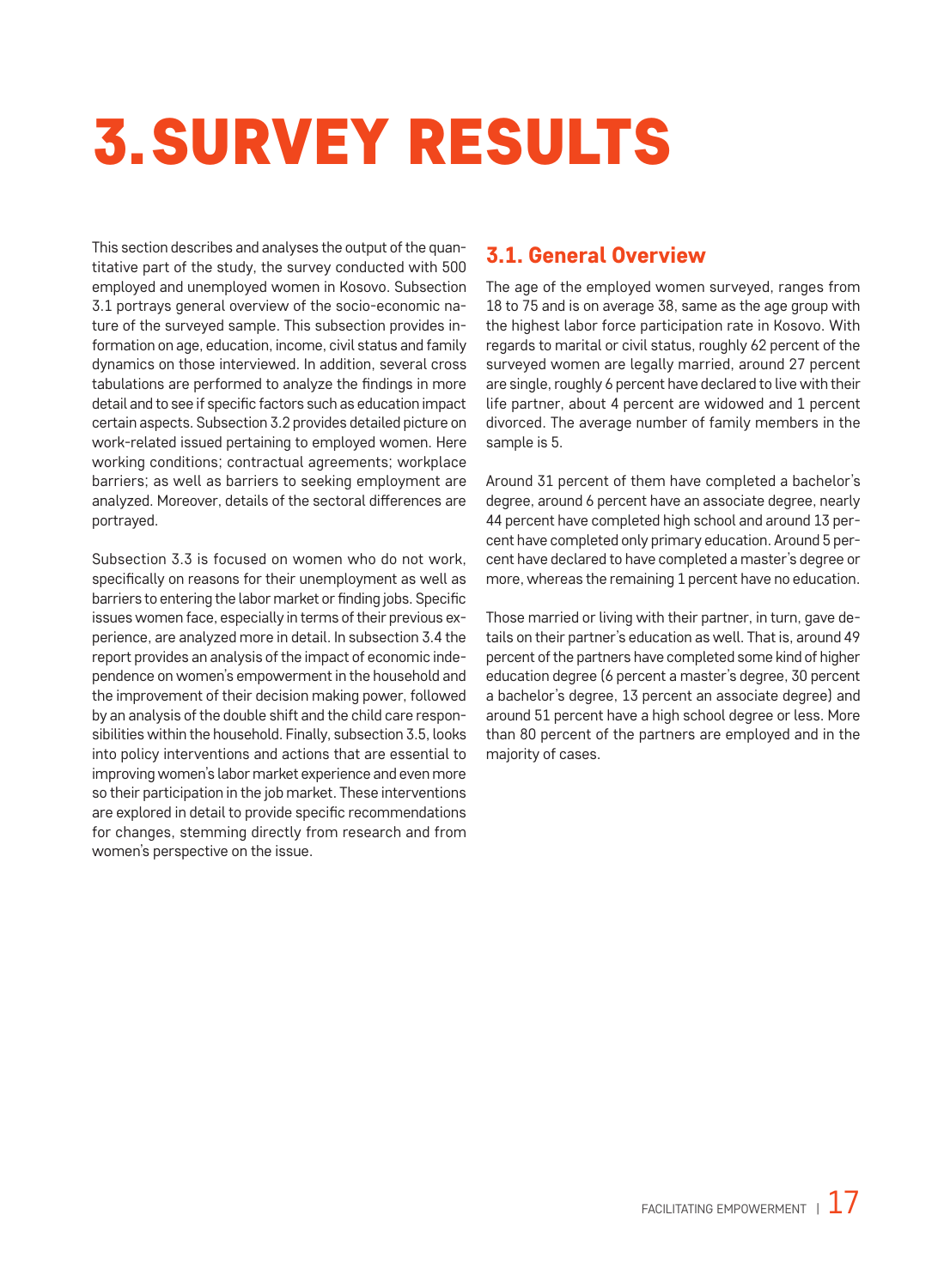#### **INFOGRAPHIC 1: GENERAL PROFILE OF WOMEN IN THE SURVEY**

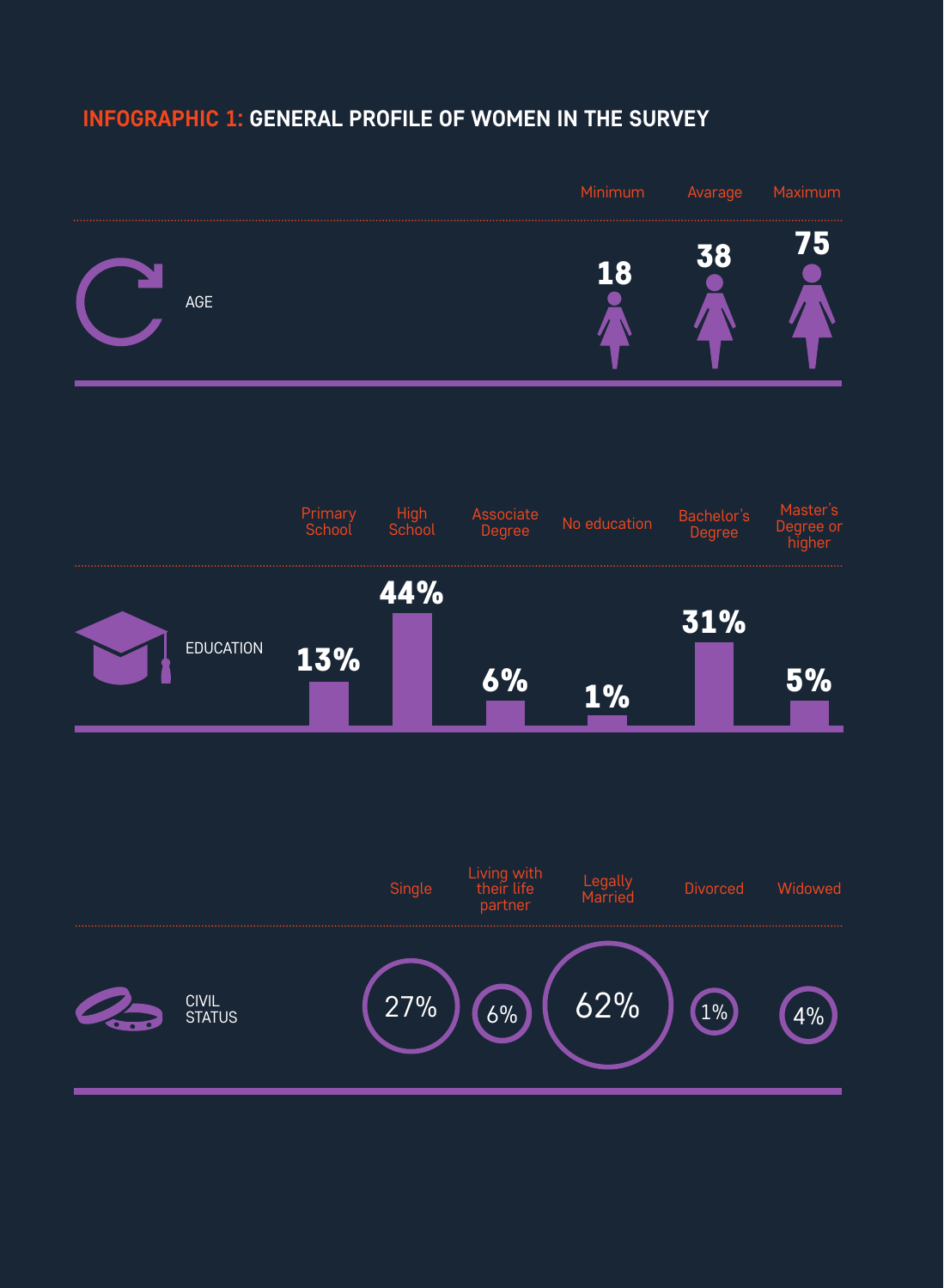#### 3.2. Employed Women

In terms of income received, on the other hand, the majority of employed women have stated to have a monthly salary ranging from 200 to 500 euros, namely around 66 percent. Nearly 11 percent of the surveyed women earn between 500-700 euros monthly, around two percent stated to earn between 700-1,000 euros and another two percent earn more than 1,000 euros in a month. Roughly 9 percent stated to earn less than 200 euros a month. Out of the total number of interviewed women, around 10 percent have refused to give out details concerning their level of earnings. On the whole, the average salary of the surveyed women is 336 euros.

As expected, income in relation to the level of education, shows a positive trend. The average monthly salary of a woman with primary education has turned out to be 200 euros; with high school degree it is 335 euros; with associate degree it is 318 euros; with bachelor's degree it is 415 euros; and with master's degree or more it is 550 euros (see Figure 1).



#### **G. 01 AVERAGE SALARY BY LEVEL OF EDUCATION**

Regarding sector of employment, the majority of 60 percent of the surveyed women are employed in the private sector and roughly 28 percent in the public sector, whereas the remaining are either self-employed, work in a non-governmental organization or international organization (as can be seen in Figure 2).

#### FIG. 02 EMPLOYMENT BY SECTOR

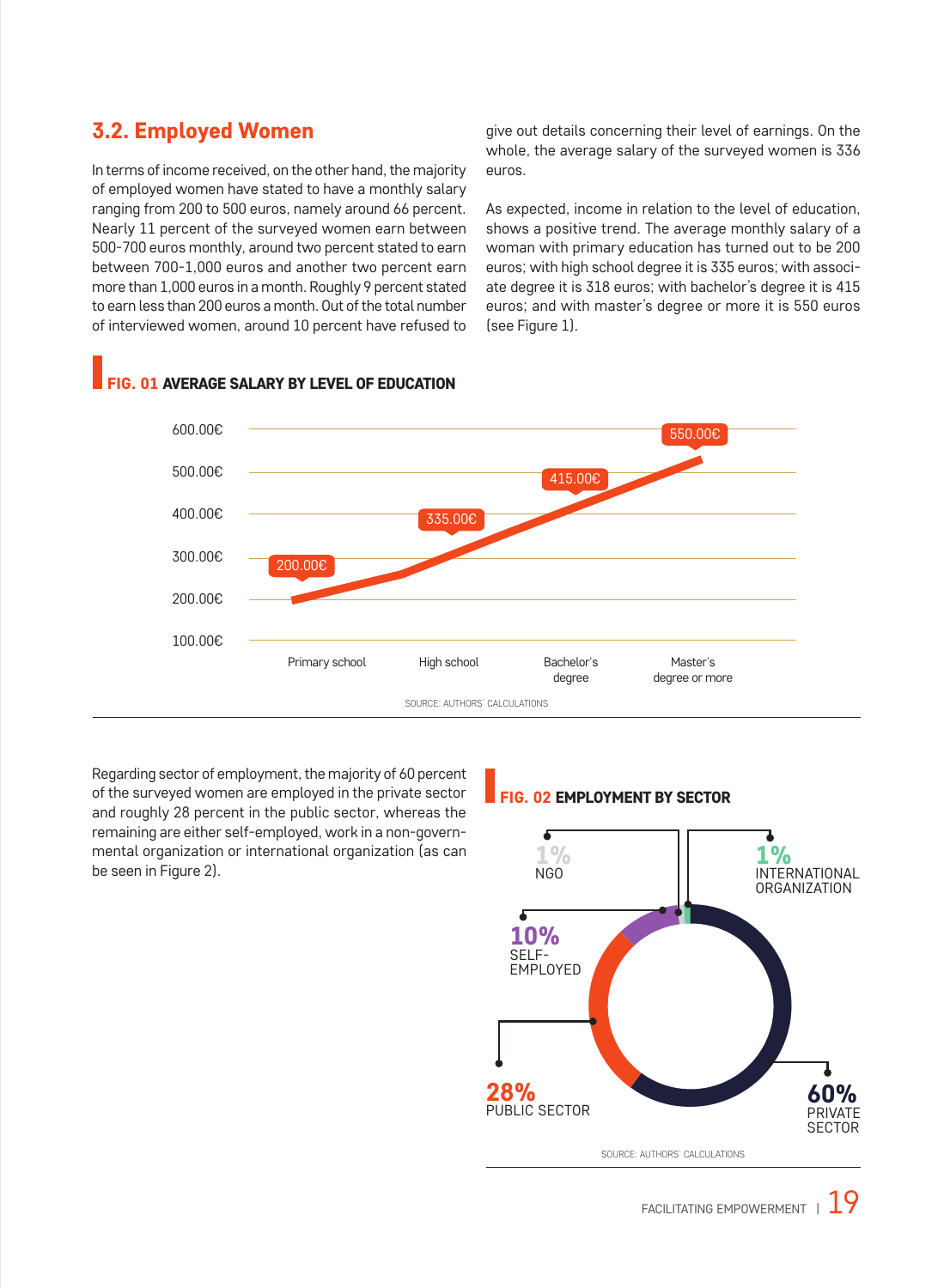In a comparison between the private and public sectors, as the main sectors of women's employment in our sample, it is clear that the public sector has a higher educated workforce than the private sector. As illustrated in Figure 3, almost 10 percent of the women working in the private sector have only completed primary school, whereas there are no women working in the public sector with only a completed primary education. Similarly, around 42 percent of the women in the private sector have a high school degree, more than twice as much as women in the public sector. On the other hand, while roughly 37 percent of the women in the private sector have completed their bachelor's studies, the same holds true for as much as 62 percent of women in the public sector. Likewise, around 6 percent of women in the private sector hold at least a master's degree, less than half as much women in the public sector, with 14 percent.



#### G 03 EDUCATION LEVEL BY SECTOR OF EMPLOYMENT

Disaggregating average salary by sector, depicts a considerable compensation differential between the public and the private sector. Notably, the surveyed women working in the public sector earn on average 432 euros monthly whereas women working in the private sector earn on average 327

euros monthly. At country level, the average salary of employees, both man and women, working in the public sector is 429 euros while in the private sector it is 349 euros, as reported by KAS. Average salaries of the five sectors are illustrated in Figure 4.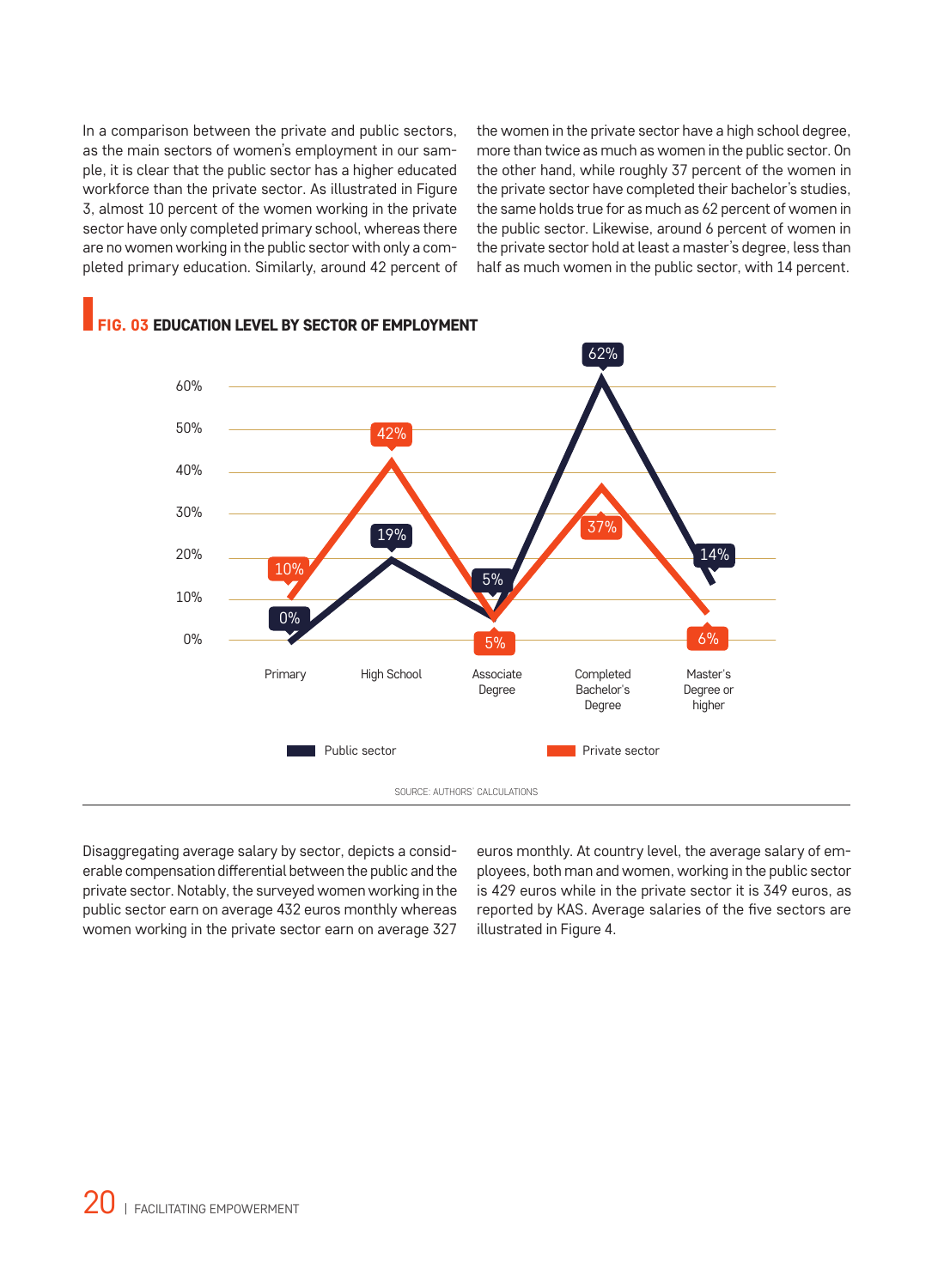Disaggregating average salary by sector, depicts a considerable compensation differential between the public and the private sector. Notably, the surveyed women working in the public sector earn on average 432 euros monthly whereas women working in the private sector earn on average 327 euros monthly. At country level, the average salary of employees, both man and women, working in the public sector is 429 euros while in the private sector it is 349 euros, as reported by KAS. Average salaries of the five sectors are illustrated in Figure 4.



#### FIG. 04 AVERAGE SALARY BY SECTOR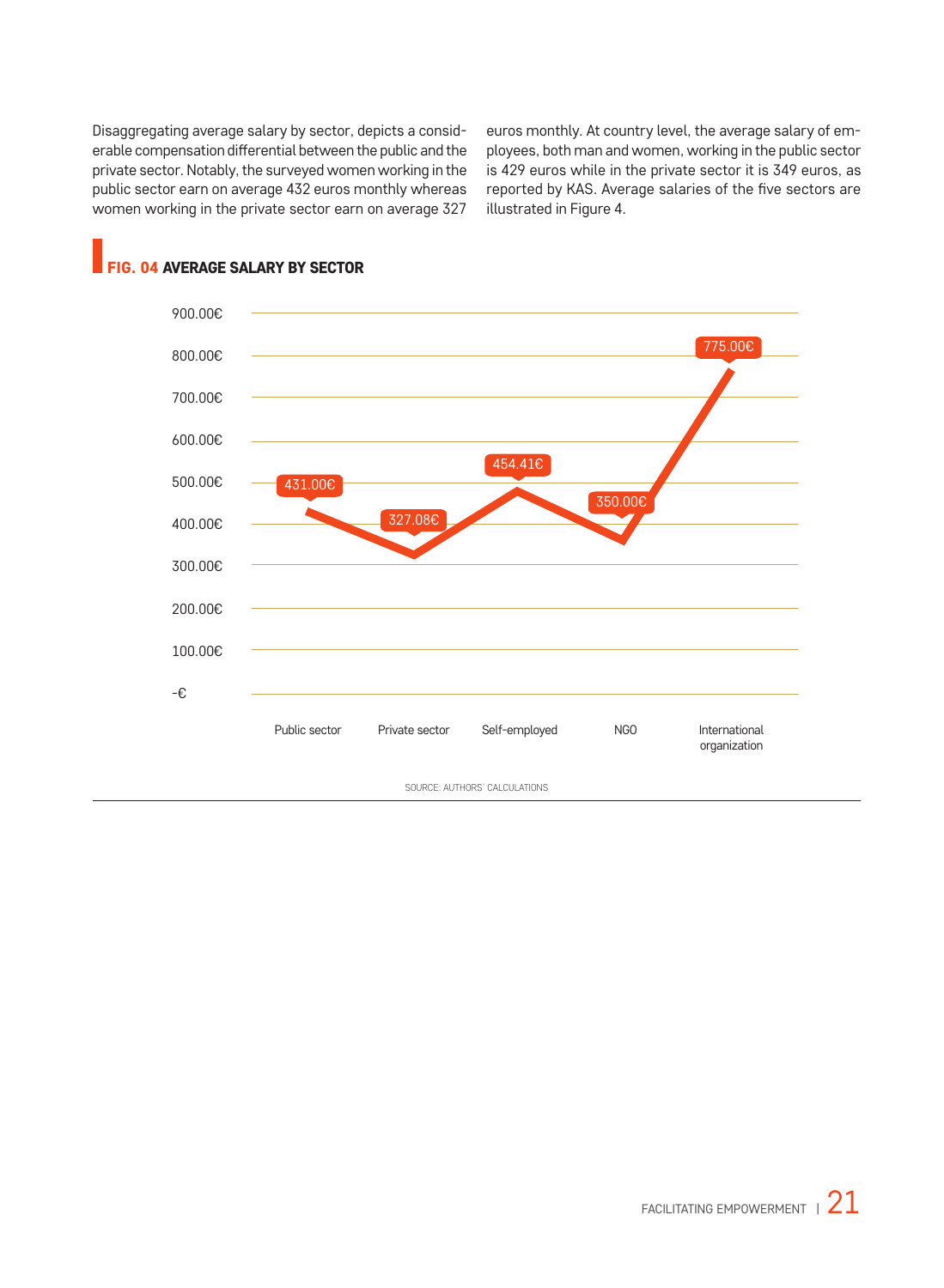Globally, women represent a more vulnerable workforce, one that is more likely to participate in either the informal economy or accept jobs that do not fully comply with the labor law. Informally employed women are a highly vulnerable population subject to unique financial, emotional, and physical risks. The poor labor market conditions faced by informal workers include lack of benefits, contracts, autonomy, insurance, pensions, livable income, and assets (Lund, 2006). Informal work comes with little or no social protection as well as contractual obligations or accountability from the employer. Moreover, informal workers typically do not have opportunities to learn new skills that could eventually lift them out of poverty (Lund, 2006). To assess the state of women's work in terms of contractual obligations and arrangements in Kosovo, women were surveyed on specific questions regarding their employment process, their contracts, and the fulfillment of their contractual obligations.

Connecting to the informal employment, women were surveyed on whether they possess a contract for their current job. In Kosovo, the level of employment in the shadow economy is estimated to be around 80 percent (Riinvest, 2015), which is the highest in the region. Moreover, the worldwide trend that women look for jobs with higher flexibility, shown in later in this report, leads to a higher likelihood of them being employed in jobs that lack security – including working without a contract. These are generally issues women face when working in the private sector. The number of women in the private sector that are employed but do not have a contract is worrying. One in three women working in the private sector do not have a working contract. As expected, in contrast, all the surveyed women that are working in the public sector, NGOs, as well as in international organizations have affirmed to having a working contract.

Analyzing the occupations within the private sector sheds more light on the profile of employed women who work without an employment contract. The survey results show that the foremost vulnerable occupations women hold are: sales clerk (with 32 percent), hairdresser (with 19 percent), dressmaker (with 15 percent), cook (with 11 percent), cleaning lady (with 7 percent), and pharmacist (with 6 percent). One of the reasons for this can be attributed to the fact that these professions require rather little educational attainment and training beforehand. As such they allow for higher levels of employee turnover.

# One in three women working<br>in the private sector do not

in the private sector do not have a working contract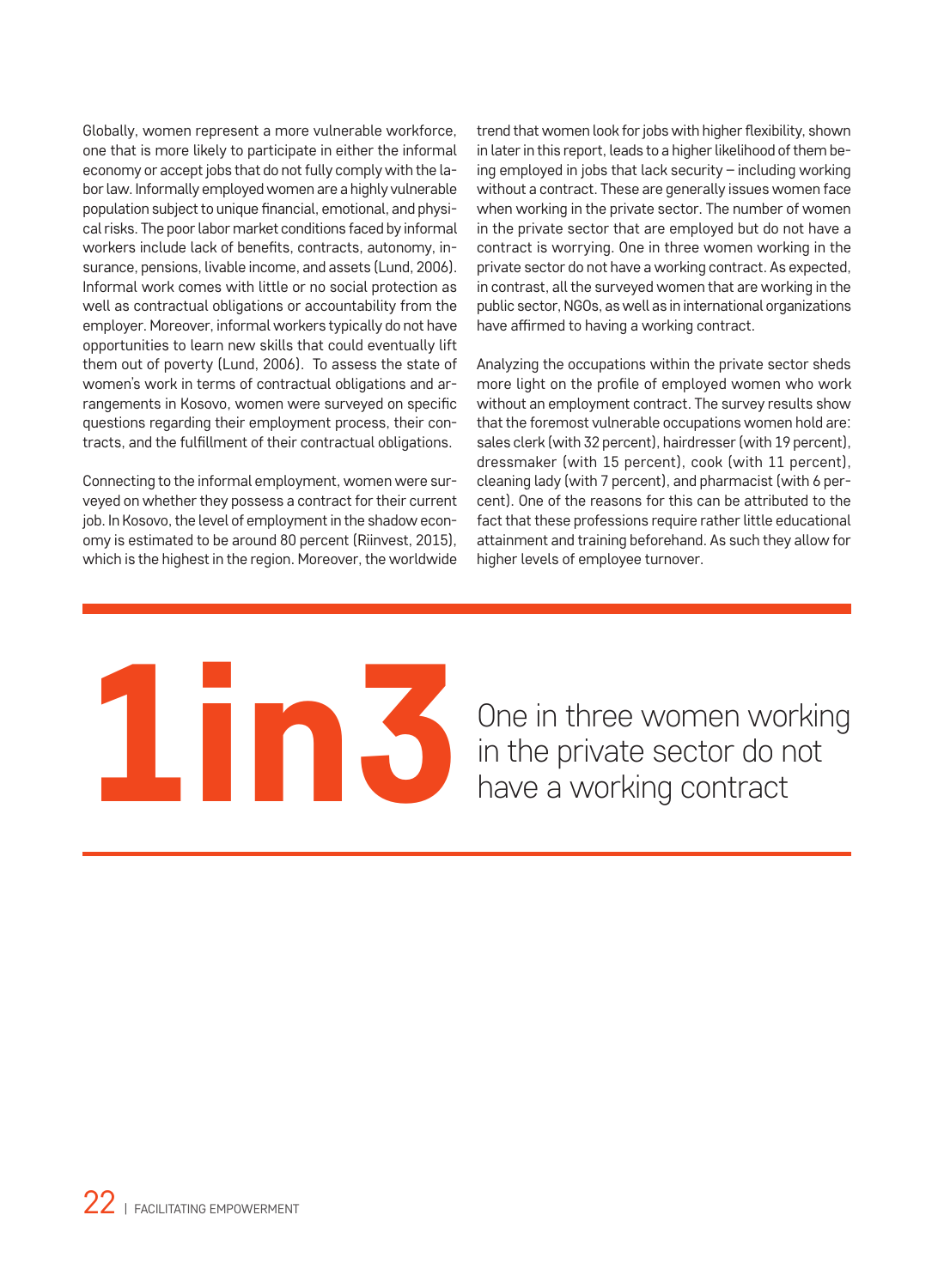#### **INFOGRAPHIC 2: THE MOST VULNERABLE OCCUPATIONS AMONG WOMEN**

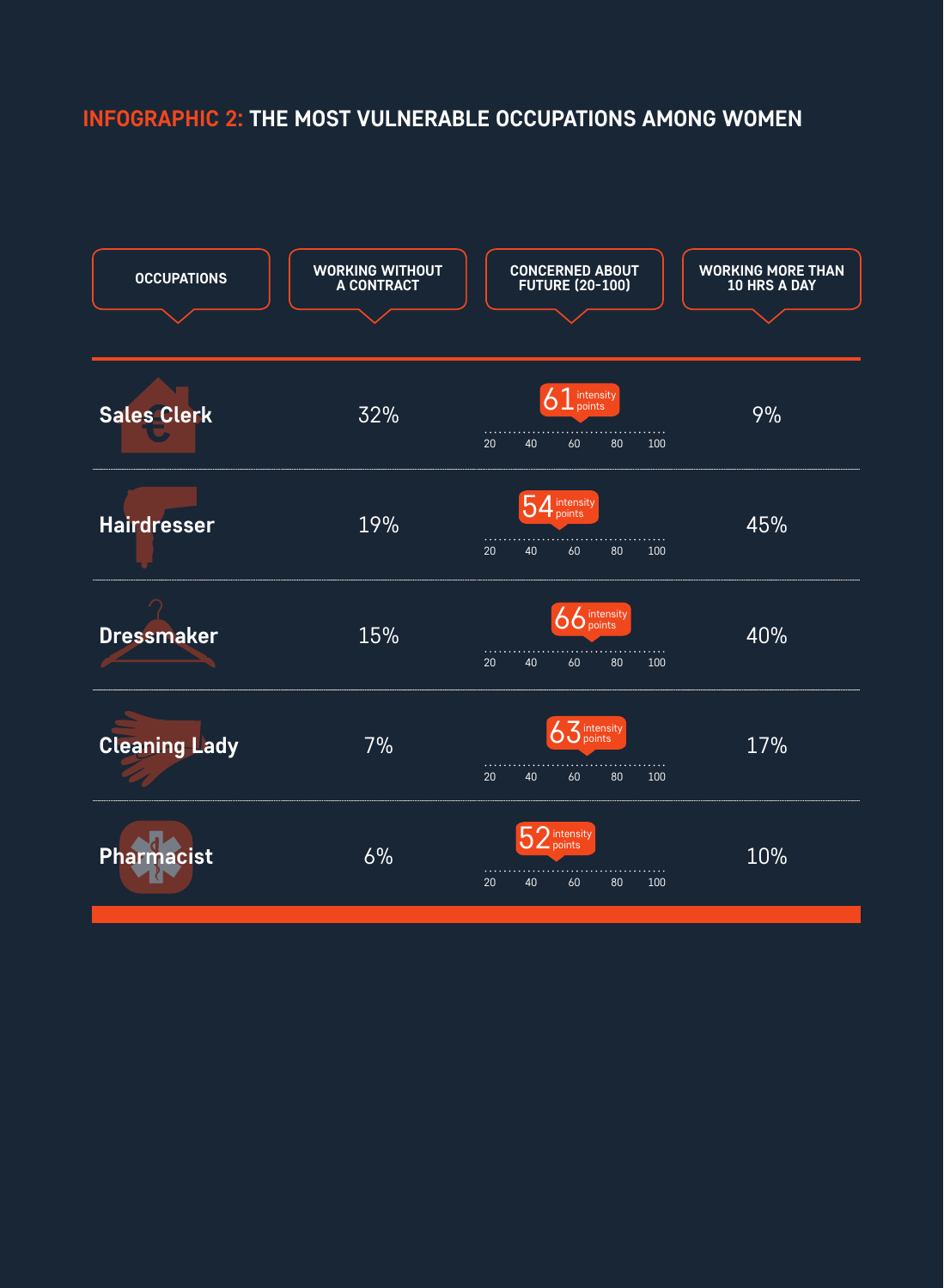The issue of working without a contract in the private sector is exacerbated further for women who are currently working in their first job. Out of these women, almost 50 percent are working without a contract, compared to the other half who have some work experience.

The alarming level of women in the private sector working without a contract presents a multifaceted problem. Working without an employment contract, apart from the lack of benefits from the contract, has workers exposed to risks of lack of legal protection that a contract provides. Workers without a contract are more vulnerable in their working conditions, more inclined to accept changes in shifts and working longer hours, due to the risk that they can be fired without warning or notice. In cases where employers do not offer a contract, they are automatically operating outside the Labor Law, thus, the employees are not protected by this law. In particular, this means that longer hours, overtime work, work during national holidays, as well as work outside of the pre-determined shift, will not be compensated with additional pay as per the law. Apart from this, duties and responsibilities, as agreed upon during the hiring procedure can be changed as per the employer's needs, without any notice or corresponding compensation for the employee, and moreover, without any repercussion for the employer.

The interviewed women were also asked specific questions concerning the contractual arrangements they have with their employer. It turns out, the vast majority of women (93 percent), get paid regularly on a monthly basis. Looking



#### Out of all first-time workers, almost 50 percent are working without a contract

into sectors, women working in the public sector, NGOs or international organizations have all, without exception, declared to getting paid regularly. Around 1 percent has refused to give an answer to the question and the remaining have proclaimed to not getting paid regularly, all working in the private sector.

Regarding the type of contract, a bit more than half of the women (51 percent) possess a contract with an indefinite duration, another 48 percent of women have a fixed term contract, with an average duration of 12 months or one year. The remaining one percent have either a short-term contract or are enrolled in an internship.

Breaking it down by sector again, highlights that in the public sector a higher percentage of women, about 73 percent, have a contract with an indefinite duration, whereas about 27 percent have a fixed term contract. Meanwhile, almost 36 percent of the women working in the private sector have a long-term contract with an indefinite duration and around 62 percent of them have a fixed term contract (as can be seen in Figure 5).



#### FIG. 05 TYPE OF CONTRACT BY SECTOR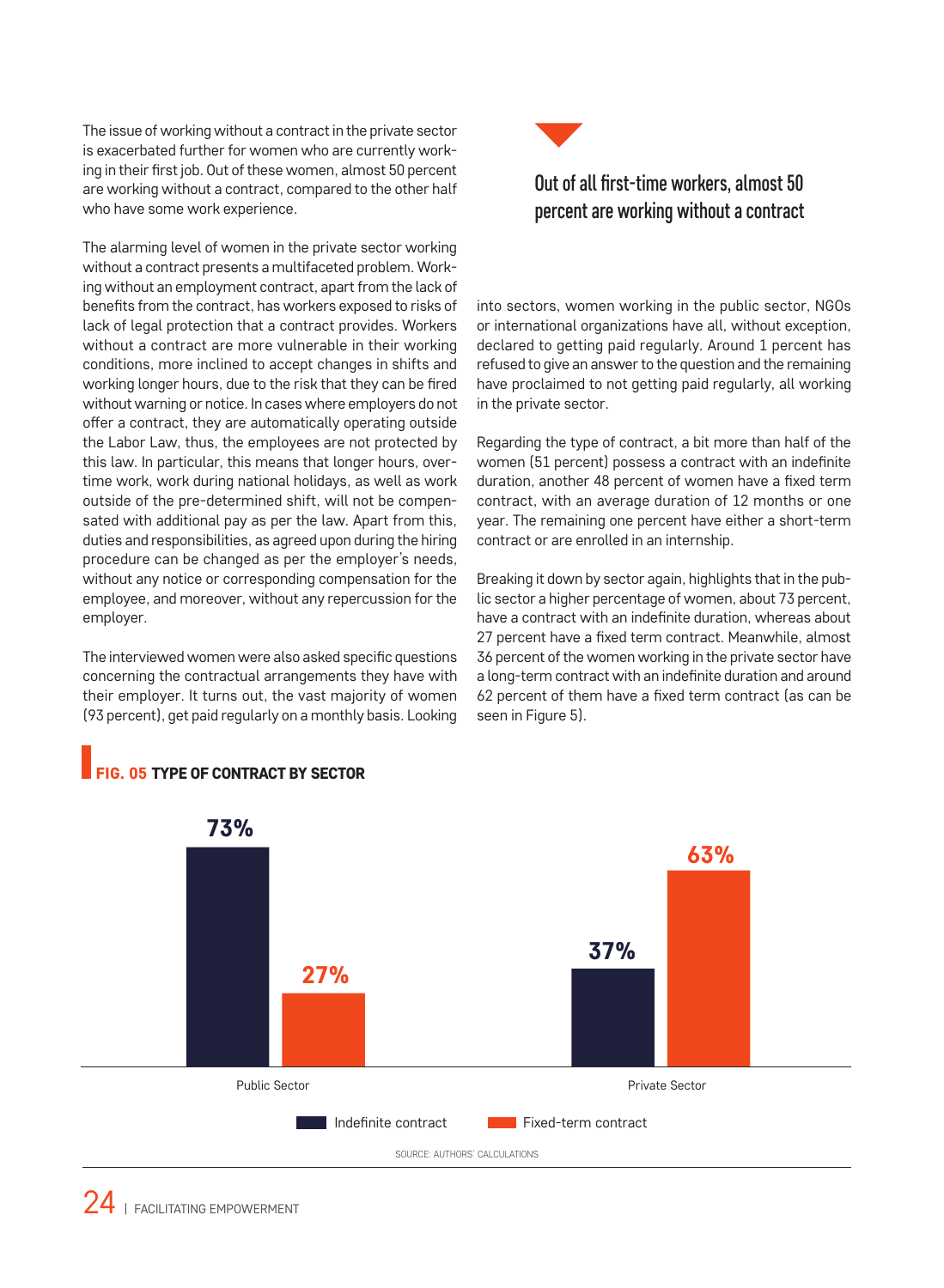As can be seen, the number of women working under a fixed term contract in the private sector is more than double that of women in the public sector. This, while expected, is also concerning, especially due to the fact that such contracts improve the bargaining power of employers towards employees. Contracts that have fixed terms are basis for creating a level of insecurity for those who hold them. Particularly, for women, short-term contracts do not provide any security, either financial or career wise in the short run, as well are problematic when planning long term or capital investments. Moreover, lack of this longer term job security also weakens the position of a family when it comes to family planning. While these issues arising from the lack of financial and career security are applicable to women and men alike, in Kosovo, women who work with short term contracts also face uncertainties around maternity leave, as is currently foreseen by the Law on Labor.

As it turns out, surveyed women working in the public sector and non-governmental organizations have significantly more work experience than women working in the private sector. In particular, while public sector employees have on average 18 years of work experience, private sector employees have on average 8 years of work experience.

The survey further tried to gain insight into working conditions by asking the surveyed women to give details about their weekly and daily work schedule, flexibility in the workplace and barriers they face on a day-to-day basis. To start



Women in the private sector work, on average, one day longer weekly, that is 20 percent more than women employed in the public sector, while being paid on average 24 percent less.

with, the women have declared to work 5.5 days a week on average. Answers range, however, from a minimum of 3 to a maximum of 7 days a week. Concerning working hours the women have stated that they generally work for 7 hours and 30 minutes daily. Looking into the public sector reveals that women work on average 5 days a week, with a 7-hour work schedule during the day on average. In the private sector, women on average work 6 days weekly, during which they work on average 8 hours.

Drawing a connection between working time and the salary levels of each sector, it shows that women in the private sector work, on average, one day longer weekly, that is 20 percent more than women employed in the public sector, while being paid on average 24 percent less.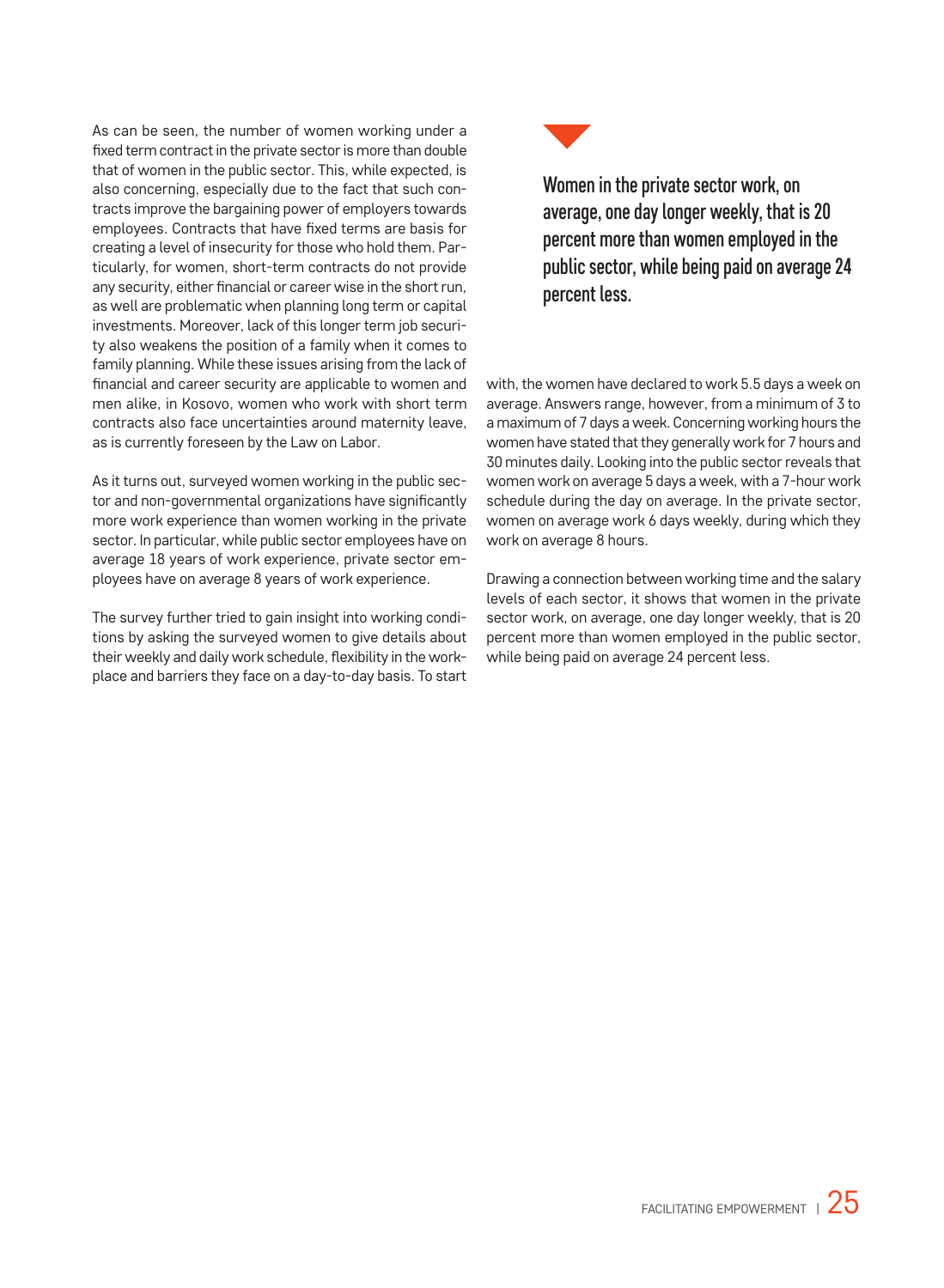#### **INFOGRAPHIC 3: THE NUMBER OF WORKING DAYS AND HOURS**

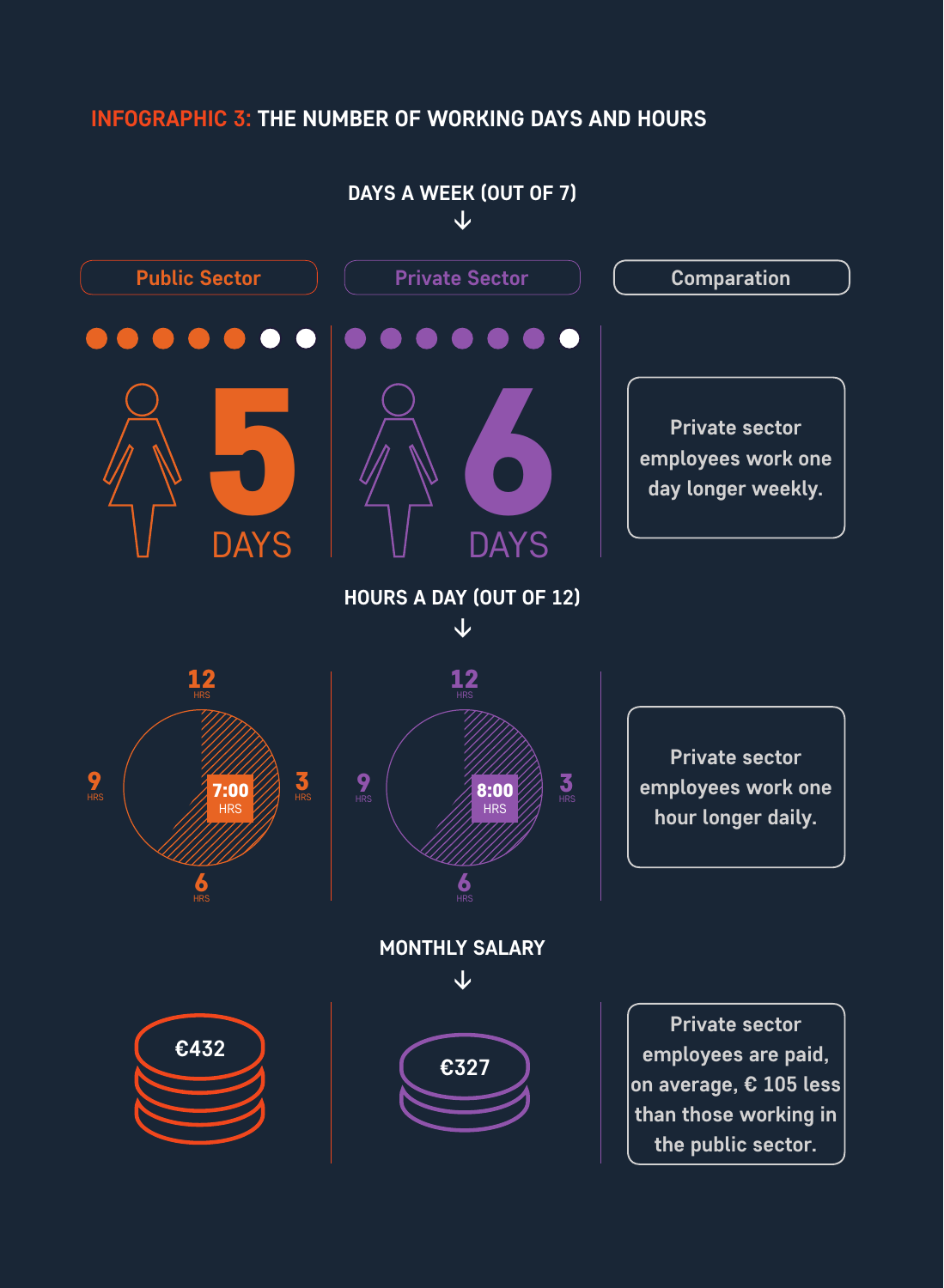With regards to the ranges of working days and hours, notable differences between the two sectors becomes evident. In the public sector, working days range from 4 to 6 days and the working hours range from 3 to 8 hours. In the private sector, however, the working days vary from 5 to 7 days, whereas working hours vary from 3 to 12 hours. This is also in line with the findings from the KAS, where both men and women working in the private sector report to work longer hours per week than those in other sectors.2

Taking into account only the upper range of working hours per day reveals the occupations held by women that are characterized by the longest working hours and days per week. As such, women working from 10 to 12 hours are either sales clerks, hairdressers, dressmakers, cooks, cleaning ladies, pharmacists or accountants. The same holds true for working days; women with these professions appear to have a 7-day work week.

Employers reportedly also show flexibility in working hours for when their employees need to look after family obligations. Almost 93 percent of the women have affirmed this, having been excused from work without a problem either without prior notice (56 percent) or with prior due notice (32 percent). This has been affirmed by women working in the public as well as in the private sector without noteworthy differences in the percentages. Nonetheless, around 8 percent (across all sectors) have declared that their employers have been flexible, but have cut their pay for those hours; and around 4 percent have declared that their employers showed no flexibility in working hours of any kind. These cases skew almost fully towards the private sector, where two in three women who work as sales clerks have not been granted any flexibility by their employers.

The women in question have further opened up about concerns they have pertaining to job security. In particular, around 27 percent of the surveyed women admitted that they are concerned or very concerned that they will lose their job in the coming year.



Women working from 10 to 12 hours, 7 days a week are mostly sales clerks, hairdressers, dressmakers, cooks, cleaning ladies, pharmacists or accountants.

Roughly 23 percent are neutral on this and around 50 percent are not concerned about their job security. Looking into sectors reveals quite some differences in concern, where around 83 percent of women in the private sector are concerned or very concerned about the future of their job. With regards to occupations, again women working as sales clerks, hairdressers, dressmakers, cooks, cleaning ladies, and nurses show clearly higher concern about their job security than women with other professions.

In view of the current work place, the surveyed women were asked about barriers they experience presently. These barriers range from those relating to compensation and working conditions to the fulfilment or lack thereof of the contractual obligations. This section analyses these barriers, both in general and disaggregated by sector and type of occupation, to provide a better understanding of the issues women face once they join the workplace.

It turns out, more than half, around 60 percent, of women consider they face some barriers in their workplace. Barriers women were asked about are general to the Kosovo labor market, rather than specific to them as women. However, some of the results, in comparison with the literature expectations and the conditions of the market itself, show a gendered perspective on these barriers.

Around 8 percent of the respondents have<br>declared that their employers have been<br>flexible in giving time off, but have reduced<br>pay accordingly; whereas around 4 percen<br>have declared that their employers showed<br>flexibility declared that their employers have been flexible in giving time off, but have reduced their pay accordingly; whereas around 4 percent have declared that their employers showed no flexibility in working hours of any kind.

<sup>2</sup> KAS reports that women working in the public sector work on average 35 hours weekly, whereas those who work in the private sector work on average 44 hours weekly.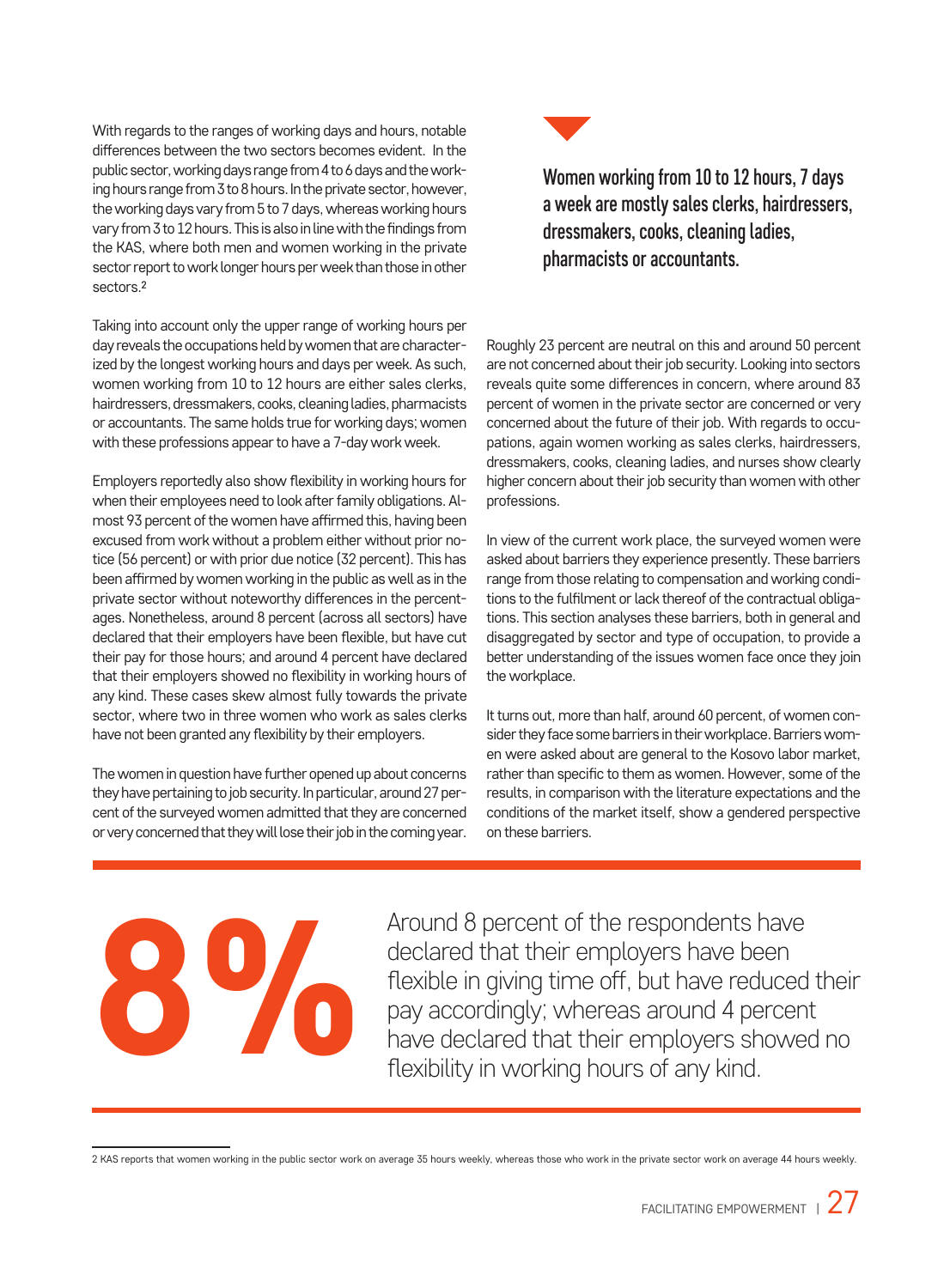#### **DA WORKPLACE BARRIERS: PERCENT OF WOMEN WHO AGREE THIS IS A BARRIER**



Overall, more than 28 percent of the women working in the public sector claim to have some barriers in the workplace, in contrast to 66 percent of the women working in the private sector. This difference of 38 percentage points between the public and the private sectors, which is higher than the total number of women in the public sector who claim to have barriers, shows a big gap in the working conditions of women employed in these particular sectors.

While the low salary level is an issue faced by men and women alike in Kosovo's labor market, especially in the private sector, it is still considered a high barrier, even though it is not linked to a specific workplace but rather is a general issue facing the whole labor market. Around 37 percent of the women surveyed see the low salary level as an impeding issue to their workplace. This is important in examining the household dynamics and the impact that employment has in empowering women within their households. While employment in itself is considered an important step towards economic independence of women and as a tool for improving their bargaining position within the household, when the compensation level for paid work remains low, such results are highly unlikely. Thus, considering that more than one in three women sees the low salary level as an issue, it shows that the labor market fails in compensating women accordingly for their work. This being especially true in the private sector, where the salary level for women is lower than the average salary level in Kosovo.

One in five women claim that lack of enforcement of workers' rights is a barrier they face in their workplace. This barrier encompasses issues regarding scheduling, vacation days, work during official holidays and weekends, and sick days. More specifically, these women work in schedules that are not in line with Labor Law provisions, especially longer hours and no rest between work days; they have difficulty receiving paid vacation and sick days; as well as, are often required to work on official holidays, on weekends, and overtime, without compensation.

Having in mind the labor market structure in Kosovo as well as the fact that women are over-represented in vulnerable employment, they often remain undeclared or under-declared by their employers. This, in turn, impacts their retirement savings, posing a problem with which these women, albeit having worked, will have to deal with in their retirement years. Moreover, considering that the number of employers who cover health or life insurance in Kosovo is in itself low, women see this as lack of benefit in their work. Another near-future issue to worsen the status quo is the fact that the legal requirements for nation-wide health insurance will enter into force. This law, which requires both employees and employers to pay additional taxes to the health system, will impact workers without contracts, or those who have only some share of their income declared, most. Thus, these issues, linked to lack of benefits in the workplace, are more likely to further worsen in the near future.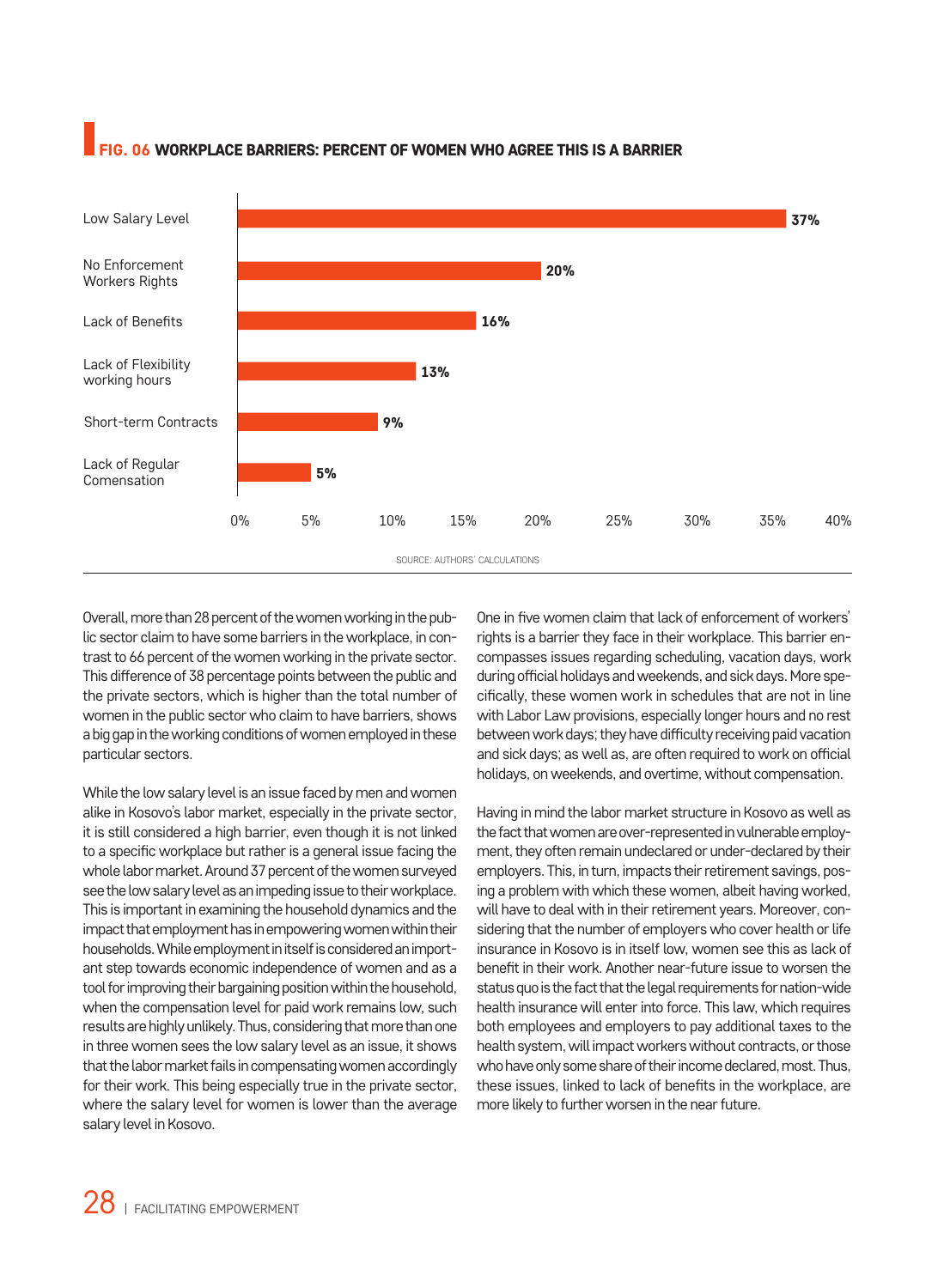Another issue to women in the labor market are the working hours. Lack of flexible or unsuitable working hours have been ranked as a considerable barrier by around 13 percent of the women. According to gender economics literature, women are keener on having the opportunity to work part time, or have flexible working hours. This is due to the high level of household and care work that they disproportionately have to bare in their families. However, even though 13 percent of women consider lack of flexibility and unsuitable working hours an issue, this is not to say that the remaining would not prefer to have such flexible arrangements. This result is more likely due to the lack of employment opportunities for women, thus, considering fixed working hours as a given in the labor market, and not an issue open to negotiation.

Other workplace barriers, which were considered as impeding by a lower number of women, namely, short-term contracts as well as lack of regular compensation, reflect results on individual questions regarding these issues. Specifically, roughly 9 percent of women perceive short-term contracts as a barrier, which is supported by the results on the type of contract, where a considerable number of women (48 percent) claimed that they have a fixed term contract, generally with a duration of no more than 12 months. Around 5 percent of women see lack of regular compensation as a barrier, while the same percentage of women have reported that they are not paid on a regular basis.



#### FIG. 07 SECTORAL DIFFERENCES IN BARRIERS

Breaking down workplace barriers by sector reveals considerable differences. For instance, out of those who have claimed that low salary is an issue around 32 percent work in the public sector, whereas 68 percent in the private sector. Similarly and as expected, out of the women who perceive lack of enforcement of workers' rights as a barrier, about 36 percent represent women working in the public sector, as opposed to a considerable 64 percent that represent women working in the private sector. A similar tendency can be witnessed with lack of benefits. While working hours in both sectors are mainly set by the employer, that is typically an 8-hour day or a 40-hour work-week, out of those women who consider working hours and lack of flexibility as an impediment, all are employed in the private sector and none in the public sector. This reinforces the fact that the private sector, with a higher level of disregard for worker's rights and benefits as well as with the rigidity of working hours is less friendly as a working environment to women who seek these attributes in a workplace.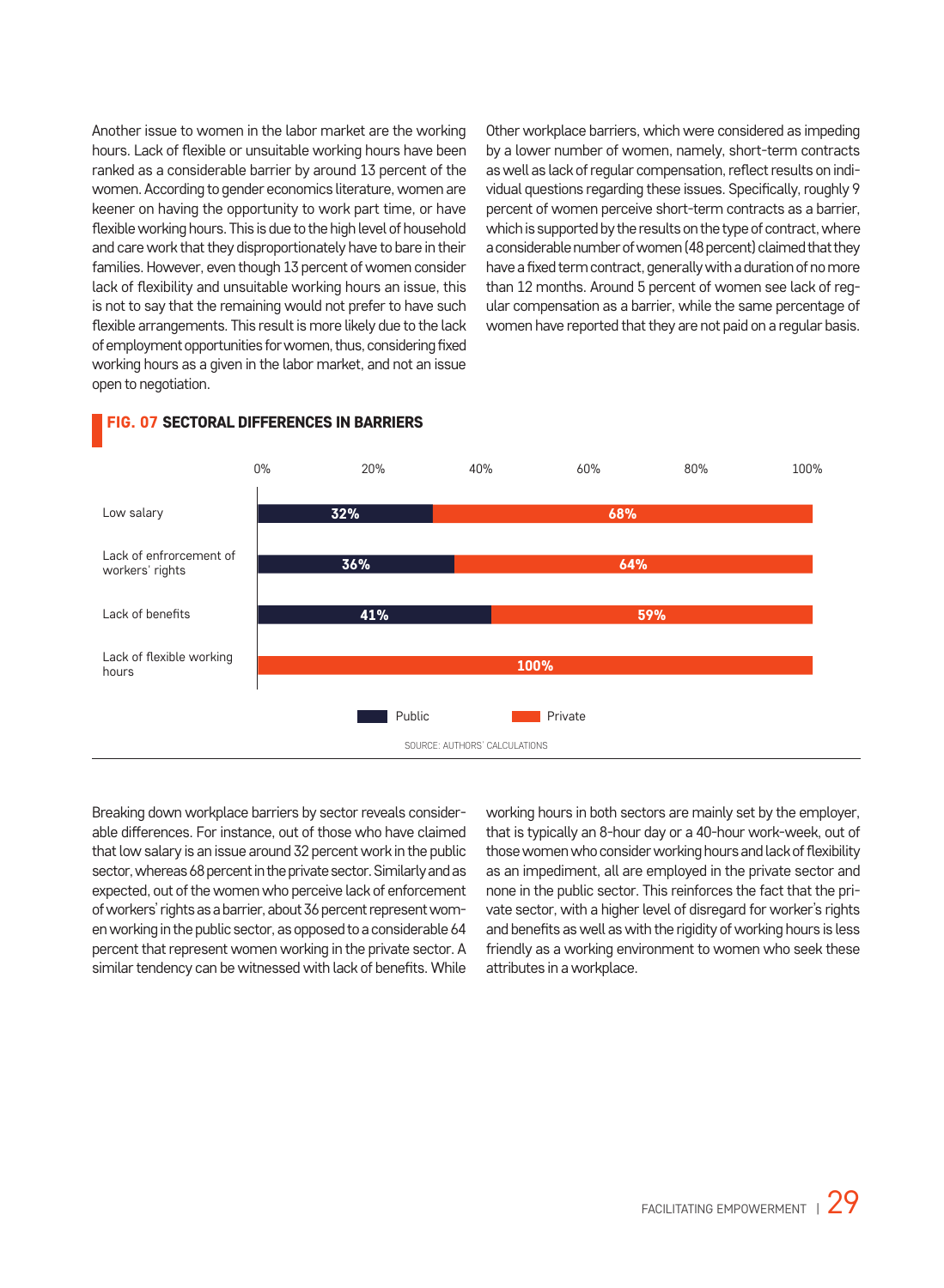

#### PERCEPTION OF BARRIERS IN THE WORKPLACE BY SALARY LEVEL

Although there are still a number of barriers remaining for women with different income levels, it is evident that as salary level increases beyond 500 euros monthly, the majority of women do not consider they face many barriers in the workplace. There is a clear decreasing trend for barriers women face in the workplace, with an increase in the salary level, this being true mostly due to the weight that a low salary level as a barrier carries in different salary categories. However, even at high salary levels, the perception of barriers in the workplace is still considerable, especially bearing in mind that these barriers are general rather than gendered. More specifically, even at higher salary levels, working hours and flexibility of work are perceived as problematic still. This shows that compensation in itself is evidently not the only rewarding aspect of working, especially for women.

Apart from barriers in the workplace, women were also asked about barriers they faced while seeking employment. Considering the high level of inactivity for women in Kosovo, it is of particular importance to examine this issue and the possible reasons for it. Along these lines, surveyed women provided insight on their previous employment status, primary reasons for seeking a job, how long it took them to find a job, as well as obstacles they faced during this time.

Roughly 62 percent of the surveyed women stated that they have been employed before getting their current job. The remaining 38 percent have not been working beforehand; either because they have been unable to find a job even though they

were actively looking for a job (18 percent), or because they were not looking for a job at all (20 percent). These figures are similar across sectors of employment as well.

The primary reason that has driven the surveyed women to job hunt in the first place has been the need for additional family income with around 72 percent giving this as the main reason. The second most frequent reason stated has been the opportunity for professional advancement with around 24 percent. The percentage of women who search for a job due to the need for additional family income is even more significant when breaking it down by women whose partner is unemployed (85 percent).

Linking the reasons for changing jobs to the level of education, shows evident differences. For women who have completed their Bachelor's Degree or completed their Master's degree or higher, in around 24 percent and 44 percent of the cases, respectively, the main reason for changing jobs was better opportunities for professional advancement. The same is claimed as the primary reason by only 16 percent of women who have completed their high school and by merely 2 percent of women who have completed their primary school. These findings show a higher level of job appreciation that goes beyond material compensation for women with higher educational attainment. This also shows an increased level of awareness of women on the importance of work conditions and professional advancement for themselves.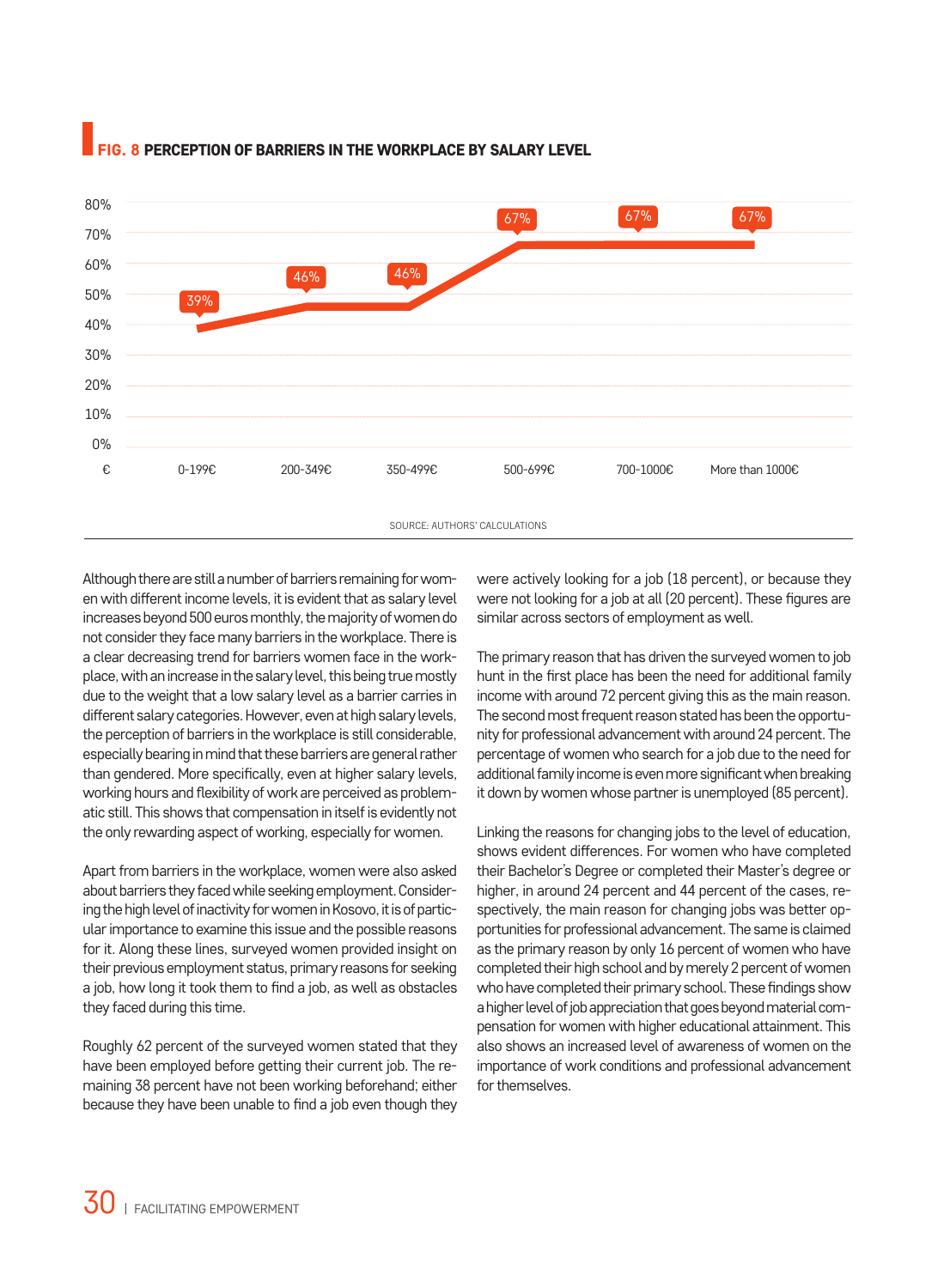

FIG. 09 BETTER CAREER ADVANCEMENT AS A REASON FOR CHANGING JOBS BY EDUCATIONAL ATTAINMENT

Interestingly enough, the majority of surveyed women, roughly 87 percent, have actively searched for a job no longer than a year before getting hired at the current one; whereas, around 52 percent of these have been active job seekers for not more than 6 months. Here, in significantly more cases, women with some sort of higher education degree in particular find a job within the first 6 months. Moreover, three in five women who were previously employed found their current job within 6 months of searching, compared to one in three women who were not previously employed.



#### G. 10 HOW LONG DID IT TAKE YOU TO FIND YOUR JOB?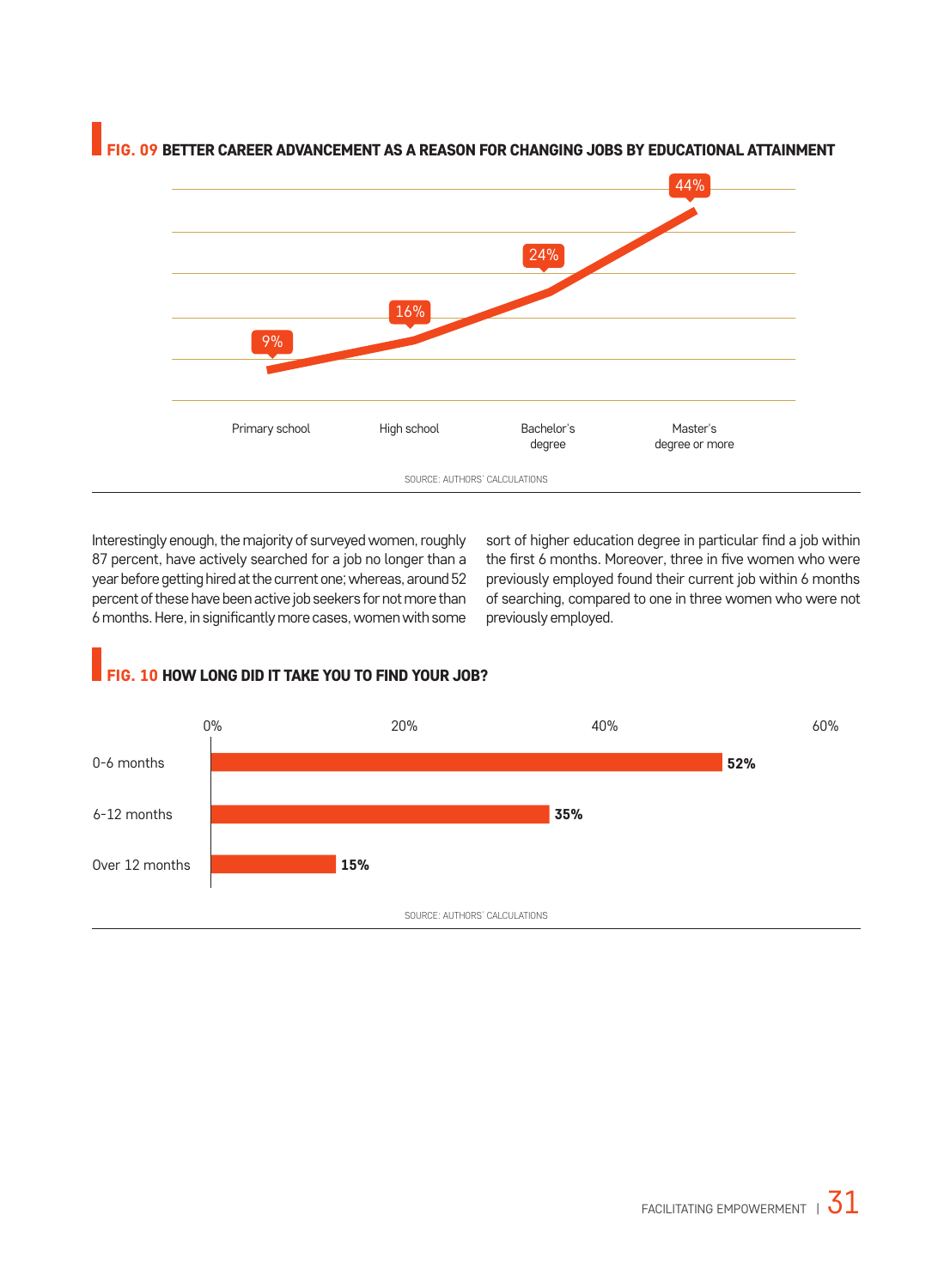Related to job hunting, it was further inquired whether the women faced any obstacle while searching and applying for the current job. Roughly 23 percent of them stated to having experienced some kind of obstacle or issue, when applying for their current job. The top three barriers were considered to be the lack of appropriate jobs available; lack of time to work due to child care obligations and lack of access to child care; and lack of part-time or flexible work opportunities.

These barriers reflect the labor market opportunities in Kosovo (or lack thereof). An economy such as the one in Kosovo, provides limited opportunities for women, as can be seen from the obstacles women face when looking for a job, where lack of appropriate jobs has been considered as the top barrier by one in three women. This is further reflected in the second highest ranked obstacle, where around 18 percent of women have seen the lack of time to work due to child care obligations and lack of access to child care as a problem while seeking employment. The same percentage of women perceive lack of part time or flexible jobs available as an impediment when looking for a job. This shows that with adequate public policies, ones that especially create child care infrastructure and the infrastructure for employers to offer part-time or flexible work, the participation of women in the labor force would improve. Offering better child care infrastructure and the opportunities to work part time would impact the other barriers as well, given that women would find more appropriate jobs, as well as would not refrain from paid work due to household obligations, since it would allow them more time to combine both. Lack of transportation to the work place has been perceived as a problem by around 16 percent of women when looking for a job.

#### **G. 11 TOP BARRIERS TO FINDING A JOB FOR EMPLOYED WOMEN**



Interesting to note is that the top barrier – lack of appropriate work, reveals that women with completed higher education consider this as an even bigger problem, meaning they find it harder to find a job with their qualifications.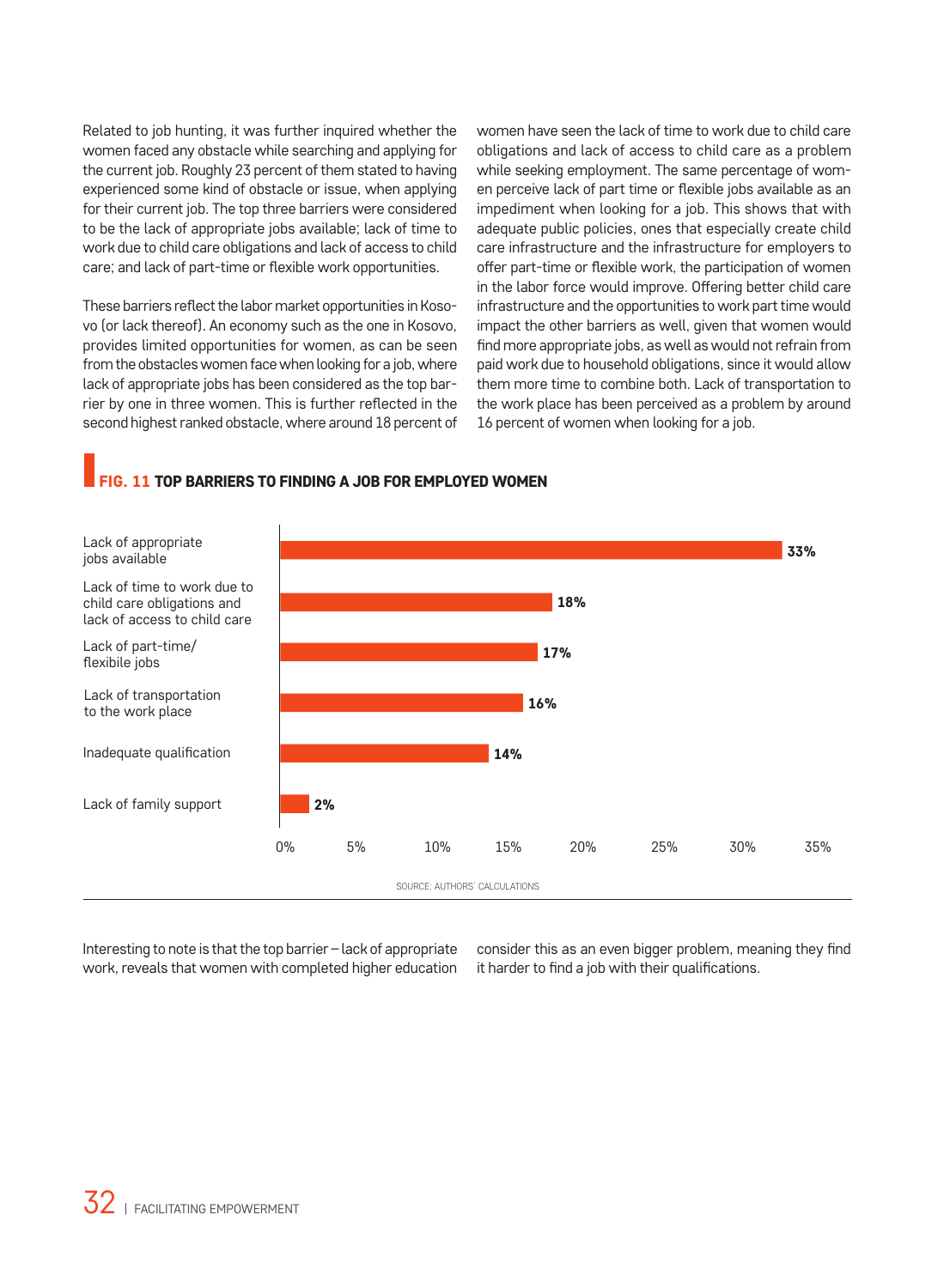#### 3.3. Women who are currently not working

The high level of inactivity among working age women in Kosovo is one of the main concerns to women's economic independence and gender equality. At below 18 percent women in Kosovo have one of the lowest levels of activity in the labor market worldwide, comparable to war-torn countries. However, while in discussions of public policies, major focus is given to the demand side of the labor market, namely ways to improve the job opportunities for women; there is still very little interest in improving the supply side issues women who are willing to participate in the labor market face. In Labor Force Surveys conducted by KAS, women's main reason for being inactive remains the unpaid obligations they have at home and care work for the elderly and children, however, the clustering of these reasons together makes it easy to minimize the importance of these issues in and of itself. As a result, this survey has given women an opportunity to be more specific in their selection of reasons for currently not working. The main results can be seen in Figure 12.

Of the women who are not working, around 51 percent cited job-market related reasons for their unemployment – that is either inability to find a suitable job (40 percent), lack of suitable jobs (6 percent), and inadequate qualifications (5 percent). The frequency of these reasons varies by previous work experience as well. Of women who have previously been employed, half cite the inability to find a suitable job as the biggest obstacle to their employment, and another 8 percent attribute this to lack of suitable jobs. For women who have not been employed before, 35 percent consider that their inability to find a job or lack of appropriate jobs (5 percent) as reasons. On the other hand, more than 24 percent of women, cite care obligations to be the main reason for not working, including lack of time to work due to child care or elderly care obligations (10 percent and 5 percent respectively), followed by lack of time to work due to household work and lack of support to work from the partner. However, looking into only women who have children, around 15 percent cite obligations to look after them as the main reason for not working. A detailed breakdown of these reasons is provided in Figure 13.



#### **12 REASONS FOR UNEMPLOYMENT**

#### **IG. 13 BREAKDOWN OF CARE AND HOUSEHOLD OBLIGATIONS**

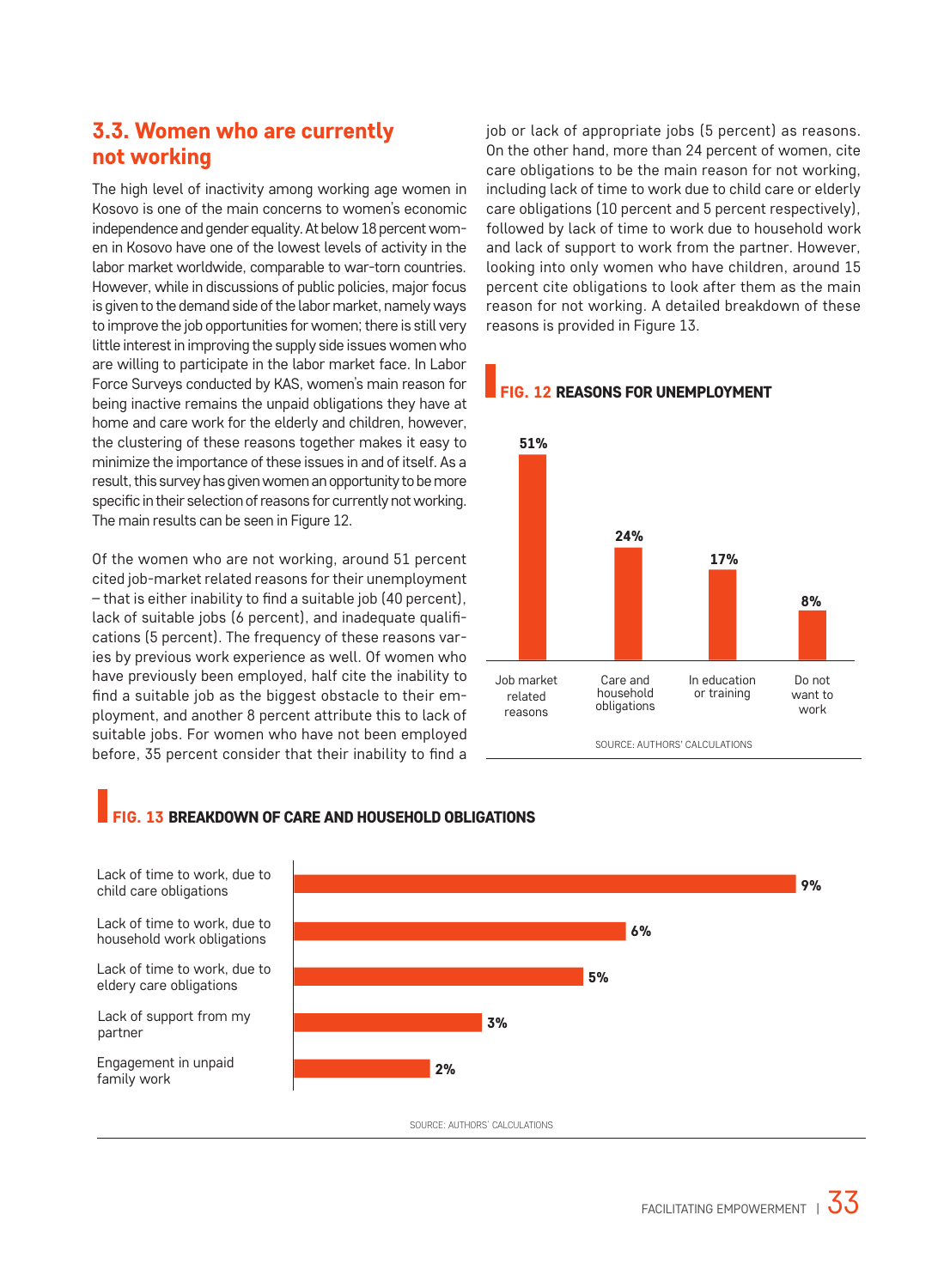In around 17 percent of the cases women claim they are currently in education or training, thus not working or seeking work. For those who have not been employed before, this figure is 20 percent, compared to less than 10 percent for those who have been employed before. Finally, in total around 8 percent of women claim they do not want to work at all. This figure is around 5 percent for women who have worked before, and is around 10 percent for those who have not worked. For those who have not worked and have not looked for a job before, this figure is around 18 percent. These findings show that women who have not worked before are twice as likely to not want to work, than women who have been employed previously.

These results on reasons why women are not currently working show that societal expectations for women's role, within the household, and in the society, still remain a crucial disadvantageous factor for women's labor force participation. From a policy perspective, this signals a clear need to focus in providing better care for children and the elderly as well.

Women who have previously been employed or have been searching for a job, generally state the need for additional income as the main reason for working or looking for a job. More specifically, only one in four women state that the reason for working or looking for a job is professional advancement opportunities and around 10 percent of women state other reasons for looking for a job.

Considering the negative impact that being out of a job for a longer period of time has on worker's willingness to continue looking for jobs, it is important to examine the active job seek-

ing period for the unemployed women. While of women who are currently employed, more than 52 percent have spent up to six months looking for a job, with the additional 35 percent taking up to a year to find a job, and around 13 percent looking for a job for longer than a year, for women who are currently not employed the time frame is the opposite. More than half of unemployed women have spent more than a year looking for a job, around 22 percent have spent 6 months to a year actively looking for a job, and the remaining 27 percent have spent less than 6 months. While it is impossible to assess, different factors may influence women to stop actively looking for a job, for women who have spent more than a year searching for jobs and are still unemployed, there is a higher probability that they will get discouraged and stop looking for a job altogether – resulting in higher levels of inactivity among women.

Women who have been actively looking for jobs, were asked whether they faced barriers when applying for jobs, for which 40 percent claimed to have faced barriers, compared to 60 percent who have not. However, around 60 percent of the women who have faced barriers during their job application have also spent more than a year looking for a job.

Assessing the types of barriers women have faced during their application period, the main barrier women consider as a hindrance to their job application process is lack of adequate jobs, in 68 percent of the cases; followed by lack of time to work due to child care obligations, as one of the main barriers for 47 percent of women. Lack of flexible or part time jobs, inadequate qualifications, and lack of transportation to workplace, are also considered among top five barriers to women.



#### FIG. 14 BARRIERS TO JOB APPLICATION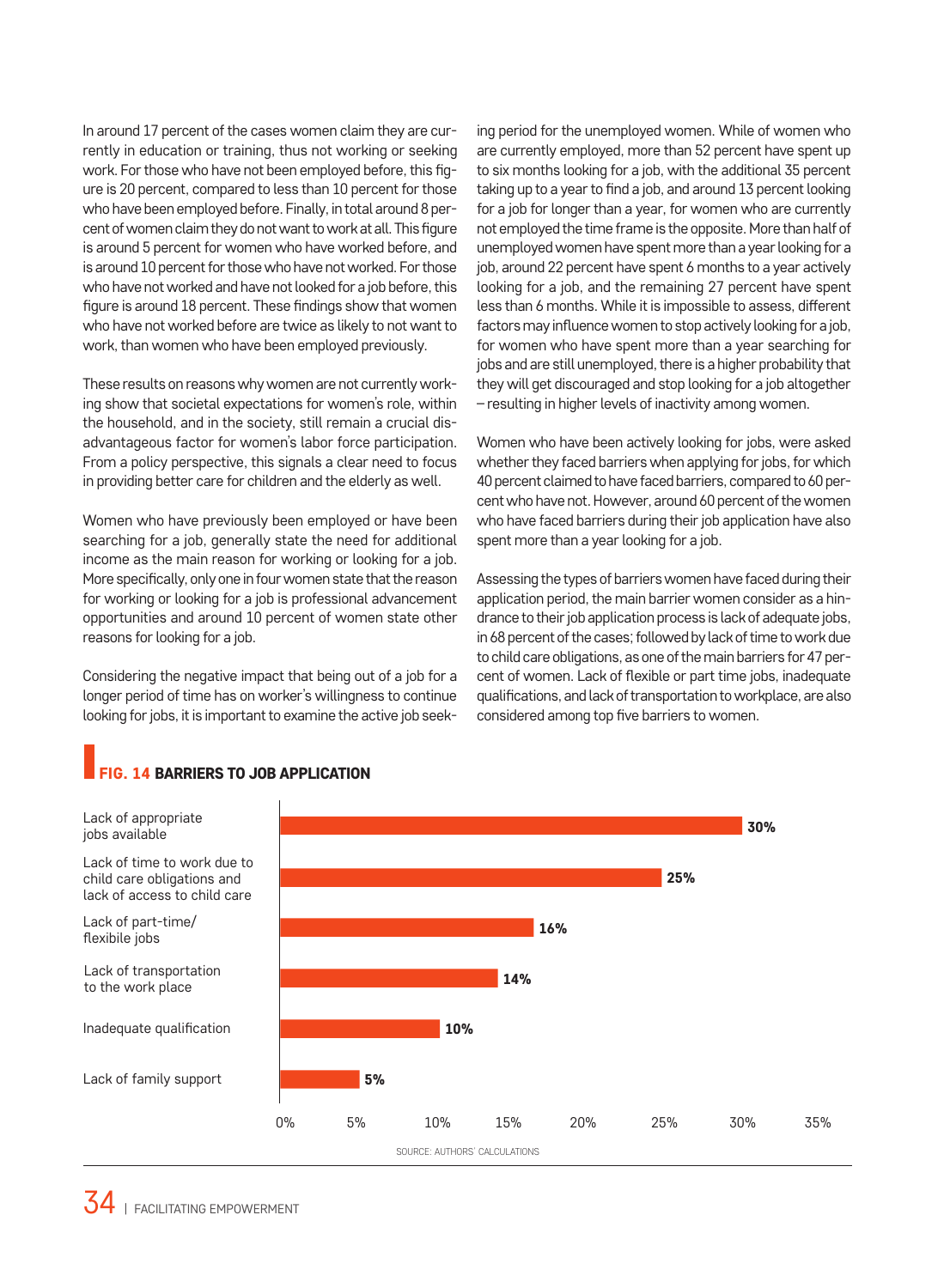Of women who consider that inadequate qualifications are a barrier to their job application process, the majority, as expected, are clustered among women with lower levels of education. Other differences are line with expectations, such that women who have children are more likely to state lack of time to work due to child care as a hindrance. Important to note, however, is the difference with employed women.

#### 3.4. Economic empowerment

While in "Women in the Workforce" (Mehmeti et al.) Riinvest Institute assessed how economic independence impacts women and their perception of societal constructs and roles, this report takes a closer look into the differences between employed and unemployed women and whether there is an isolated impact of employment on the perception of these gender roles. To analyze this, this section provides an analysis of general results, as well as tabulations by employment status of women surveyed as the most important distinction of economic independence within the family unit.

Analyzing the gender roles within the family, the women were asked to show their level of agreement to different opinions on generally proclaimed social issues and the role of women in society have also been sought from the surveyed women. To the statement "the most important role of a woman is the care and preparation for the family", around 34 percent of the women have agreed completely and another 41 percent have agreed to some extent, whereas around 25 percent have disagreed. In this regard, differences between employed and unemployed women are negligible. The analysis yields slightly different results when disaggregated by salary level for the employed women, where, as expected from previous research and literature, women who have higher salaries show a higher tendency to disagree with this statement.

However, when asked about child care responsibilities, only 13 percent agree that "child care, such as cleaning and feeding, is the sole responsibility of the mother." Another 28 percent agree with the statement to some extent, while the majority of women, that is, around 57 percent completely disagree. The differences between employed and unemployed women when it comes to this statement are significant. Of the employed women, less than 6 percent fully agree with the statement, around 30 percent agree to some extent, and a clear majority of 64 percent disagree completely. In comparison, more than 18 percent of unemployed women agree with the statement fully, 27 percent agree to some extent, whilst the majority, still, of 55 percent disagree completely.

The statement "a woman must give up paid work if it interferes with the fulfilment of domestic duties" has resonated fully only with 8 percent and partially with roughly 22 percent of the women, meanwhile 70 percent of women were in complete

disagreement with this statement. While the majority of women overall did not agree with the claim, the figures were more convincing among employed women, of whom, 80 percent fully disagreed with the statement, 17 percent agreed to a certain extent, and only 3 percent agreed fully. On the other hand, about 12 percent of unemployed women, agree with the statement fully, 27 percent agree partially, and 61 percent disagree. While the majority of unemployed women also disagree with this statement, a higher share of unemployed women either fully or partially agree with the statement, which can be considered a selection bias, that those women who are unemployed and agree with this statement, can possibly chose not to work. However, a closer examination shows that there is no indication that women who claim they are not interested in working, show any different levels of agreement with this statement, than the general sample.

One of the statements that tests the decision making within the household, aiming to assess whether women's perception of gender roles in the family shift if a woman is contributing to family income is "a man should have the final say in decision-making at home." Only 3 percent of all women agree with the statement fully, around 14 percent agree to some extent, and the majority, that is 83 percent fully disagree with the statement. There are slight differences between employed and unemployed women, where less than 1 percent of employed women agree fully with the statement, compared to around 5 percent of unemployed ones. Around 11 percent of employed, and 16 percent of unemployed women, respectively, agree with the statement to some extent. And still, for either status of employment, the majority of women disagree with the statement, that is more than 88 percent of employed and almost 80 percent of unemployed women.

Following the decision making within the family, the surveyed women were asked to assess the impact that their employment might have on the overall family life. Asked to what extent they agreed with the statement "in general, family life suffers when a woman has a full-time job" 14 percent of all women agreed fully with the statement, 51 percent agreed to some extent, and the remaining 35 percent disagreed.

However, when disaggregating by status of employment, the results show a clear shift from full agreement to full disagreement for employed women. More specifically, 9 percent of employed women agree with the statement, 49 percent agree to some extent, and 42 percent disagree fully. Compared to, 18 percent of unemployed women who fully agree with the statement, and the majority, of 53 percent who agree to some extent, and the remaining 29 percent who disagree. This statement, however, has a potential selection bias, for which when controlled, we see a clear difference between unemployed women who claim they do not want to work, and the rest.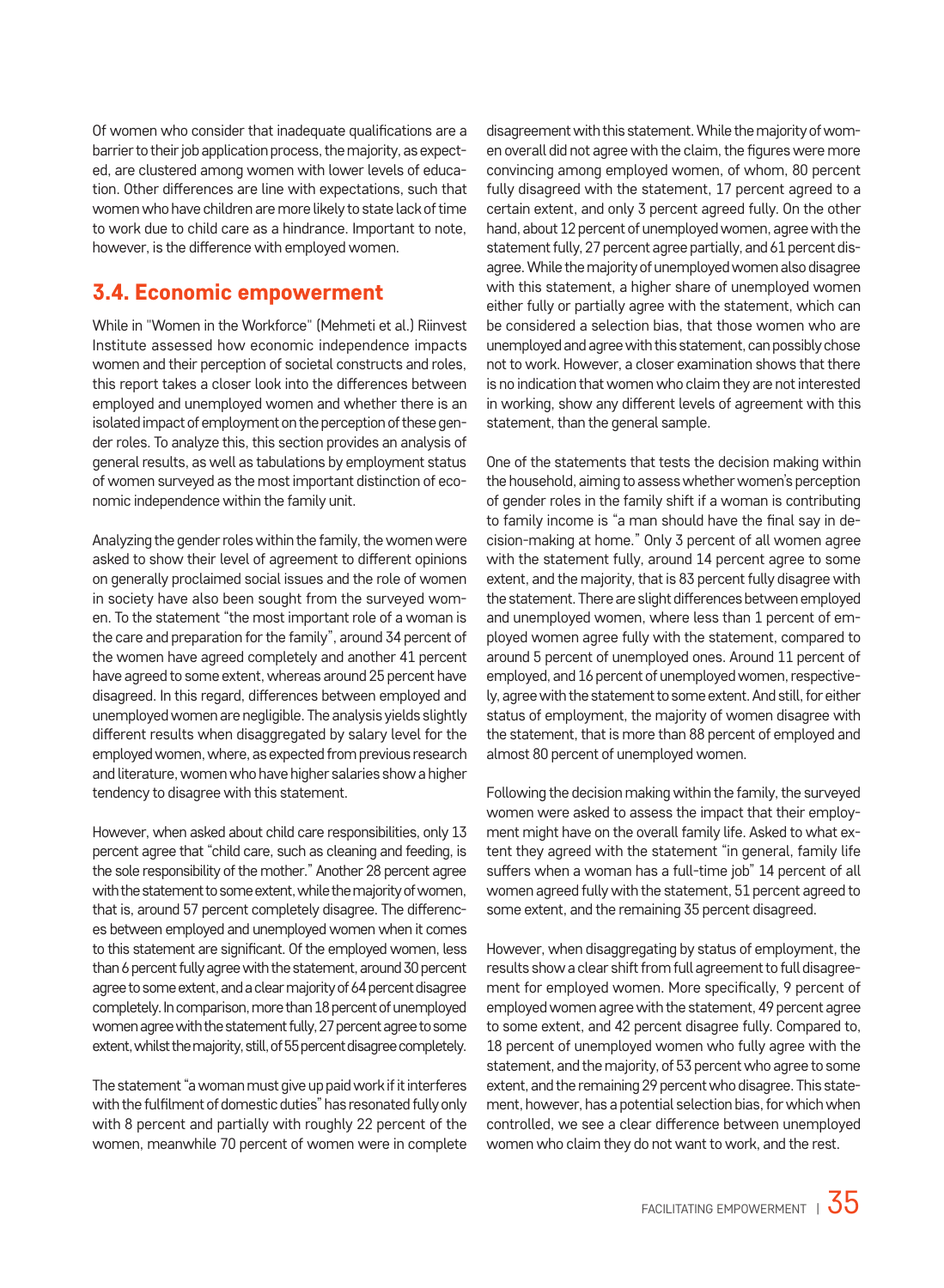For 37 percent of women who are unemployed and do not seek employment this statement is completely true, followed by 42 percent of women who at least partially agree with the statement, making it a clear majority of 79 percent of women who are unemployed and not seeking employment that believe that the life of the family will suffer if they get a full time job.

As the societal expectations dictate that women engage in household and unpaid work, the women in the sample were also surveyed on whether they agreed that unpaid household work is as appreciated as paid work. The declaration "being a stay-at-home wife is just as valued as having a paid job" fully resonates with around 10 percent of all women, and partially with 34 percent of women. The majority, of 56 percent fully disagree with the statement. In terms of employment status, only 7 percent of employed women agree with the statement, compared to almost double (13 percent) of unemployed women. 32 percent of employed and 36 percent of unemployed women agree with the statement to some extent; whereas 61 percent of employed women disagree with this statement, that is 10 percentage points more than unemployed women at 51 percent.

To assess the impact paid work has on women's independence, the surveyed women were asked to state their level of agreement with the statement that "having a job is the best way for a woman to be independent." In general, around 81 percent of women fully agreed with the statement, a further 17 percent agree to some extent, and only 2 percent of women disagree with the statement completely.

The general results remain similar among employed and unemployed women, however there is a higher number of employed women that fully agree with the statement (around 83 percent) compared to unemployed women who fully agree (around 78 percent). Moreover, of women who are employed, the level of full agreement with this statement, while still resonating with women across all income levels, is higher for women who have higher levels of income. It ranges from a low 80 percent for women in the income range of 350-499 euros monthly, to 100 percent for women making 700 euros monthly or more.

What is interesting to note is that women who make 100-350 euros monthly, have a higher level of belief that working in a paid job is the best way for women to be independent than women in one bracket above. This is in line with the theoretical expectations of a U-shaped independence curve, for women at different income levels. Women at lower levels of income tend to come from families who also have lower levels of income, hence their income makes a bigger difference within the household income, than for women who are within a mid-income range.

Moreover, testing by whether women are the main income providers in the household, vs. those where their partner is the main income provider, we notice that for women who are the main income providers they only differ on the level of agreement – however 100 percent of women who are the main income earners in their families agree at least to a certain extent with the statement that having a paid jobs is the best way for a woman to be independent.

Moreover, when checking within sectors, we notice that there is a slight difference between women in the private and the public sector. Women in the public sector show a lower level of agreement with the statement, across all income levels, whereas women in the private sector show higher levels of agreement. Theoretical expectations would be that a further disaggregation into professions will show that women in the public sector are potentially clustered into gendered professions – such as school teachers, who have lower potential for progression in their profession.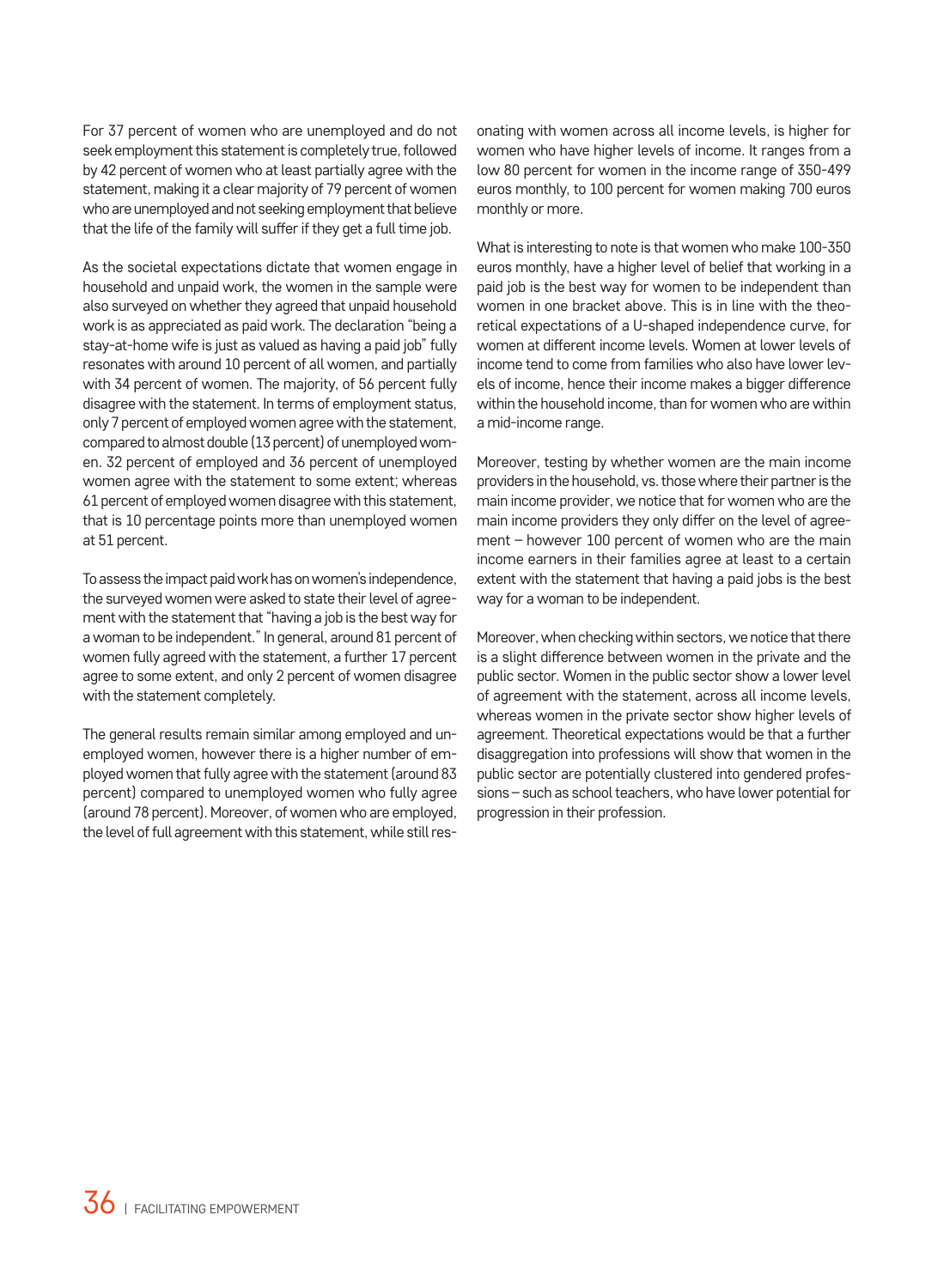

#### FIG. 15 HAVING A JOB IS THE BEST WAY FOR A WOMAN TO BE INDEPENDENT BY SALARY LEVEL AND REASON OF WORKING

Following a further analysis of economic empowerment as a tool for overall empowerment, especially within the household, the surveyed women were asked to what extent they agreed that both men and women have to contribute to the family income. More than 90 percent of surveyed women agreed fully with the statement, including both those employed and unemployed. Around 8 percent agreed with the statement to some extent, with only 1 percent disagreeing.

Disaggregating by employment level, 94 percent of women who are employed agree fully with the statement that both men and women have to contribute to family income, and another 6 percent agreeing partially, with 1 percent disagreeing with the statement. The level of agreement, while following a similar pattern, shows a lower level for women who are unemployed. Around 87 percent of unemployed women fully agree with this statement, another 11 percent agree to some extent, however, about 2 percent disagree with this statement.

To assess the level of perception of gender roles, women were asked to show their level of agreement for the ability of men to take care of children. About 41 percent have agreed that "men are capable of caring for children as much as women", around 40 percent have shown agreement to some extent and around 19 percent have disagreed. To assess for the perception of child caring responsibilities, especially for working women, the differences are minor. Of employed women, 45 percent fully agree with the statement, 40 percent agree to some extent, and 16 percent disagree. The women who are unemployed show a higher level of disagreement with 22 percent, followed by 40 percent of unemployed women who agree with the statement partially, and 38 percent who agree fully.

While these minor differences in this regard do not say a lot, it is important to assess if these stances change for women who in fact have children. In that disaggregation, 47 percent of employed women with children fully agree with the statement and 40 percent agree partially, with only 13 percent disagreeing. Comparatively, unemployed women with children, show an even lower level of agreement to the general trend, with only 34 percent fully agreeing with the statement, 43 percent partially agreeing, and 23 percent disagreeing. The difference of 13 percentage points in levels of full agreement between employed and unemployed mothers can be viewed as an indicator that this perception changes once women and men have the opportunity to at least partially share child care responsibilities due to working responsibilities they each have.

Finally, assessing the perception of the importance women place on working, in contrasts to men, this surveyed asked the level of agreement with the statement that "if job opportunities are scarce, it is more important for the husband to get a job, than the wife." Around 72 percent of women either fully or partially agreed with the statement (47 percent fully agreed, 26 percent partially agreed), with only the remaining 26 percent disagreeing. Analyzing this by employment status, there is a slight increase in the number of women who disagree with the statement, to 30 percent, with 41 percent of women completely agreeing with the statement, and 29 percent partially agreeing.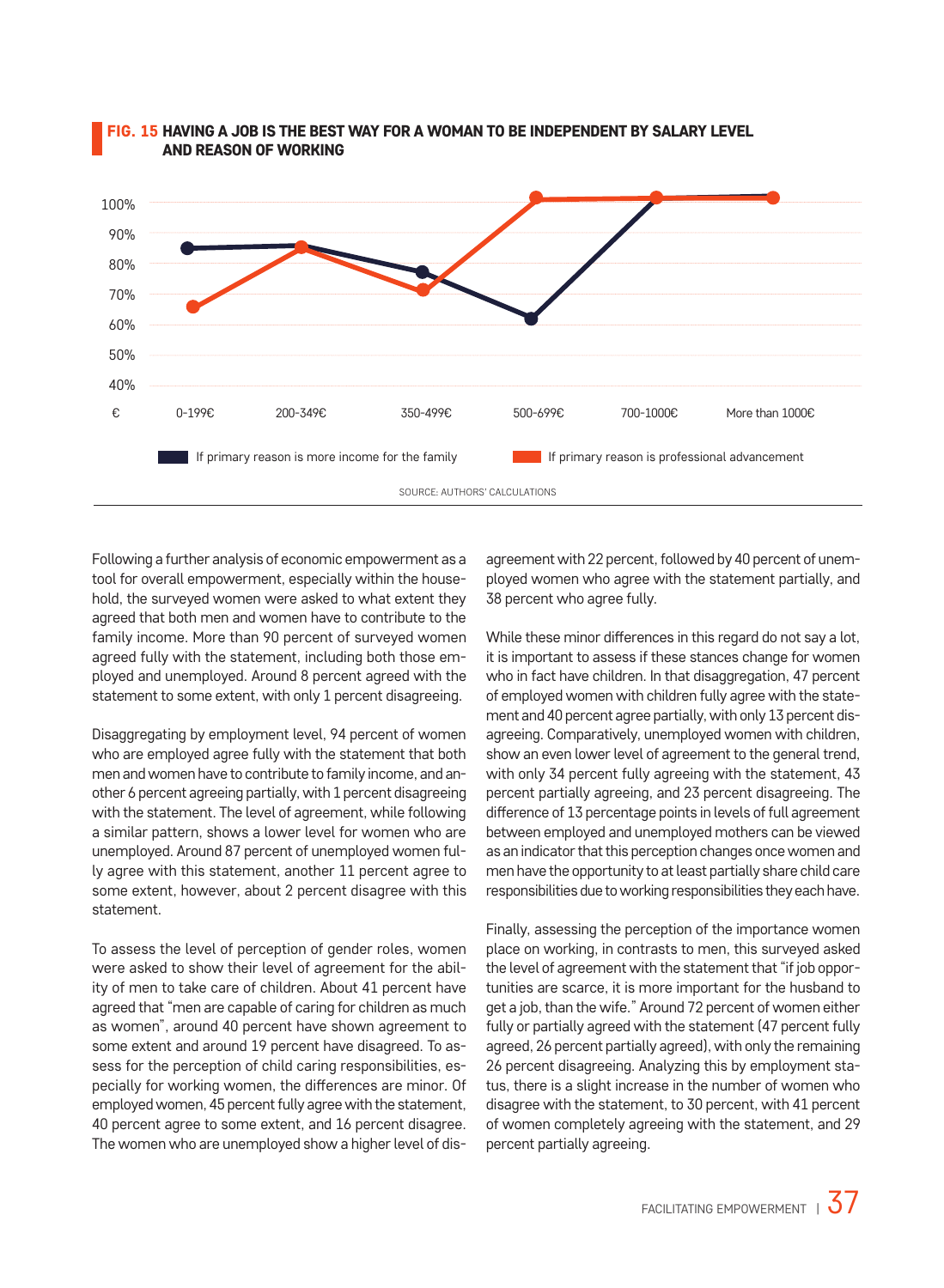For unemployed women, as expected, the shift is the other way around. That is 52 percent of unemployed women fully agree with the statement, 24 percent partially agree, and 24 percent disagree. This strong tendency to emphasize the importance of men having a job over women, is in line with both the constructed gender roles, as well as the realities of job segregation and gender pay gap. Women who believe that their male partner would have the opportunity to make if they are employed, from a purely economic perspective, see it as more convenient for the family.

#### 3.5. Double shift

While a Time Use Survey has been conducted in Kosovo in the past year, the analysis stemming from the data does not provide the necessary comparisons needed for this report. In "Women in the Workforce," (Mehmeti et al.), employed women were found to work, on average, 7 hours and 30 minutes in paid work, and about 3 more hours in unpaid household work. However, that study left questions open pertaining to women who are unemployed. This report provides the data to analyze the difference in time spend doing household work.

It is important to point out that assuming that decisions to participate in the workforce is determined by the level of utility deriving from this, be it as means of ensuring additional income, or for career advancement, women divide their time between paid work, unpaid work, and leisure time; while this decision for men largely rests on a division of time between paid work and leisure. Moreover, it is clear from numerous studies, that worldwide, but even more so in developing countries, the existence of unpaid domestic work often serves as a substitute for lack of social and public infrastructure, and thus, recognition and valuation of unpaid care work, which is most often exclusively the burden of women, is of utmost importance in measuring women's contribution to the economy.

Women, regardless of their employment status, spend on average 3 hours and 30 minutes engaged exclusively in household work (that is, not including care work). Employed women, spend less than 3 hours in household work, on top of their paid work, whereas, unemployed women, spend, on average, 4 hours doing household chores. The time spend doing such work increases even further, to more than 4 hours for women who have children in general. Working mothers, spend on average, 3 hours and 20 minutes in household work, compared to 2 hours for employed women who have no children. In comparison, women who are unemployed and have children, spend almost 5 hours in household work. The time spent in household work also increases with the number of family members in general.



Women, regardless of their employment status, spend on average 3 hours and 30 minutes engaged exclusively in household work (that is, not including care work).

#### 3.6. Child care responsibilities

One important factor that has contributed to lower levels of activity of women in the labor force, and is often seen as a contributing factor to discrimination in hiring, is child rearing. Women are often overlooked for jobs as well as promotions, due to the expectations of employers and potential employers, that those women will become mothers in the near future and will not be fully available for work. While research shows that working mothers do not show any deficiencies at work, on the contrary, often women who have children are more efficient and hard-working than other employees; this perception still persists.

Of all surveyed women, 65 percent are mothers. This figure is similar for both employed and unemployed women, where 63 percent of employed women have children, compared to 67 percent of those who are unemployed. And of the women who are mothers, most have 1 or no children under the age of 5.

To see the child caring responsibilities within the family, women were asked to respond on who is the main care provider for their children. More than 60 percent of women stated that they, themselves, shoulder the main responsibility for childcare. For the remaining, around 4 percent of women stated that their partner is the main caretaker of children and about 10 percent rely on their or their partner's parents. Only 1 percent of surveyed women stated that they hire help, such as nannies, to take care of their children, and only about 5 percent send their children to kindergarten. Around 20 percent of women have some other arrangement for taking care of their children.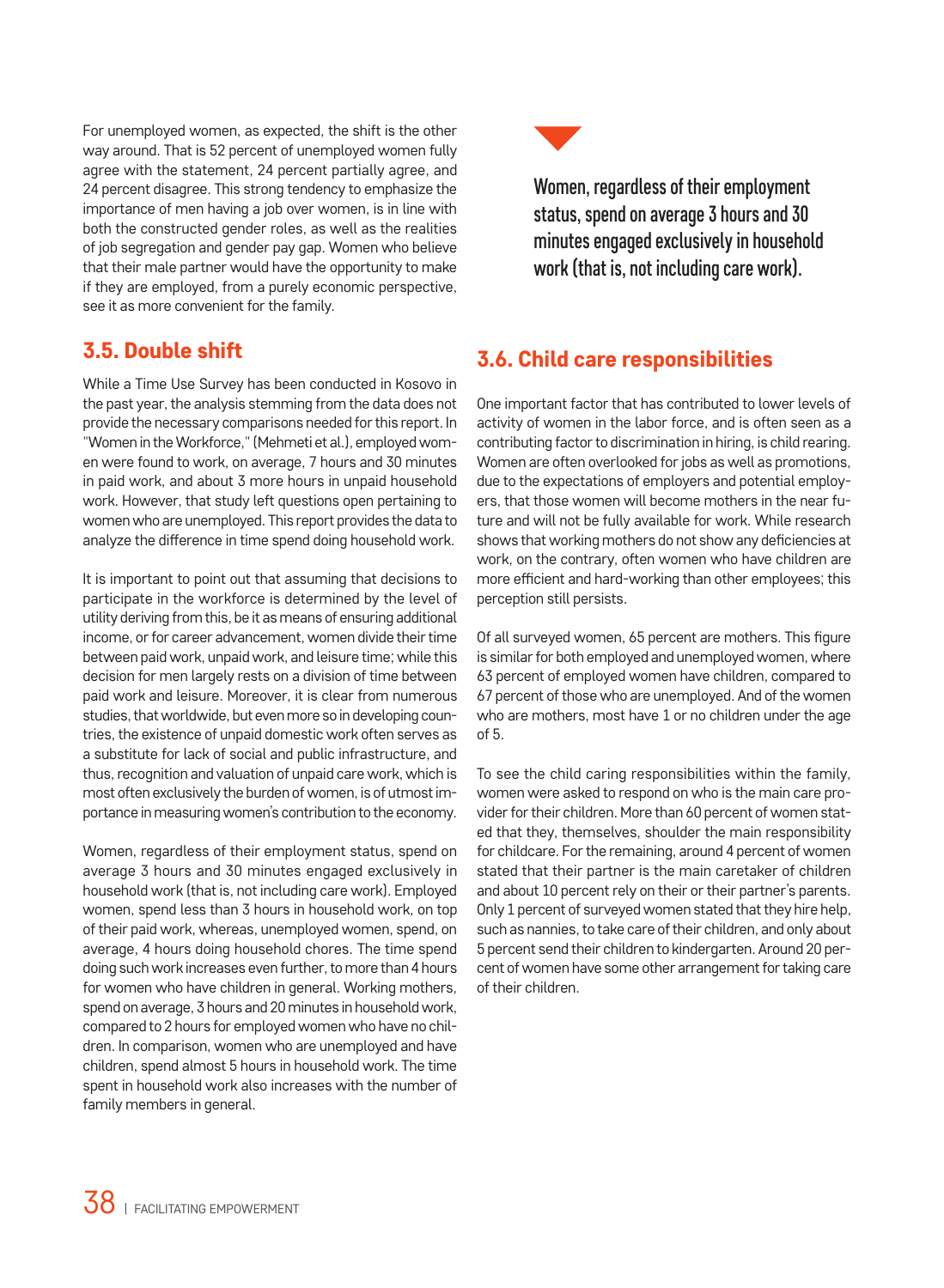

#### FIG. 16 WHO IS THE PRIMARY CARE-GIVER FOR THE CHILDREN

However, as it is expected, for employed women, there is a clear decrease in women who claim sole responsibility in taking care of children, decreasing to 38 percent. There is a clear increase in the cases when the children's grandparents take care of them, around 22 percent of the time, around 10 percent of employed women send their children to kindergarten, and another 4 percent hire help. In about 5 percent of the cases, employed women rely on their partner for child caring. On the other hand, unemployed women, in 76 percent of the cases are the solely responsible for childcare, followed by 20 percent of the cases where they rely on other arrangements.

The vast majority of women are happy with these arrangements – that is 90 percent. Of the remaining 10 percent who are not satisfied with their childcare arrangements, most would prefer a higher level of involvement of their partner in caring for children – 39 percent of women stated this as their main preference. However, 23 percent of women stated they would prefer access to public kindergartens, access to private day cares (3 percent), and access to qualified nannies (6 percent). Around 23 percent of women also preferred higher level of involvement from other family members.

#### 3.7. Activating women in the labor market

While there has been progress made in improving the conditions for women's participation in the labor markets, Kosovo still lags behind in this respect. Women's participation in the economy has undisputable positive impact both on the economic potential of the country, but also on the family and the children. Women who work are more likely to invest their income in their families, especially in educating their children. Finding ways to boots women's labor force participation is an important step to contributing directly to improved well-being in the society.

This section considers different policy interventions and actions that contribute to improving women's labor market outcomes in two stages. Through this survey, women were asked to state what interventions to the current situation would improve their experience in the workplace, but even more importantly, for those who were not employed, what would improve their chances of actively participating in the labor market.

First, inputs from unemployed and inactive women, show a high level of importance that women place on opportunities to have access to suitable work and to improve their skills, than on issues such as improved transport infrastructure. Unemployed women, regardless of whether they are currently seeking employment, consider that that access to adequate jobs or trainings would be the most essential ways to improve their labor market participation. In this regard, 75 percent of unemployed women, have stated that having access to adequate jobs, would improve their labor force participation.

In terms of trainings, 56 percent state that having access to professional trainings that improve their chances of being employed, would be helpful to them. 55 percent of unemployed women consider that if there were more part-time jobs or jobs that allowed for more flexibility, they would be more like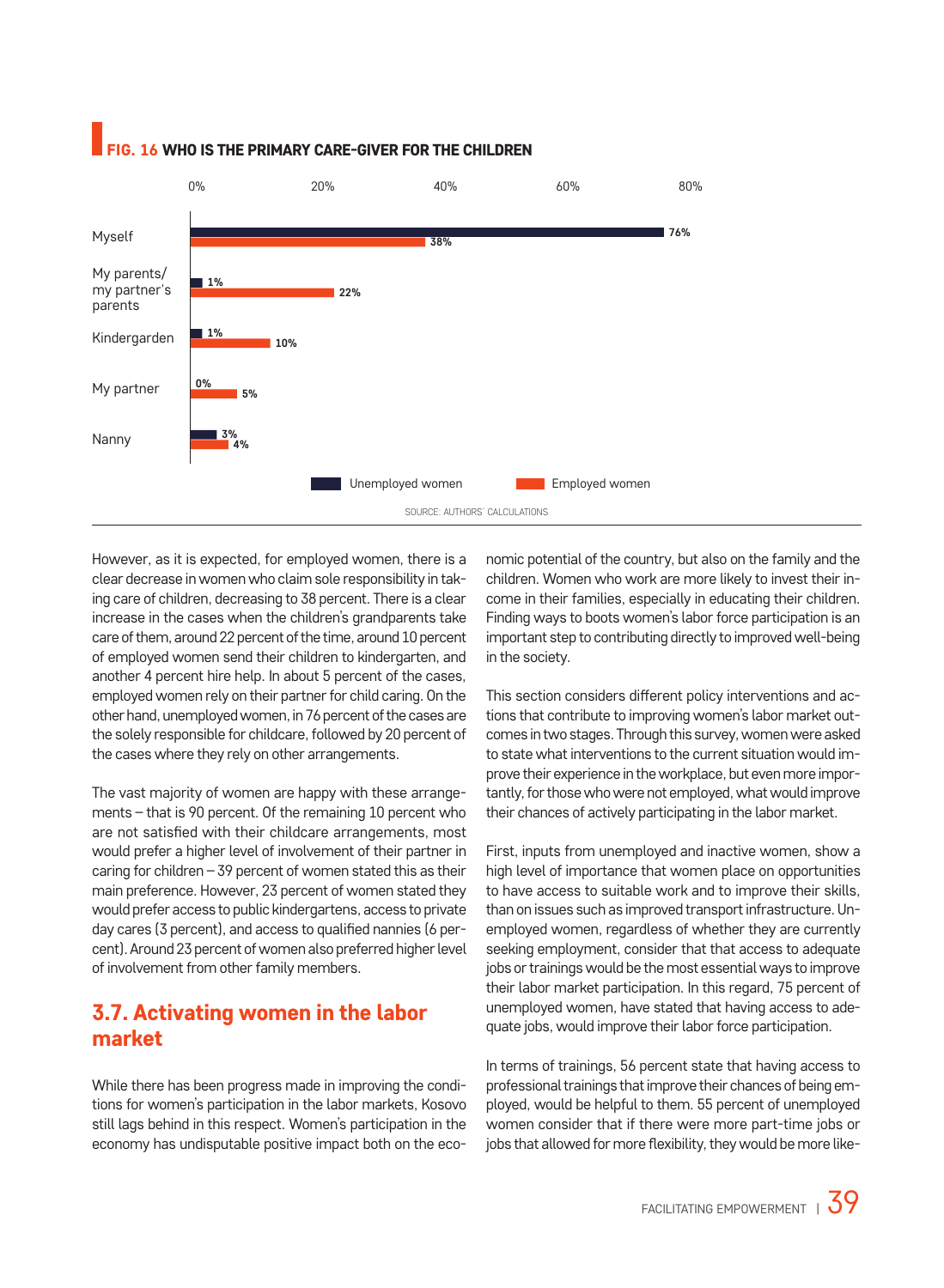ly to join the labor force or be employed. Other high ranking interventions are related to policy perspectives. In line with their disproportionate burden of childcare, 47 percent women have stated that access to more and better child-care options and a higher involvement of their partners in child-care would impact their time allocation, freeing up more time for them to engage in paid work.

Family support is also an important aspect of unemployed women's decision to work, with 38 percent of women stating it would improve their labor market participation, if their families and partners were more supportive towards them pursuing this endeavor. Finally, 24 percent of unemployed women state that a safe work environment, which protects women from gender based discrimination, would facilitate their labor force participation.

#### FIG. 17 TOP INTERVENTIONS TO FACILITATE LABOR MARKET PARTICIPATION FOR UNEMPLOYED WOMEN

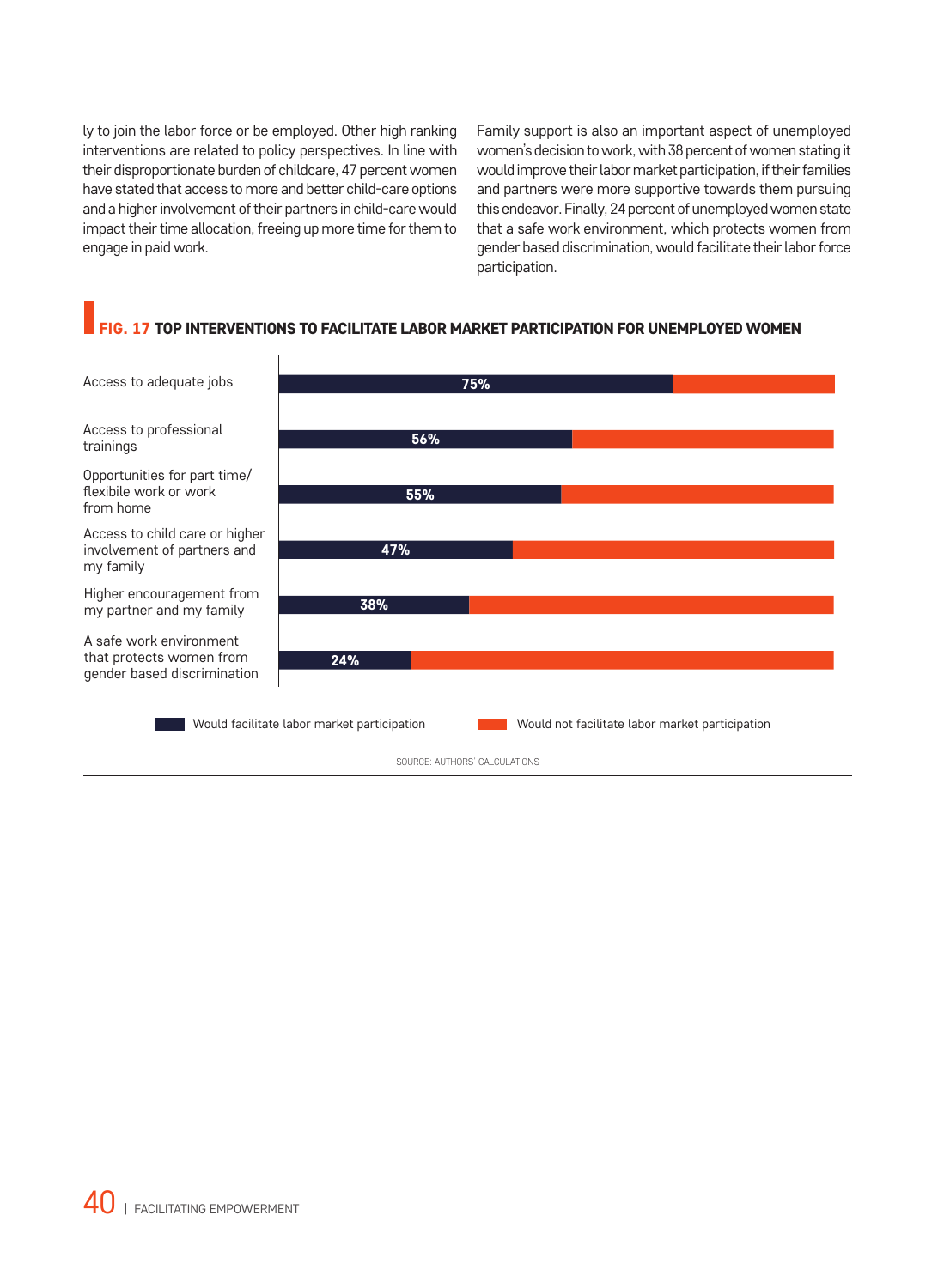While a worryingly low labor force participation of women, and a high level of unemployment for those who are active, are the main problems that need to be addressed, it is important to also look into issues women who are employed face. Workplace barriers, which have been elaborated in different sections of the report, are one side of this analysis. The other side, which shows different aspects that women consider would improve their employment and working conditions, are elaborated below.

Similarly to women who are unemployed, 74 percent employed women consider access to adequate jobs as the main improvement to their employment and working conditions.

trainings

from home

my family

parents

Having in mind that oftentimes, women are employed in vulnerable jobs, this result is in line with the expectations. However, showing a high level of self-awareness and willingness to further improve their skills, 63 percent of already employed women stated that they would prefer access to professional trainings that would improve their opportunities for finding better jobs in the future. Moreover, given that this report finds that women, regardless of their employment status, still spend almost another shift working in unpaid household work and care work, it translates that 58 percent of employed women consider that having opportunities to work part-time or have flexible working schedules, would be advantageous to their working situation.

#### G. 18 TOP INTERVENTIONS TO FACILITATE EMPLOYMENT AND WORKING CONDITIONS FOR EMPLOYED WOMEN



SOURCE: AUTHORS' CALCULATIONS

However, different from unemployed women, 52 percent women who are currently working, consider that interventions in child care, both in terms of more access to child care facilities, and on a more personal note a higher level of involvement from their partners, are important to their employment. Furthermore, while unemployed women do not place this a as a priority, women who work, believe that more balanced parental leave provisions, which would involve fathers in childcare from the beginning, is beneficial. This policy change has been one of the top five changes for 40 percent of the employed women. Adding this to the findings from "Women in the Workforce" (Mehmeti et al.), where 74

percent of women believed that the law should guarantee parental leave for fathers as well, it is clear that for employed women, shared parental leave is a key policy change. Given that the law on leave pertaining to child birth is yet to be passed, these findings provide an important message to the policy makers to take into account.

Finally, a safe work environment, one that protects against gender discrimination, is one of the important interventions for 31 percent of the employed women surveyed in this report.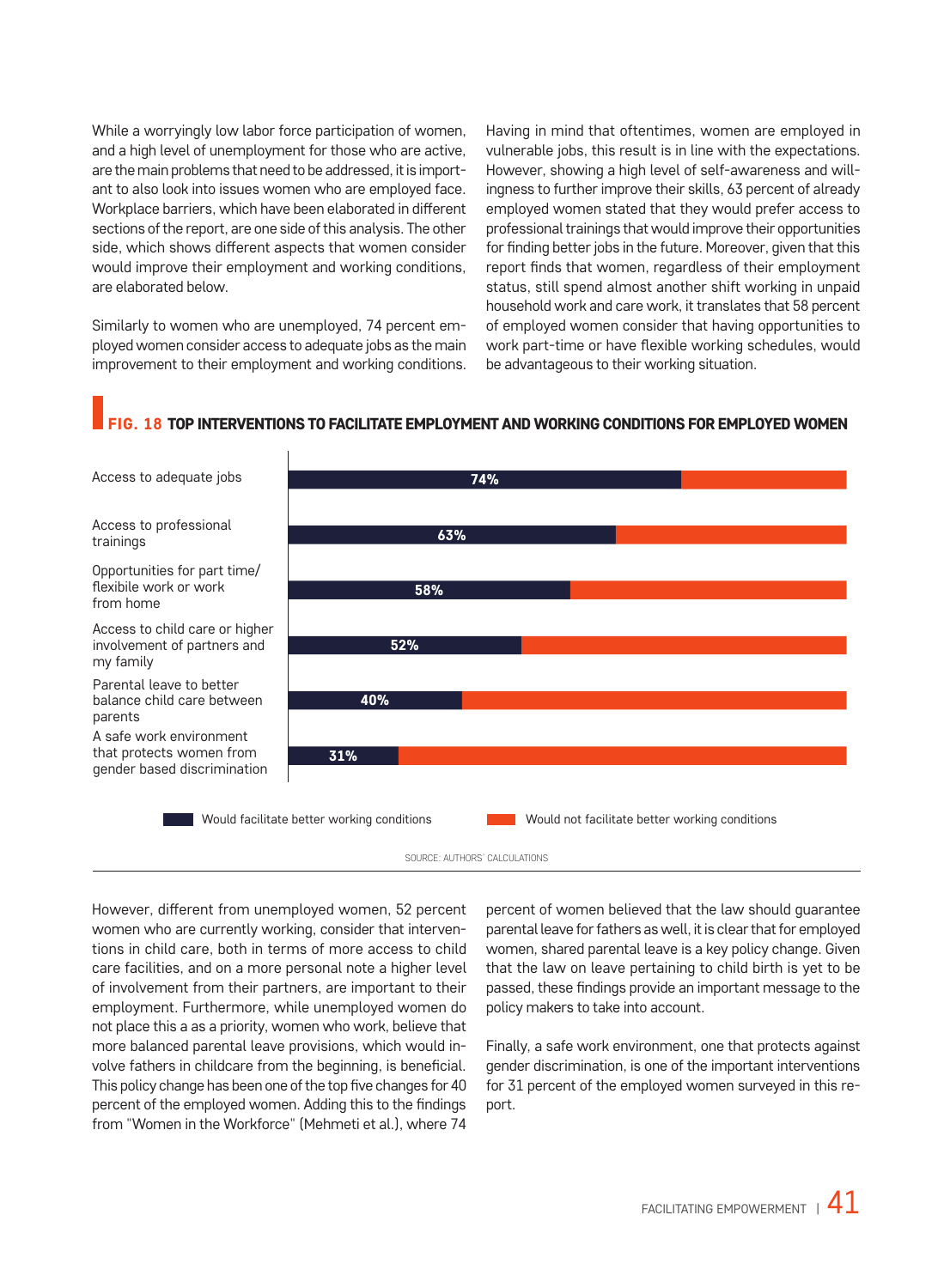### 4.CONCLUSION

Women's economic independence is a central pillar of their empowerment both in the private and public life. Economic freedom, which women often derive only from being employed in paid work, determines important decisions in family life. Women who are employed, especially those whose income provides them with financial stability, are more engaged in decision making in within their households, and in public life. Moreover, women's active participation in the economy stimulates diversity and more economic growth, in the sectors in which they operate.

While employment is important to guaranteeing women's economic independence, women who are employed still face barriers in their work. One of the main issues women face, ranked as the highest barrier for 37 percent of the women surveyed, is the low salary level. This is more pertinent for women employed in the private sector, as are issues related to working conditions, such as the lack of contracts and working outside of regular work hours without compensation. In the private sector, one in three women do not have a working contract, and of those holding a contract more than 60 percent have a fixed term contract. Working under such conditions, although giving women financial freedom at the time being, does not provide them with job or financial security in the long run.

Considering that more than half of women are employed in the private sector, these issues impact a large number of women active in the labor market. Comparing the private and the public sector, it is clear that the working conditions differ substantially, women in the private sector work longer weeks while being paid, on average, around 24 percent less than women in the public sector. Measures that ensure that workers hold contracts and that the contracts are respected, such as increased number of labor inspectors, can lead to improvement of the working conditions, especially in the private sector.

One continuous barriers women, regardless of their employment status, face result both from the needs of the labor market, but also from the societal constraints stemming from pre-determined gender roles in Kosovo. Barriers, especially those in finding a job, reflect this clearly. Women surveyed consider the lack of appropriate jobs as the main barrier they face when searching for a job, followed by the lack of time to work due to household obligations, and lack of part time opportunities. Similar findings were shown in Riinvest's previous report, Women in the Workforce, as well as are in line with labor market analysis of the jobs women generally hold, which show that there is very limited number of part time jobs available, and there is lack of flexibility in the work they do.

Employment is considered an important step towards economic independence of women and as a tool for improving their position within the household and the community. Women show a high level of awareness of the importance of their economic independence, which is clear in the results shown from both women who work and those who currently do not. Women consider that having access to adequate jobs, opportunities for professional trainings, as well as more possibilities to work part time or with flexible work schedule, as the main factors facilitating their economic participation. Moreover, women who are employed see the need for shared responsibilities in child-care with their partners, and better and more accessible child-care facilities as crucial to their employment. On the other hand, women who currently are unemployed apart from higher level of involvement from their partner in child-care, consider that support from family members for them to be active in the labor market is significant.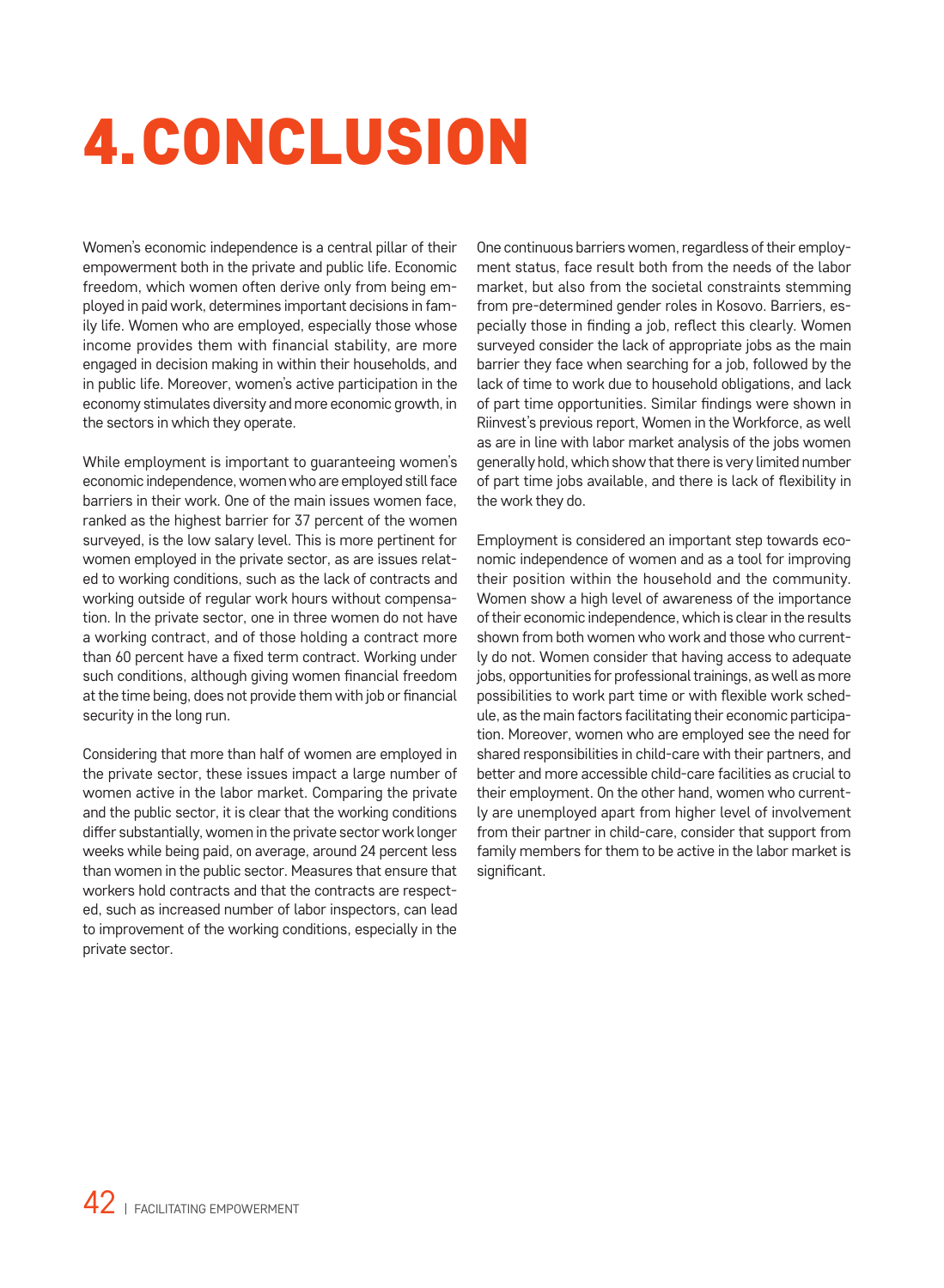### 5.REFERENCES

Aguirre, DeAnne, Leila Hoteit, Christine Rupp, and Karim Sabbagh, 2012, "Empowering the Third Billion. Women and the World of Work in 2012," Booz and Company

Banjska, Ilirana, Gresa Rrahmani, and Nicole Farnsworth (2016), "Striking a Balance - Policy Options for Amending Kosovo's Law on Labour to Benefit Women, Men, Employers and the State" Kosova Women's Network, 2016. Prishtina

Beneria, L. (2003) 'The Study of Women and Gender in Economics', in Beneria, L. (ed.) Gender, Development and Globalization, London: Routledge,

Blau, Francine, & Kahn, Lawrence. 2016. The Gender Wage Gap: Extent, Trends, and Explanations. Journal of Economic Literature

Blinder, A. S. 1973. Wage discrimination: Reduced form and structural estimates. Journal of Human Resources 8: 436–455

Chen, Martha, and Marilyn Carr. "Globalization, Social Exclusion and Work: With Special Reference to Informal Employment and Gender." International Labour Review 143 (2004):

Duflo, E., 2012, "Women Empowerment and Economic Development," Journal of Economic Literature, Vol. 50, No. 4: pp. 1051-079.

Edin, Per-Anders, and Magnus Gustavsson. 2008. "Time out of work and skill depreciation." Industrial and Labor Relations Review 61, no. 2: 163-180.

Fuchs, Victor R. 1971. "Differences in Hourly Earnings between Men and Women." Monthly Labor Review 94 (5): 9-15.

Gong, X., R. Breunig and A. King (2010), "How responsive is female labour supply to child care costs – new Australian estimates", Treasury Working paper, 2010-3, Australia.

ILO (2013) Global Employment Trends, Recovering from a second jobs dip, Geneva. Access online report at: http://www.ilo. org/wcmsp5/groups/public/---dgreports/---dcomm/---publ/documents/publication/wcms\_202326.pdf

International Labour Organization (2016). Women at Work Trends 2016. International Labour Organization. Geneva. 2016

International Monetary Fund, (2012) "Women, Work, and the Economy: Macroeconomic Gains from Gender Equity" September 2013 SDN/13/10. IMF Discussion paper

Jaumotte, F., 2003, "Labour Force Participation of Women. Empirical Evidence on the Role of Policy and Other Determinants in OECD Countries," OECD Economic Studies No. 37 (Paris).

Jayachandran, S. (2015). The Roots of Gender Inequality in Developing Countries. Annual Review of Economics, 7(1).

Klugman, J., and S. Twigg. 2012. "The Role of Laws and Institutions in Expanding Women's Voice, Agency, and Empowerment." In The World Bank Legal Review: Legal Innovation and Empowerment for Development, edited by Cisse H., S. Muller, C. Thomas, and W. Chenguang. Washington: World Bank

Levanon, Asaf, Paula England, and Paul Allison. 2009. "Occupational Feminization and Pay: Assessing Causal Dynamics Using 1950–2000 U.S. Census Data." Social Forces 88 (2): 865–981.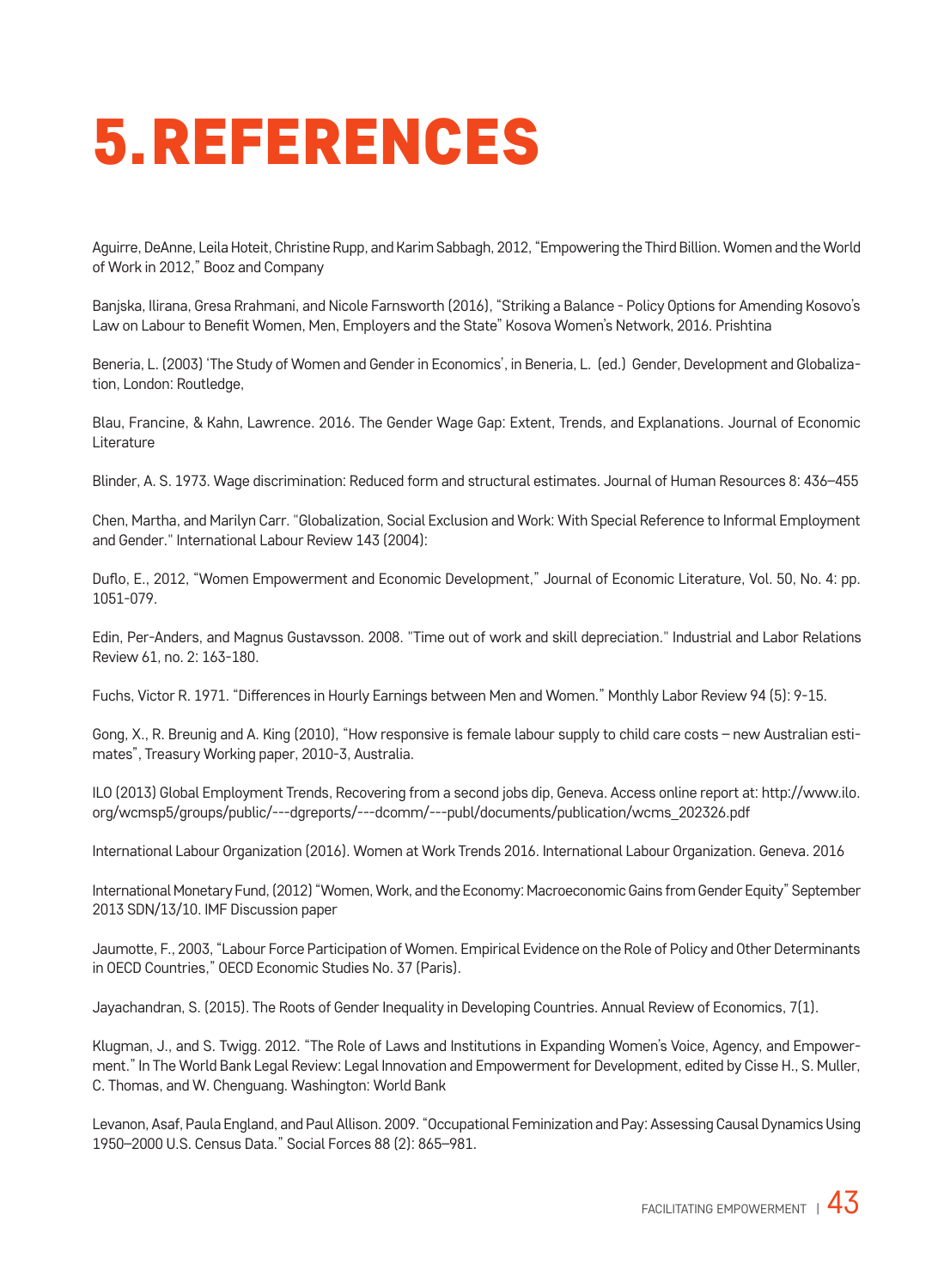Lund. F. (2006) "Working People and Access to Social Protection" in Razavi, S. and S. Hassim (2006) Gender and Social Policy in a Global Context. Geneva: UNRISD

Mehmeti, Ilire, Dobranja, Dita, Beqiri, Gent, and Hashani, Alban (2017), Women's Entrepreneruship: an analysis on doing business in Kosovo, Riinvest Institute, Prishtina.

Mehmeti, Ilire, Dobranja, Dita, Beqiri, Gent, and Hashani, Alban (2017), Women in the Workforce: a gender analysis of the labour market in Kosovo, Riinvest Institute, Prishtina.

Nancy Folbre (2012). "The Care Economy in Africa: Subsistence Production and Unpaid Care." Plenary paper prepared for presentation at the African Economic Research Consortium (AERC) Biannual Research Workshop, December 2-5, 2012, Arusha, Tanzania.

Norando, G.C. 2010. "Essays on Infrastructure, Female Labor Force Participation and Economic Development." University of Iowa, Iowa Research Online. http://ir.uiowa.edu/etd/658.

Oaxaca, R. (1973) "Male-Female Wage Differentials in Urban Labour Markets", International Economic Review, 14(3): 693-709.

Ruhm, C.J., 1998, "The Economic Consequences of Parental Leave Mandates: Lessons from Europe," The Quarterly Journal of Economics, Vol. 113, Issue 1: 285-317.

Sorenson, Elaine (1990), "The crowding hypothesis and comparable worth issue", Journal of Human Resources 25 (1): 55-89.

Thévenon, Olivier. 2013. Drivers of Female Labour Force Participation in the OECD, OECD Social, Employment and Migration Working Paper 145, Paris

UN WOMEN (2015). Progress of the World's Women 2015-16, New York: UN Women. Access online report at: http://progress. unwomen.org

United Nations Development Programme. (2016). Kosovo Human Development Report 2016: Making the Labour Market Work tor Women tnd Youth. Available at: http://www.ks.undp.org/content/kosovo/en/home/library/poverty/kosovo-human-development-report-2016.html

Valeria Esquivel, Debbie Budlender, Nancy Folbre, and Indira Hirway (2008) "Explorations: Time-use Surveys in the South", Feminist Economics, 14: 3, 107‐152

Women, Business and the Law. (2014). Removing Restrictions to Enhance Gender Equality. World Bank. Published by Bloomsbury. Available at: https://books.google.com/books?id=VbTDAQAAQBAJ&pg=PA121&lpg=PA121&dq=maternity+leave+macedonia+100%25&source=bl&ots=5e\_et08OEv&sig=p6MOe37lKoT7-26JZ0DQOGUrV-Q&hl=en&sa=X&ved=0ahUKEwjV277X84r-TAhUGAxoKHfI3AisQ6AEITDAI#v=onepage&q=maternity%20leave%20macedonia%20100%25&f=false

Women's Economic Forum (2017), Agenda for women's economic empowerment in Kosovo (ALB), Riinvest Institute, Prishtina.

World Economic Forum (2016). "The Global Gender Gap Report 2016". World Economic Forum. Geneva. 2016